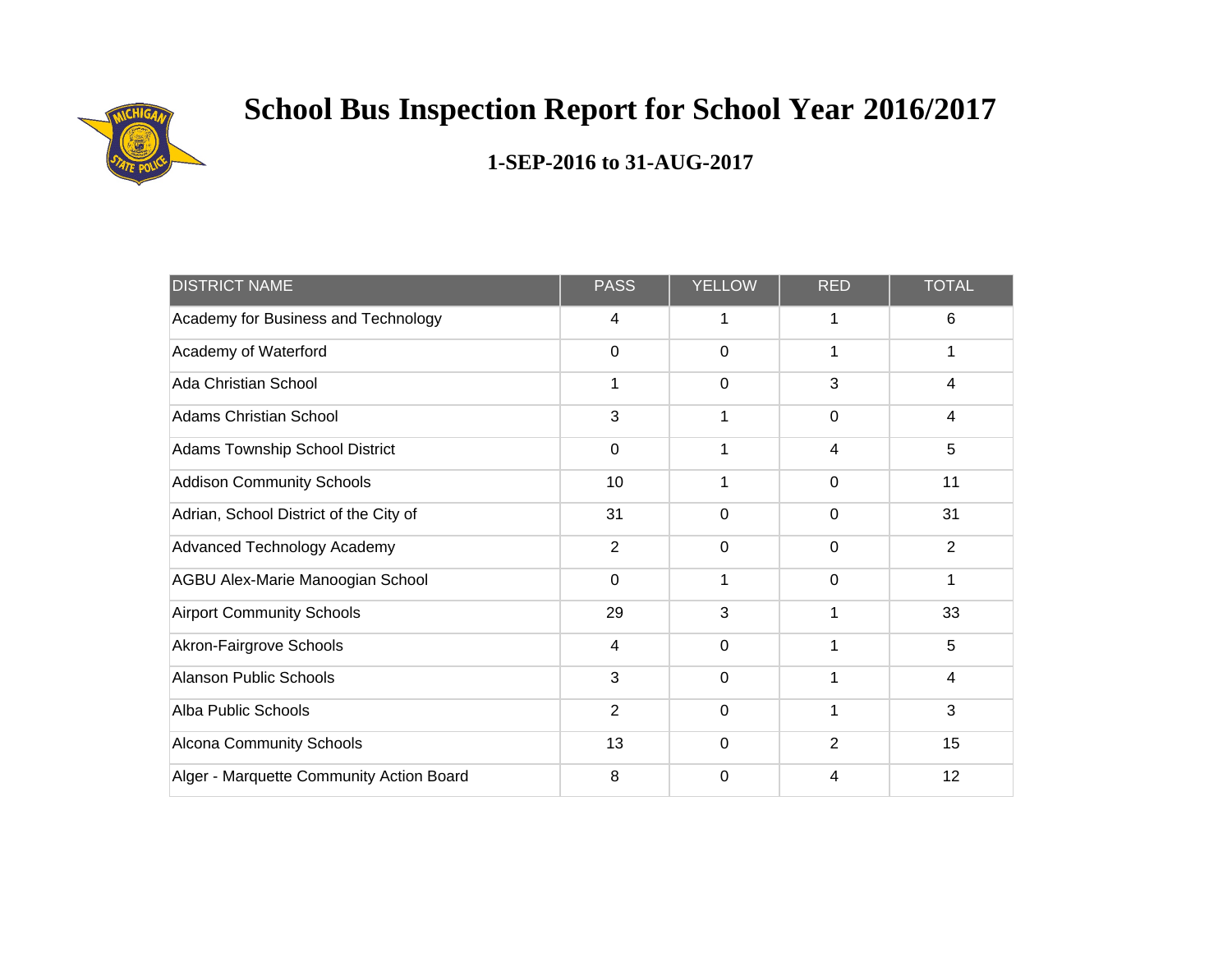

| <b>DISTRICT NAME</b>                     | <b>PASS</b>    | <b>YELLOW</b> | <b>RED</b>     | <b>TOTAL</b> |
|------------------------------------------|----------------|---------------|----------------|--------------|
| Algoma Christian School                  | 0              | 0             | 3              | 3            |
| <b>Algonac Community School District</b> | 15             | 1             | 3              | 19           |
| Allegan Area Educational Service Agency  | 23             | 1             | 3              | 27           |
| Allegan Head Start (ACRDC)               | 14             | 0             | $\overline{0}$ | 14           |
| Allegan Public Schools                   | 22             | $\mathbf 0$   |                | 23           |
| Allen Academy                            | $\overline{0}$ | $\mathbf 0$   | 1              | $\mathbf 1$  |
| Allen Park Public Schools                | 12             | 1             |                | 14           |
| Allendale Christian School               | 2              | $\mathbf 0$   | $\mathbf 0$    | 2            |
| <b>Allendale Public Schools</b>          | 23             | $\mathbf 0$   | 4              | 27           |
| Alma Public Schools                      | 16             | 1             | 1              | 18           |
| <b>Almont Community Schools</b>          | $\overline{4}$ | $\mathbf 0$   | 1              | 5            |
| Alpena Public Schools                    | 35             | $\mathbf 0$   | 4              | 39           |
| American International Academy           | $\overline{4}$ | $\mathbf 0$   | $\mathbf 0$    | 4            |
| Anchor Bay School District               | 45             | $\mathbf 0$   | $\overline{2}$ | 47           |
| Ann Arbor Public Schools                 | 122            | $\Omega$      | $\Omega$       | 122          |
| Arenac Eastern School District           | 3              | 0             |                | 4            |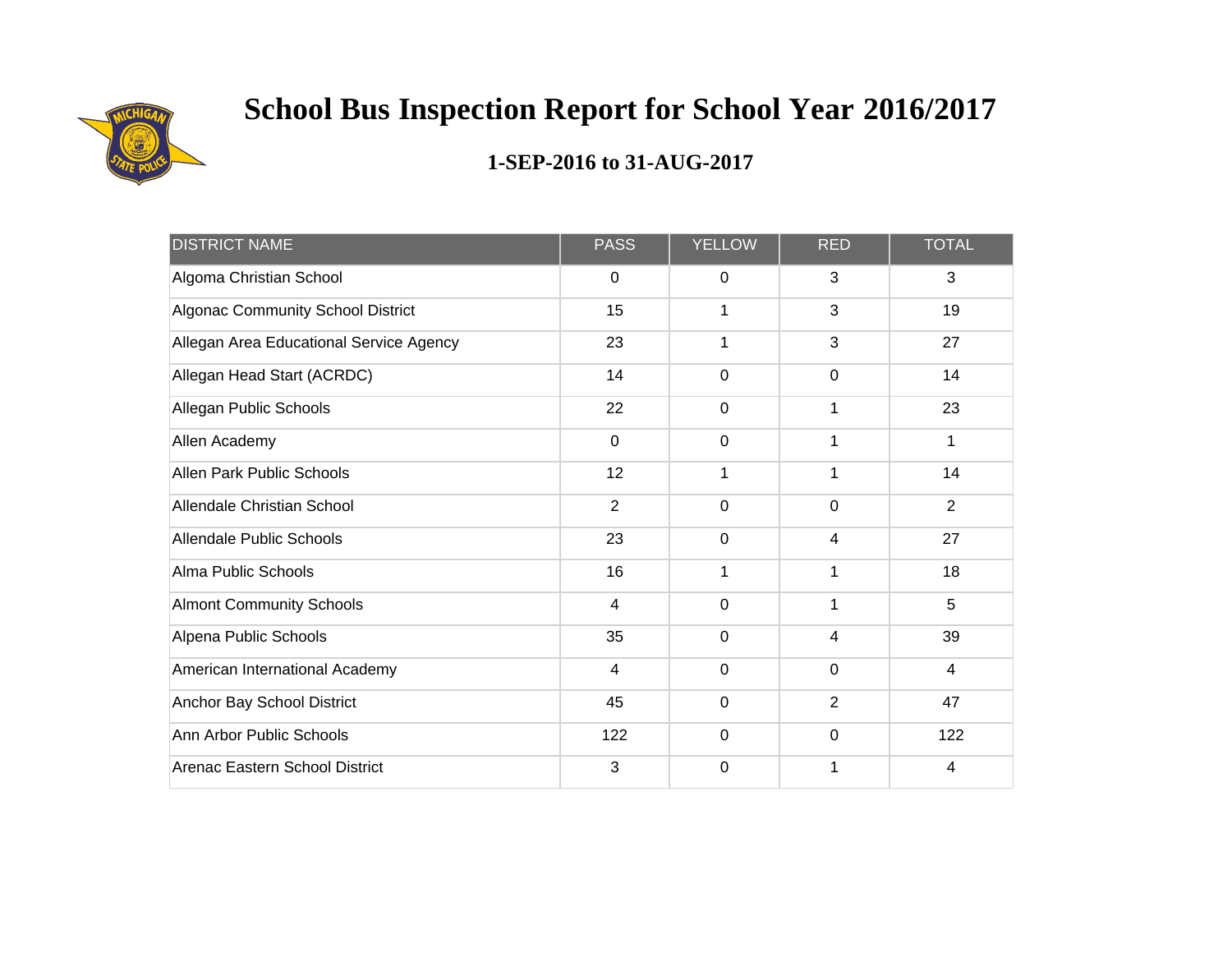

| <b>DISTRICT NAME</b>                     | <b>PASS</b>    | <b>YELLOW</b>  | <b>RED</b>               | <b>TOTAL</b>   |
|------------------------------------------|----------------|----------------|--------------------------|----------------|
| Armada Area Schools                      | 19             | 0              | 0                        | 19             |
| Arvon Township School District           | 3              | 1              | $\overline{2}$           | 6              |
| <b>Ashley Community Schools</b>          | 5              | 1              | $\mathbf 0$              | 6              |
| <b>Athens Area Schools</b>               | 9              | $\mathbf 0$    | $\overline{2}$           | 11             |
| <b>Atherton Community Schools</b>        | $\overline{4}$ | 1              | 1                        | 6              |
| <b>Atlanta Community Schools</b>         | $\overline{4}$ | $\mathbf 0$    | 1                        | 5              |
| Au Gres-Sims School District             | 5              | $\mathbf 0$    | 1                        | 6              |
| AuTrain-Onota Public Schools             | 1              | $\mathbf 0$    | 1                        | $\overline{2}$ |
| <b>Avondale School District</b>          | 14             | $\mathbf 0$    | $\overline{\mathcal{A}}$ | 18             |
| <b>Bad Axe Public Schools</b>            | $\overline{7}$ | $\Omega$       | 2                        | 9              |
| <b>Baldwin Community Schools</b>         | $\overline{0}$ | $\overline{0}$ | $\overline{2}$           | $\overline{2}$ |
| Bangor Public Schools (Van Buren)        | 12             | 1              | 1                        | 14             |
| <b>Bangor Township Schools</b>           | 16             | $\mathbf 0$    | $\overline{7}$           | 23             |
| Baraga Area Schools                      | $\overline{4}$ | 1              | $\overline{2}$           | 7              |
| <b>Bark River-Harris School District</b> | 9              | 1              | 1                        | 11             |
| Barry County Christian School            | 1              | $\mathbf 0$    | $\Omega$                 | 1              |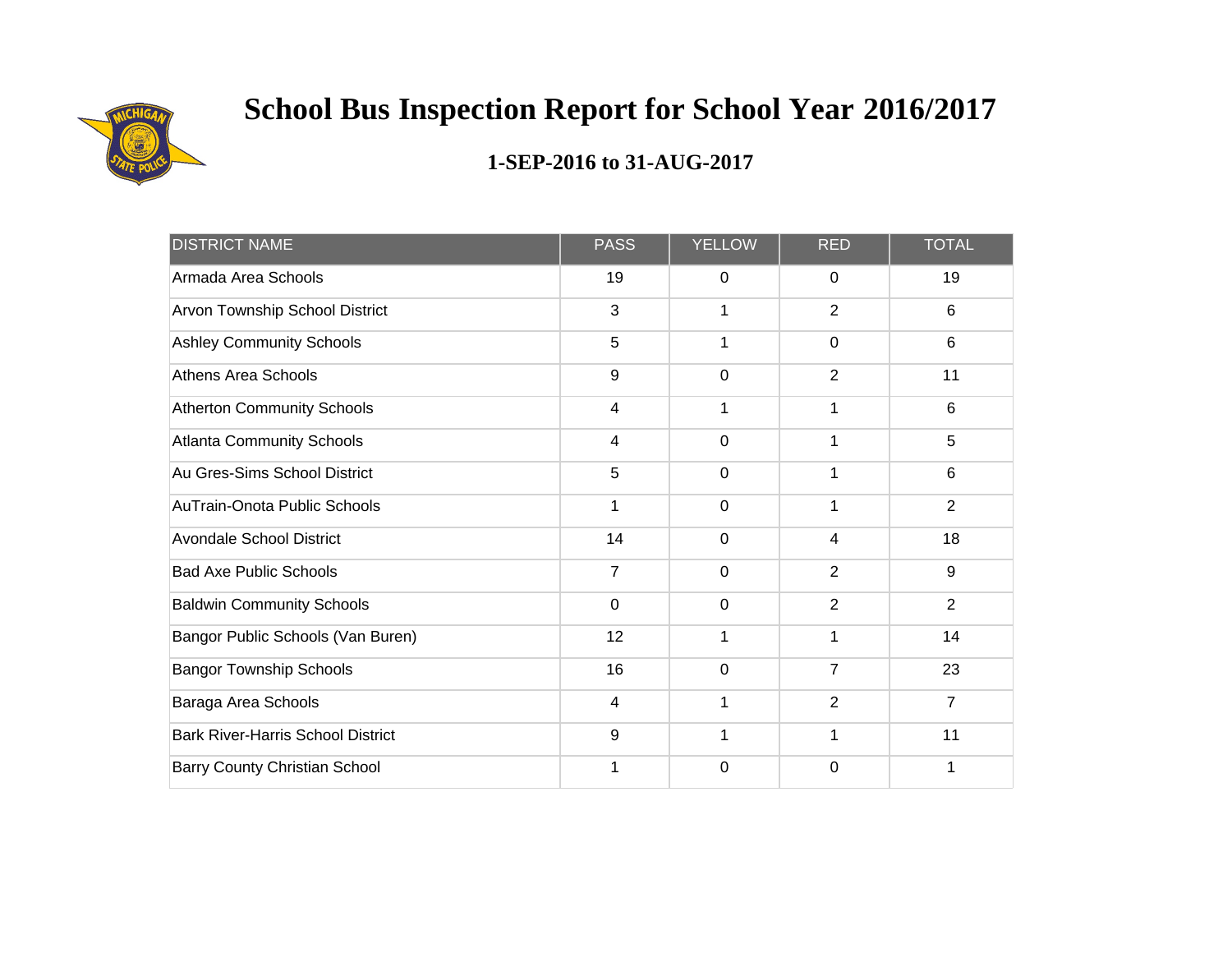

| <b>DISTRICT NAME</b>                      | <b>PASS</b>             | <b>YELLOW</b>  | <b>RED</b>     | <b>TOTAL</b>   |
|-------------------------------------------|-------------------------|----------------|----------------|----------------|
| Barry ISD                                 | 3                       | 1              | 1              | 5              |
| <b>Bath Community Schools</b>             | $\overline{7}$          | 1              | $\mathbf 0$    | 8              |
| <b>Battle Creek Area Catholic School</b>  | $\mathbf 0$             | $\mathbf 0$    | 2              | $\overline{2}$ |
| <b>Battle Creek Public Schools</b>        | 43                      | $\overline{0}$ | 5              | 48             |
| <b>Bay City School District</b>           | 43                      | 1              | 8              | 52             |
| Bay Mills Head Start and Early Head Start | 1                       | $\mathbf 0$    | 1              | $\overline{2}$ |
| Bay-Arenac ISD                            | $\overline{2}$          | $\mathbf 0$    | 3              | 5              |
| <b>Beal City Public Schools</b>           | $\overline{7}$          | 2              | 3              | 12             |
| <b>Bear Lake Schools</b>                  | 6                       | $\overline{0}$ | $\Omega$       | $6\phantom{1}$ |
| <b>Beaverton Rural Schools</b>            | 13                      | $\overline{2}$ | 3              | 18             |
| <b>Bedford Public Schools</b>             | 47                      | 1              | $\mathbf 0$    | 48             |
| <b>Beecher Community School District</b>  | 1                       | 1              | $\overline{2}$ | $\overline{4}$ |
| <b>Belding Area School District</b>       | 16                      | 1              | 2              | 19             |
| <b>Bellaire Public Schools</b>            | $\overline{\mathbf{4}}$ | 1              | $\overline{2}$ | $\overline{7}$ |
| <b>Bellevue Community Schools</b>         | 6                       | 1              | 4              | 11             |
| <b>Bendle Public Schools</b>              | 1                       | 1              | $\overline{2}$ | 4              |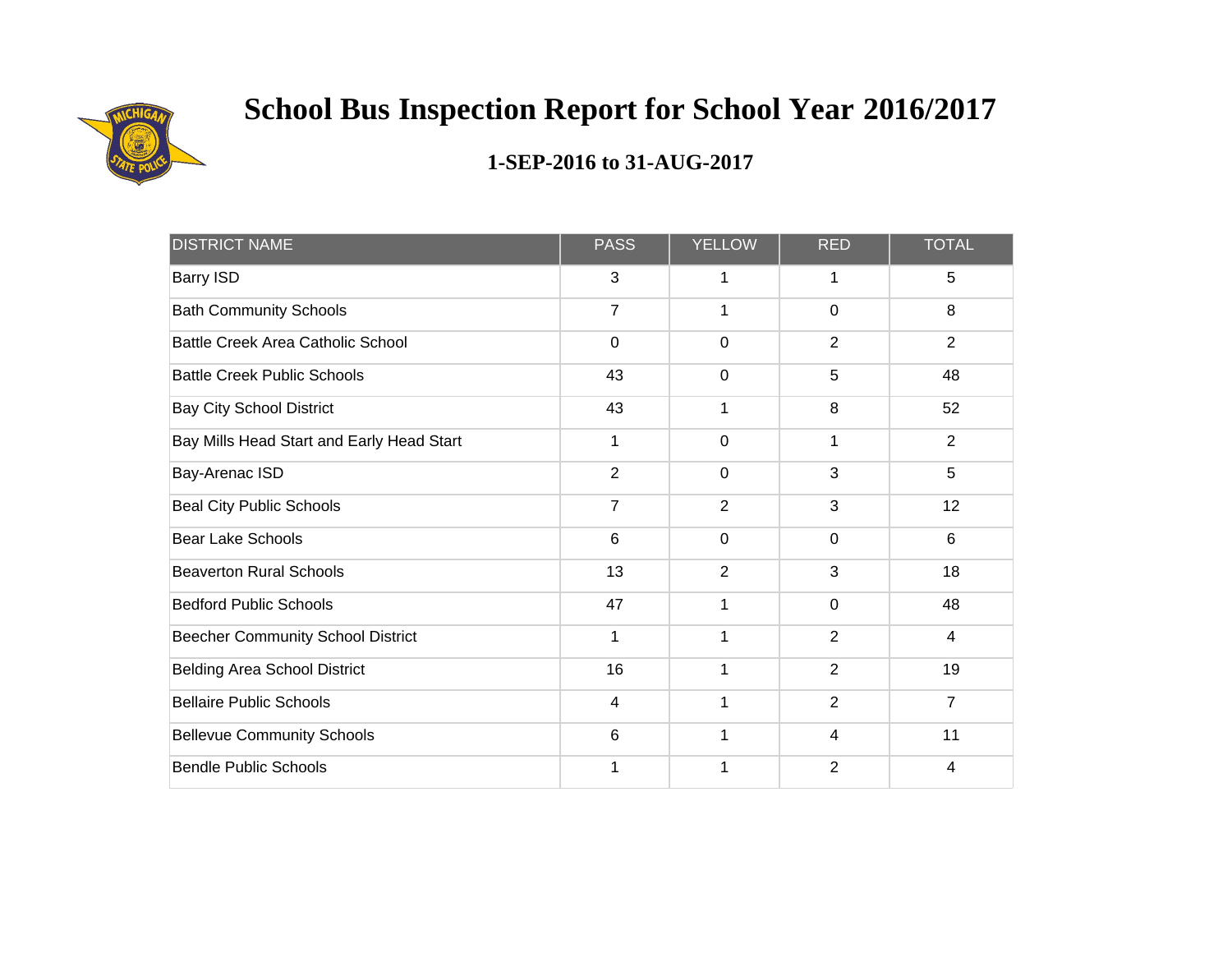

| <b>DISTRICT NAME</b>                     | <b>PASS</b>    | <b>YELLOW</b>  | <b>RED</b>     | <b>TOTAL</b>   |
|------------------------------------------|----------------|----------------|----------------|----------------|
| <b>Bentley Community School District</b> | $\overline{7}$ | 1              | 0              | 8              |
| <b>Benton Harbor Area Schools</b>        | $\overline{2}$ | 1              | 4              | $\overline{7}$ |
| <b>Benton Harbor Charter School</b>      | 3              | $\mathbf 0$    | 2              | 5              |
| <b>Benzie County Central Schools</b>     | 21             | 1              | 6              | 28             |
| <b>Berkley School District</b>           | 12             | 1              | 3              | 16             |
| <b>Berrien RESA</b>                      | 17             | 1              | 5              | 23             |
| <b>Berrien Springs Public Schools</b>    | 16             | $\overline{2}$ | 4              | 22             |
| <b>Bessemer Area School District</b>     | $\overline{2}$ | $\overline{2}$ | $\overline{2}$ | $6\phantom{1}$ |
| Beth Haven Baptist Academy               | $\mathbf 0$    | $\mathbf 0$    | 4              | $\overline{4}$ |
| <b>Beverly Hills Academy</b>             | $\mathbf 0$    | $\mathbf 0$    | 1              | 1              |
| <b>BHK Child Development Board</b>       | 10             | $\overline{2}$ | $\mathbf 0$    | 12             |
| Big Bay De Noc School District           | $\overline{2}$ | 3              | 1              | 6              |
| <b>Big Jackson School District</b>       | 1              | $\mathbf 0$    | $\mathbf 0$    | 1              |
| <b>Big Rapids Public Schools</b>         | 8              | 5              | $\overline{7}$ | 20             |
| <b>Birch Run Area Schools</b>            | 17             | 1              | $\mathbf 0$    | 18             |
| <b>Birmingham Public Schools</b>         | 76             | $\overline{2}$ |                | 79             |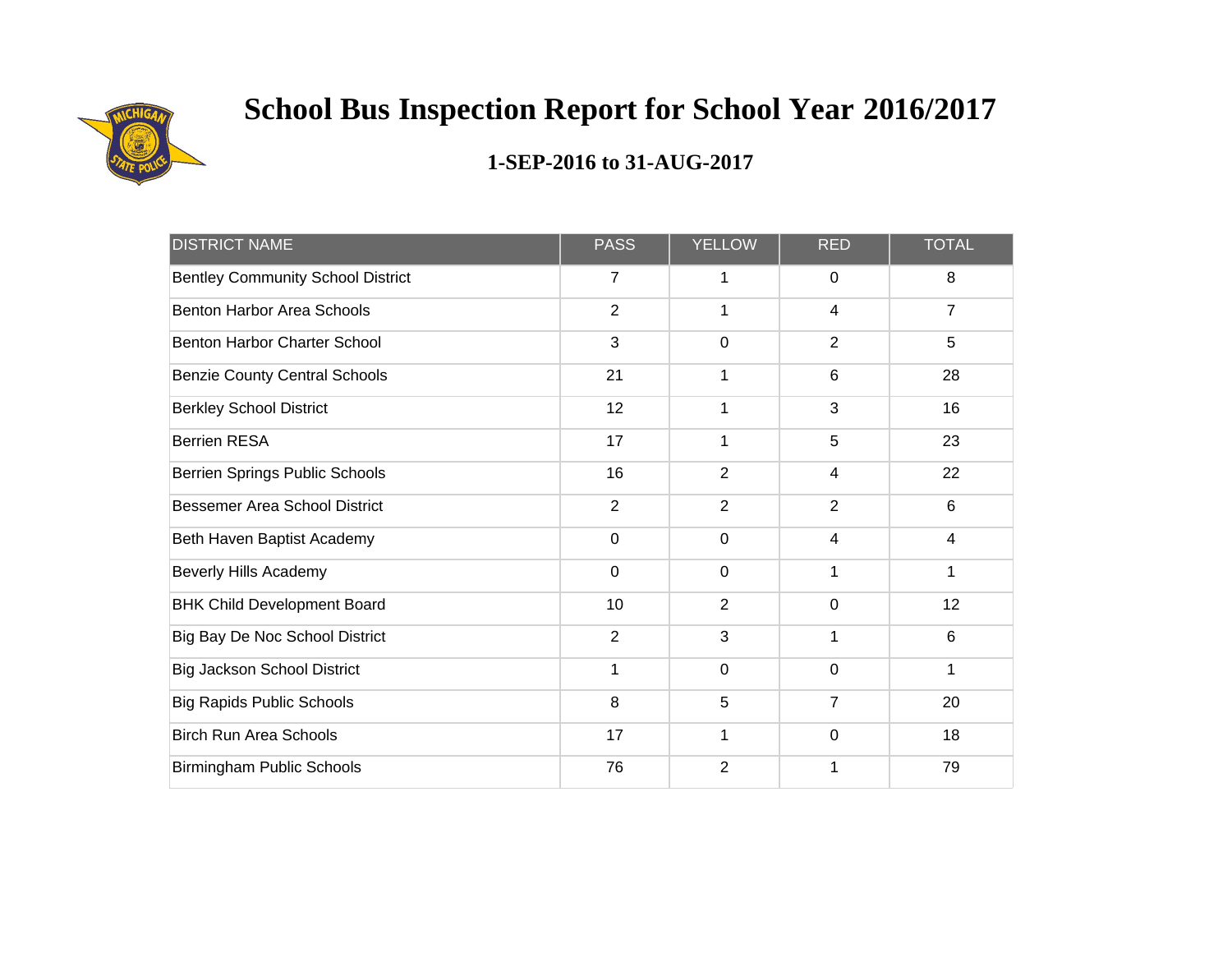

| <b>DISTRICT NAME</b>                                             | <b>PASS</b>             | <b>YELLOW</b>  | <b>RED</b>               | <b>TOTAL</b>   |
|------------------------------------------------------------------|-------------------------|----------------|--------------------------|----------------|
| <b>Bishop Foley Catholic High School</b>                         | 1                       | 0              | 1                        | $\overline{2}$ |
| <b>Black River Public School</b>                                 | $\overline{\mathbf{4}}$ | $\mathbf 0$    | $\mathbf 0$              | $\overline{4}$ |
| <b>Blissfield Community Schools</b>                              | 26                      | $\mathbf 0$    | $\mathbf 0$              | 26             |
| <b>Bloomfield Hills Schools</b>                                  | 58                      | $\mathbf 0$    | $\mathbf 0$              | 58             |
| <b>Bloomingdale Public School District</b>                       | 11                      | $\overline{2}$ | 4                        | 17             |
| <b>Borculo Christian School</b>                                  | $\mathbf 0$             | $\mathbf 0$    | 2                        | $\overline{2}$ |
| Boyne City Public Schools                                        | 16                      | $\mathbf 0$    | $\mathbf 0$              | 16             |
| Boyne Falls Public School District                               | 3                       | $\mathbf 0$    | $\mathbf 0$              | 3              |
| <b>Bradford Academy</b>                                          | 10                      | $\mathbf 0$    | $\Omega$                 | 10             |
| <b>Branch ISD</b>                                                | $\overline{4}$          | 1              | $\overline{2}$           | $\overline{7}$ |
| Brandon School District in the Counties of Oakland and<br>Lapeer | 25                      | $\mathbf 0$    | $\overline{\mathcal{A}}$ | 29             |
| <b>Brandywine Community Schools</b>                              | 11                      | $\mathbf 0$    | $\mathbf 0$              | 11             |
| <b>Breckenridge Community Schools</b>                            | 9                       | $\mathbf 0$    |                          | 10             |
| <b>Breitung Township School District</b>                         | 10                      | 0              | 6                        | 16             |
| <b>Bridge Academy</b>                                            | $\overline{0}$          | $\mathbf 0$    | 3                        | 3              |
| <b>Bridgeport-Spaulding Community School District</b>            | 19                      | 0              | $\overline{2}$           | 21             |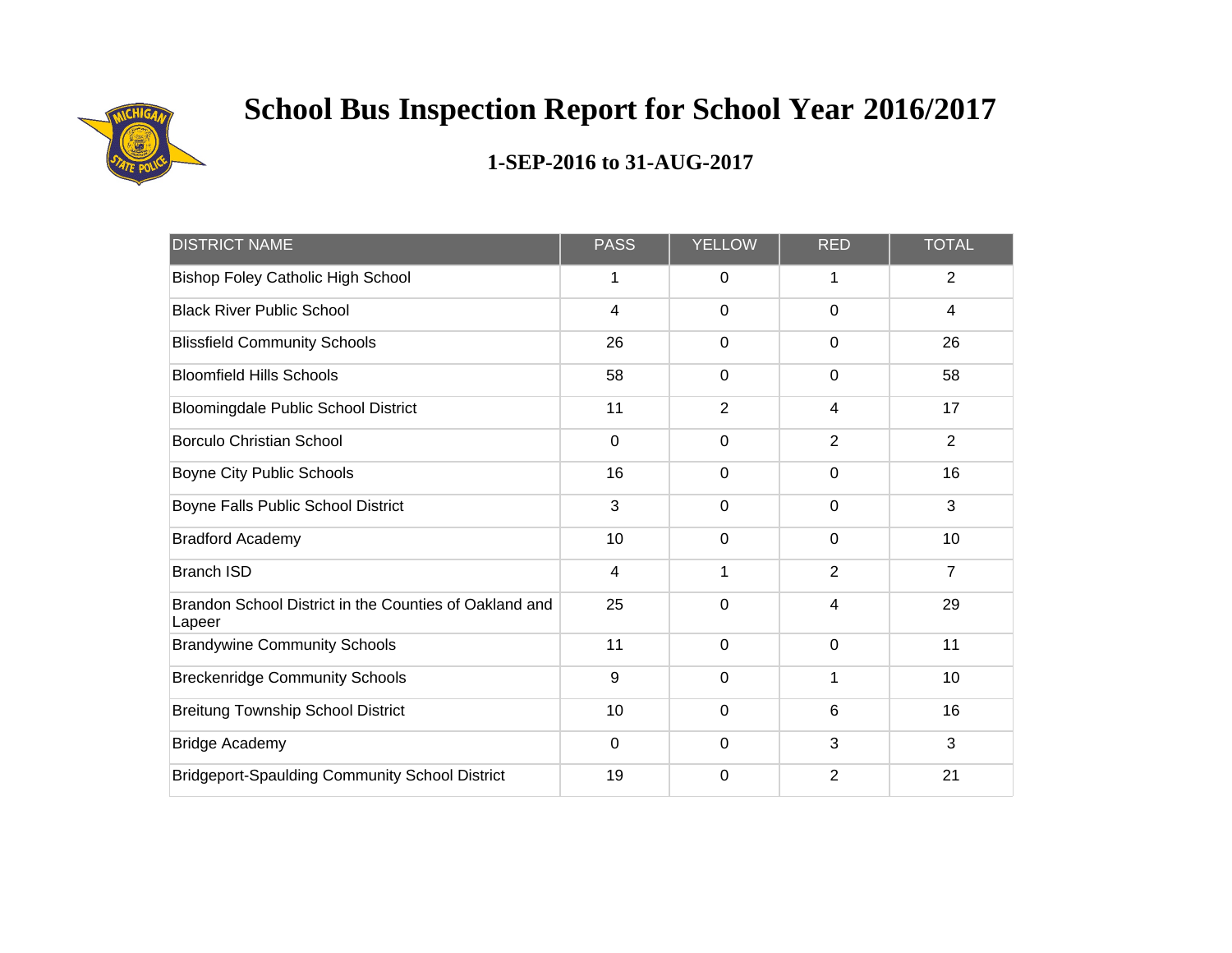

| <b>DISTRICT NAME</b>                      | <b>PASS</b>    | <b>YELLOW</b>  | <b>RED</b>     | <b>TOTAL</b>   |
|-------------------------------------------|----------------|----------------|----------------|----------------|
| <b>Bridgman Public Schools</b>            | 4              | $\overline{2}$ | 3              | 9              |
| <b>Brightmoor Christian School</b>        | $\mathbf 0$    | $\mathbf 0$    | $\overline{2}$ | $\overline{2}$ |
| <b>Brighton Area Schools</b>              | 25             | 1              | 5              | 31             |
| <b>Brimley Area Schools</b>               | 5              | $\overline{2}$ | $\mathbf 0$    | $\overline{7}$ |
| <b>Britton Deerfield Schools</b>          | 9              | $\mathbf 0$    | $\overline{2}$ | 11             |
| <b>Bronson Community School District</b>  | $6\phantom{1}$ | $\overline{2}$ | $\overline{4}$ | 12             |
| <b>Brother Rice High School</b>           | $\overline{2}$ | $\mathbf 0$    | $\overline{2}$ | $\overline{4}$ |
| <b>Brown City Community Schools</b>       | 9              | $\mathbf 0$    | 3              | 12             |
| <b>Buchanan Community Schools</b>         | 12             | $\mathbf 0$    | $\overline{2}$ | 14             |
| <b>Buckley Community Schools</b>          | 6              | 1              | $\Omega$       | $\overline{7}$ |
| <b>Bullock Creek School District</b>      | 24             | $\mathbf 0$    | $\mathbf 0$    | 24             |
| <b>Burr Oak Community School District</b> | $\mathbf 0$    | 1              | $\overline{2}$ | 3              |
| <b>Burt Township School District</b>      | 1              | $\mathbf 0$    | 1              | $\overline{2}$ |
| Byron Area Schools                        | 12             | $\pmb{0}$      | 1              | 13             |
| <b>Byron Center Public Schools</b>        | 30             | $\overline{2}$ | 6              | 38             |
| C L M Community Action Agency             | 8              | $\mathbf 0$    | 4              | 12             |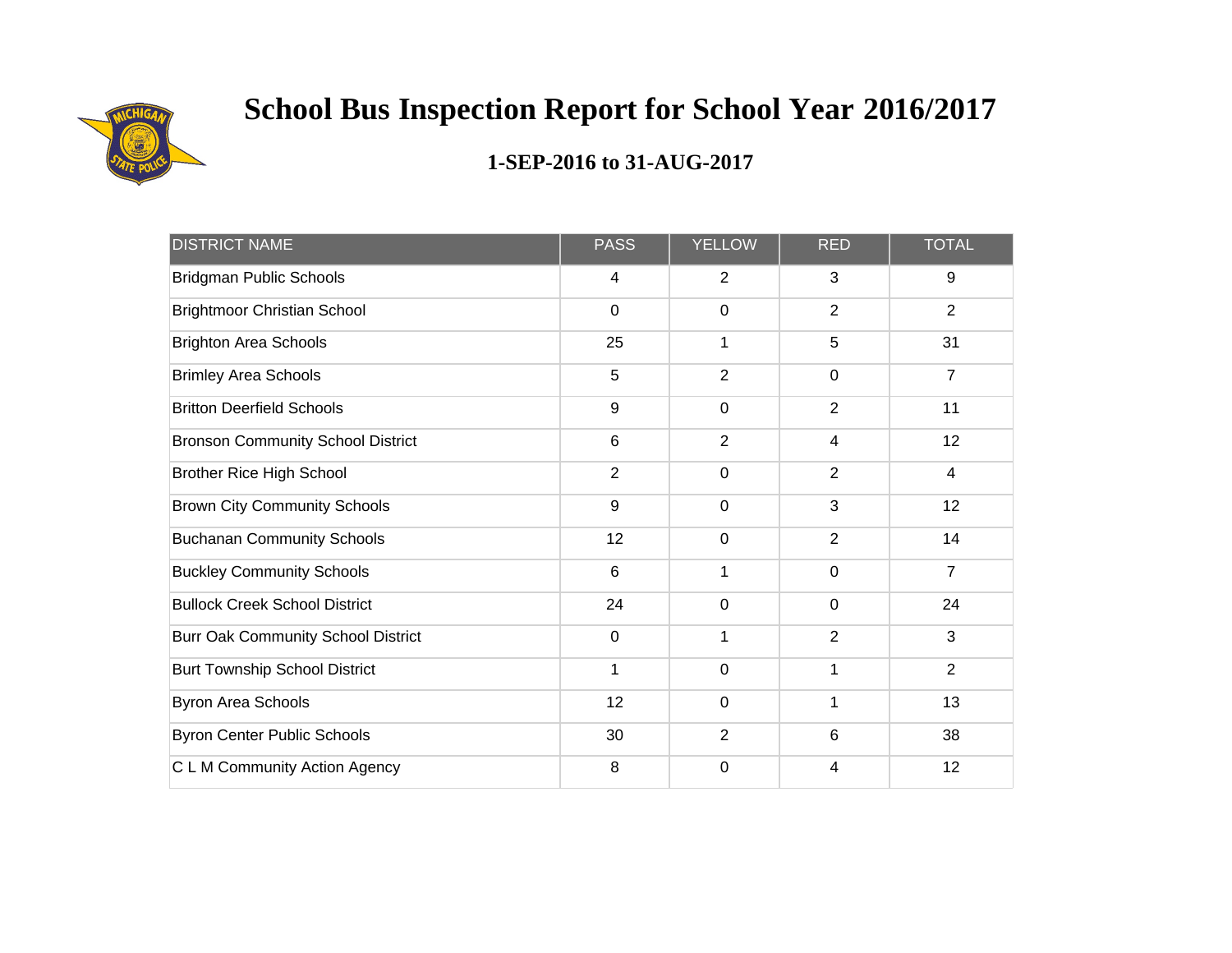

| <b>DISTRICT NAME</b>                  | <b>PASS</b>    | <b>YELLOW</b>  | <b>RED</b>     | <b>TOTAL</b>   |
|---------------------------------------|----------------|----------------|----------------|----------------|
| $C.O.O.R.$ ISD                        | $\overline{7}$ | 0              | 1              | 8              |
| Cadillac Area Public Schools          | 23             | 1              | 1              | 25             |
| Caledonia Community Schools           | 47             | 4              | 2              | 53             |
| Calhoun ISD                           | 16             | 1              | 3              | 20             |
| Calvary Christian School- FRUITPORT   | $\overline{0}$ | $\mathbf 0$    | 2              | $\overline{2}$ |
| Calvary Schools of Holland            | 1              | $\mathbf 0$    | $\overline{2}$ | 3              |
| Calvin Christian High School KENT     | $\overline{7}$ | 1              | 1              | $9\,$          |
| <b>Camden-Frontier School</b>         | 9              | $\mathbf 0$    | $\overline{2}$ | 11             |
| <b>Caniff Liberty Academy</b>         | $\mathbf 0$    | $\mathbf 0$    | $\overline{2}$ | $\overline{2}$ |
| <b>Capac Community Schools</b>        | 12             | $\overline{2}$ | 0              | 14             |
| <b>Capitol Area Community Service</b> | 12             | 3              | 15             | 30             |
| Cardinal Mooney Catholic School       | 3              | $\mathbf 0$    | $\mathbf 0$    | $\mathbf{3}$   |
| Carman-Ainsworth Community Schools    | 26             | 4              | $6\phantom{1}$ | 36             |
| Carney-Nadeau Public Schools          | $\overline{4}$ | $\mathbf 0$    | $\overline{2}$ | 6              |
| <b>Caro Community Schools</b>         | 23             | $\mathbf 0$    | 3              | 26             |
| <b>Carrollton Public Schools</b>      | 3              | $\mathbf 0$    | 3              | 6              |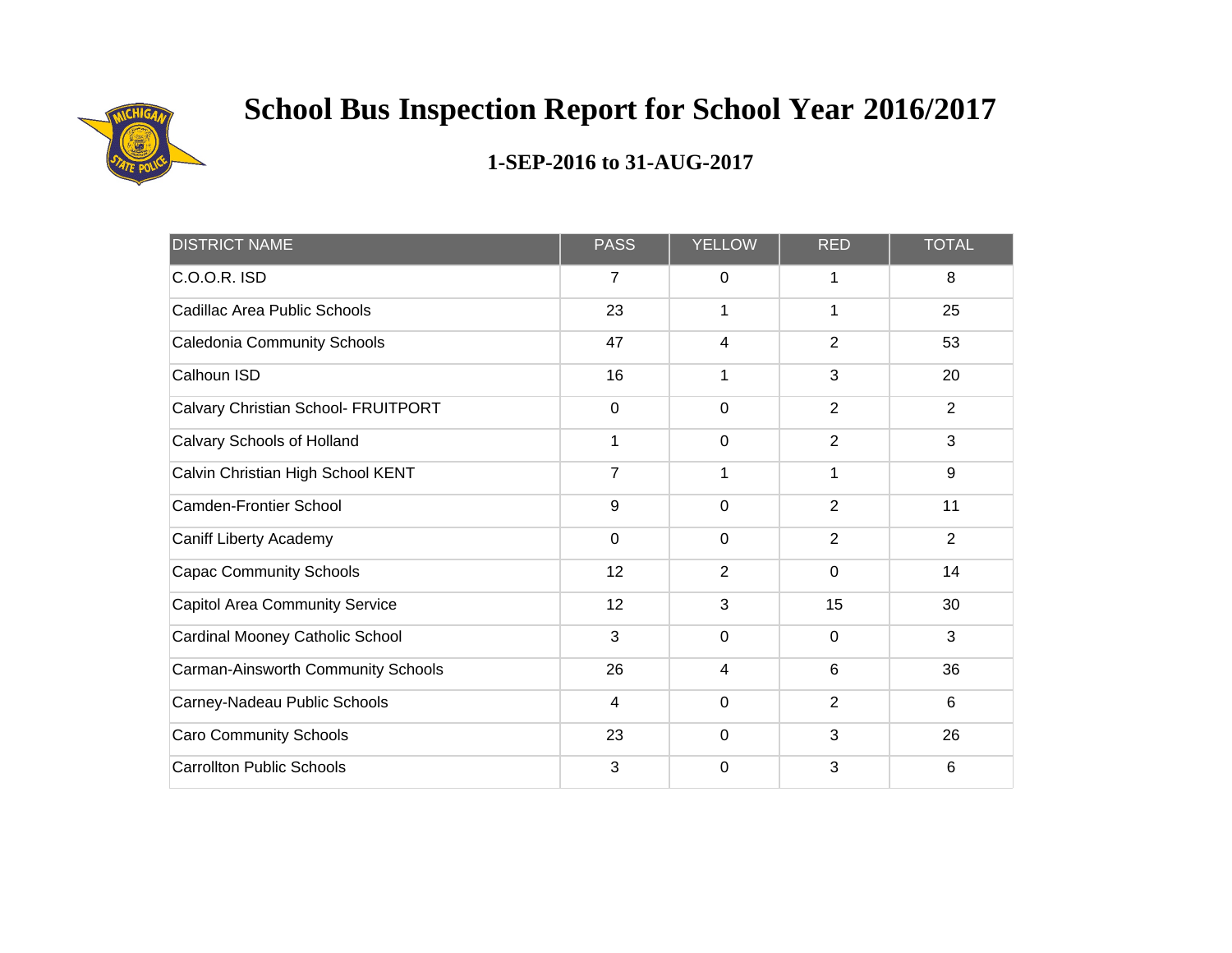

| <b>DISTRICT NAME</b>                     | <b>PASS</b>    | <b>YELLOW</b>  | <b>RED</b>     | <b>TOTAL</b>   |
|------------------------------------------|----------------|----------------|----------------|----------------|
| Carson City-Crystal Area Schools         | 6              | 1              | $\overline{7}$ | 14             |
| Carsonville-Port Sanilac School District | 6              | $\mathbf 0$    | $\mathbf 0$    | 6              |
| Caseville Public Schools (Huron)         | 3              | $\mathbf 0$    | 3              | 6              |
| Cass City Public Schools                 | $\overline{7}$ | 1              | $\overline{2}$ | 10             |
| Cassopolis Public Schools                | $\overline{7}$ | 4              | 1              | 12             |
| Catholic Central High School - Novi      | $\overline{4}$ | $\overline{0}$ | 1              | 5              |
| <b>CDS Lake Shore Head Start</b>         | 8              | $\mathbf 0$    | $\mathbf 0$    | 8              |
| Cedar Crest Academy                      | $\mathbf 0$    | $\mathbf 1$    | $\mathbf 0$    | 1              |
| Cedar Springs Public Schools             | 37             | 11             | 17             | 65             |
| <b>Center Line Public Schools</b>        | 10             | 0              | 3              | 13             |
| Central Academy                          | $\overline{2}$ | $\mathbf 0$    | 5              | $\overline{7}$ |
| <b>Central Lake Public Schools</b>       | 5              | $\mathbf 0$    | $\mathbf 0$    | 5              |
| <b>Central Montcalm Public Schools</b>   | 16             | 5              | $6\phantom{1}$ | 27             |
| <b>Centreville Public Schools</b>        | $\overline{7}$ | 1              | 1              | $9\,$          |
| Cesar Chavez Academy                     | 3              | $\mathbf 0$    | $\overline{4}$ | $\overline{7}$ |
| <b>Charlevoix Public Schools</b>         | 13             | $\mathbf 0$    |                | 14             |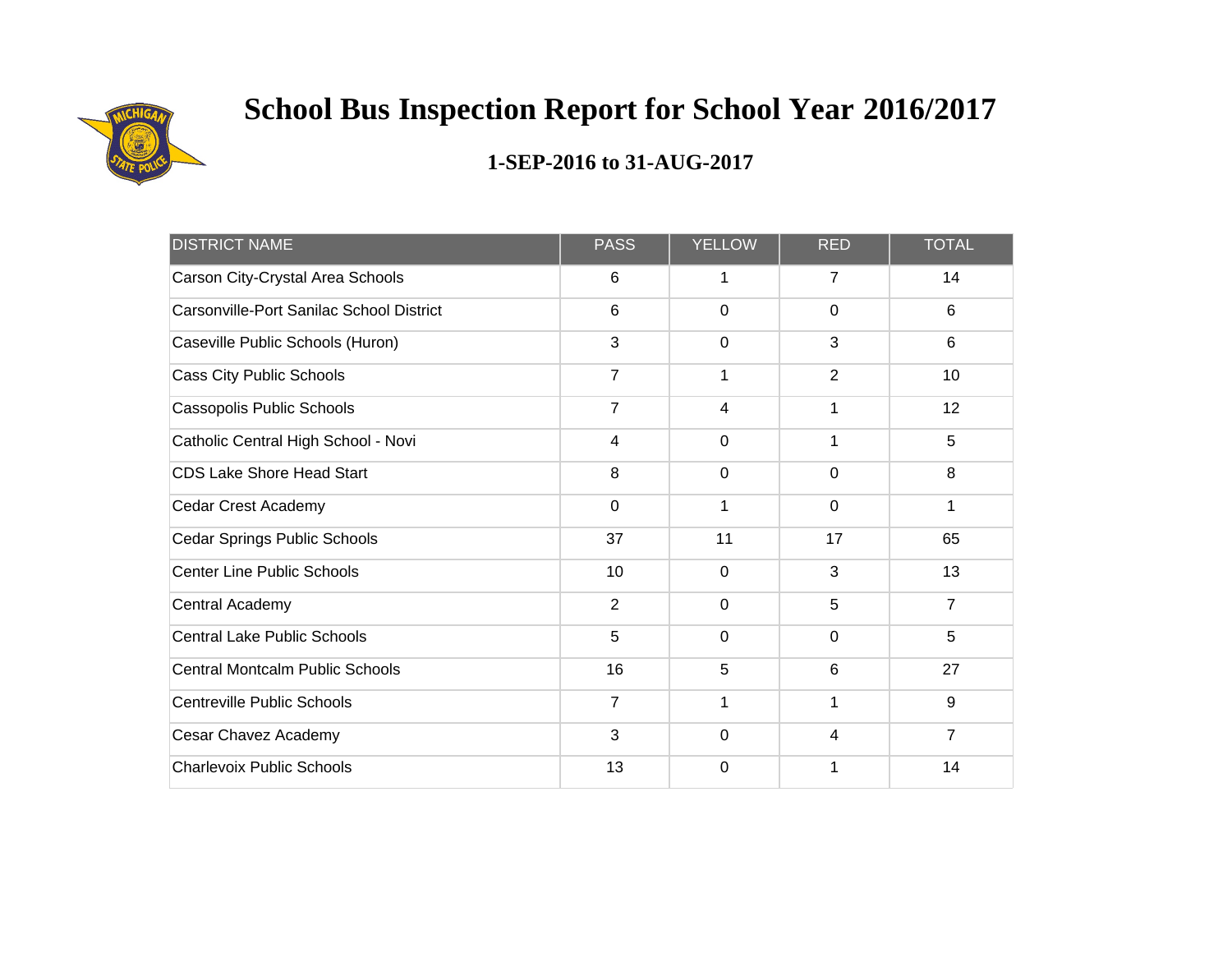

| <b>DISTRICT NAME</b>                              | <b>PASS</b>    | <b>YELLOW</b>  | <b>RED</b>     | <b>TOTAL</b>   |
|---------------------------------------------------|----------------|----------------|----------------|----------------|
| Charlevoix-Emmet ISD                              | 25             | $\mathbf 0$    | 0              | 25             |
| <b>Charlotte Public Schools</b>                   | 10             | 5              | 7              | 22             |
| Charlton Heston Academy                           | 9              | $\mathbf 0$    | $\mathbf 0$    | 9              |
| <b>Chassell Township School District</b>          | $\mathbf 0$    | $\mathbf 0$    | $\overline{4}$ | $\overline{4}$ |
| Cheb-Otsego-Presque Isle ESD                      | 1              | $\mathbf 0$    | $\mathbf 0$    | 1              |
| Cheboygan Area Schools                            | 19             | 1              | $\overline{2}$ | 22             |
| <b>Chelsea School District</b>                    | 30             | $\mathbf 0$    | $\mathbf 0$    | 30             |
| <b>Chesaning Union Schools</b>                    | 19             | $\overline{2}$ | $\overline{2}$ | 23             |
| Chippewa Hills School District                    | 13             | 8              | 12             | 33             |
| Chippewa Valley Schools                           | 76             | 3              | 2              | 81             |
| <b>Clare Public Schools</b>                       | 12             | 1              | $\mathbf 0$    | 13             |
| Clare-Gladwin Regional Education Service District | 13             | $\mathbf 0$    | $\mathbf 0$    | 13             |
| <b>Clarenceville School District</b>              | $\overline{7}$ | $\overline{2}$ | 3              | 12             |
| <b>Clarkston Community School District</b>        | 54             | $\mathbf 0$    | $\overline{2}$ | 56             |
| <b>Clawson Public Schools</b>                     | 6              | $\mathbf 0$    | $\mathbf 0$    | 6              |
| <b>Climax-Scotts Community Schools</b>            | 7              | 1              | $\mathbf 0$    | 8              |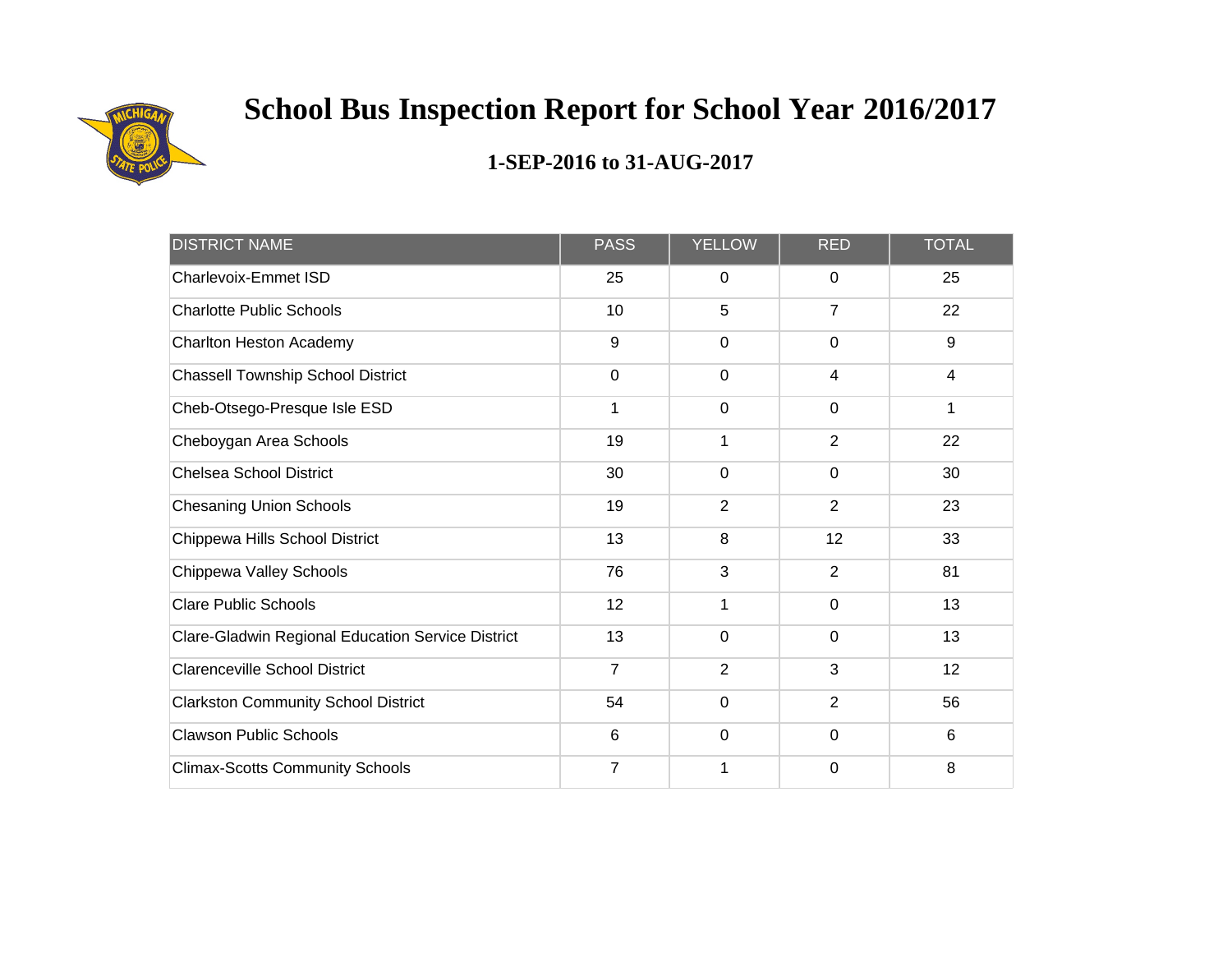

| <b>DISTRICT NAME</b>                         | <b>PASS</b>    | <b>YELLOW</b> | <b>RED</b>     | <b>TOTAL</b> |
|----------------------------------------------|----------------|---------------|----------------|--------------|
| <b>Clinton Community Schools</b>             | 8              | 1             | 1              | 10           |
| <b>Clinton County RESA</b>                   | 16             | $\mathbf 0$   | $\mathbf 0$    | 16           |
| Clio Area School District                    | 19             | 1             | 5              | 25           |
| <b>Coldwater Community Schools</b>           | 23             | 6             | 3              | 32           |
| <b>Coleman Community Schools</b>             | 8              | $\mathbf 0$   | 6              | 14           |
| <b>Coloma Community Schools</b>              | 11             | 1             | $\overline{4}$ | 16           |
| <b>Colon Community School District</b>       | 6              | 1             | 1              | 8            |
| Columbia School District                     | 20             | $\mathbf 0$   | 1              | 21           |
| Commonwealth Community Devel. Academy        | $\overline{2}$ | $\mathbf 0$   |                | 3            |
| Community Action Head Start - Calhoun County | $\overline{2}$ | 1             | 1              | 4            |
| <b>Comstock Park Public Schools</b>          | 19             | 1             | 1              | 21           |
| <b>Comstock Public Schools</b>               | 20             | 3             | $\mathbf 0$    | 23           |
| <b>Concord Community Schools</b>             | 10             | $\mathbf 0$   | 1              | 11           |
| Conner Creek Academy East                    | $\mathbf 0$    | $\mathbf 0$   | 15             | 15           |
| <b>Constantine Public School District</b>    | 12             | 5             | $\overline{2}$ | 19           |
| <b>Contractor Fleet Bus</b>                  | 213            | 17            | 67             | 297          |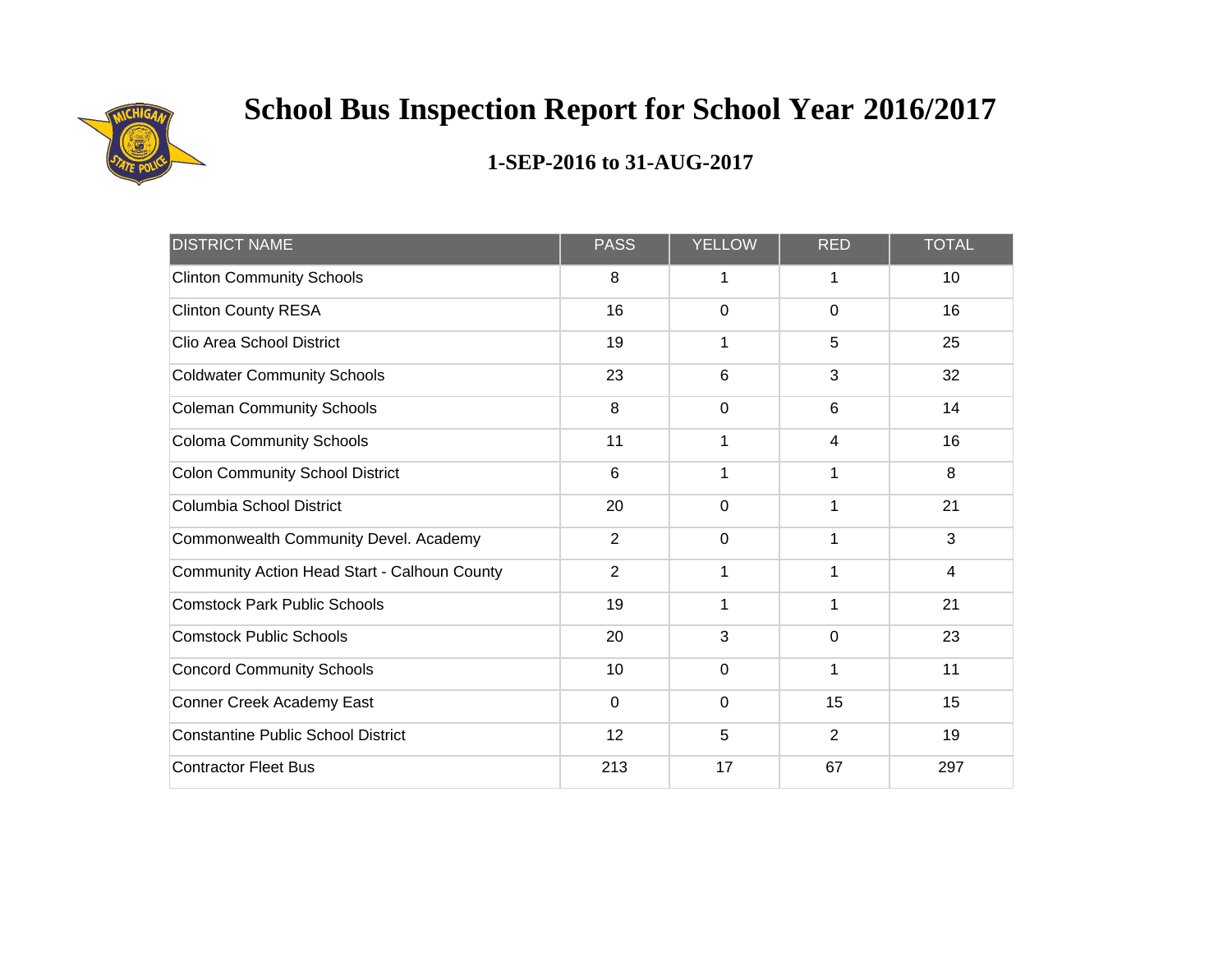

| <b>DISTRICT NAME</b>                        | <b>PASS</b>    | <b>YELLOW</b>  | <b>RED</b>     | <b>TOTAL</b>   |
|---------------------------------------------|----------------|----------------|----------------|----------------|
| Coopersville Area Public School District    | 19             | $\overline{2}$ | $\overline{7}$ | 28             |
| <b>Copper Country ISD</b>                   | $\overline{7}$ | $\mathbf 0$    | 1              | 8              |
| <b>Cornerstone Schools Association</b>      | 1              | $\mathbf 0$    | $\mathbf 0$    | 1              |
| Corpus Christi Catholic School              | 0              | $\mathbf 0$    |                | 1              |
| Corunna Public Schools                      | 14             | $\mathbf 0$    | 3              | 17             |
| Countryside Academy                         | $\overline{4}$ | $\mathbf 0$    | $\mathbf 0$    | $\overline{4}$ |
| <b>Covert Public Schools</b>                | 3              | $\overline{4}$ | $\overline{2}$ | $9\,$          |
| Cranbrook School                            | 11             | 0              | $\mathbf 0$    | 11             |
| <b>Crawford AuSable Schools</b>             | 11             | $\overline{0}$ | $\overline{2}$ | 13             |
| <b>Crescent Academy</b>                     | 12             | $\Omega$       | 1              | 13             |
| <b>Crestwood School District</b>            | 18             | $\overline{2}$ | 1              | 21             |
| <b>Crossroads Charter Academy</b>           | $\overline{2}$ | $\mathbf 0$    | $\mathbf 0$    | $\overline{2}$ |
| <b>Croswell-Lexington Community Schools</b> | 29             | 1              | $\overline{0}$ | 30             |
| Da Vinci Institute                          | 1              | $\mathbf 0$    | $\overline{2}$ | 3              |
| <b>Dansville Schools</b>                    | 11             | $\mathbf 0$    | 2              | 13             |
| <b>Davison Community Schools</b>            | 38             | 1              | 8              | 47             |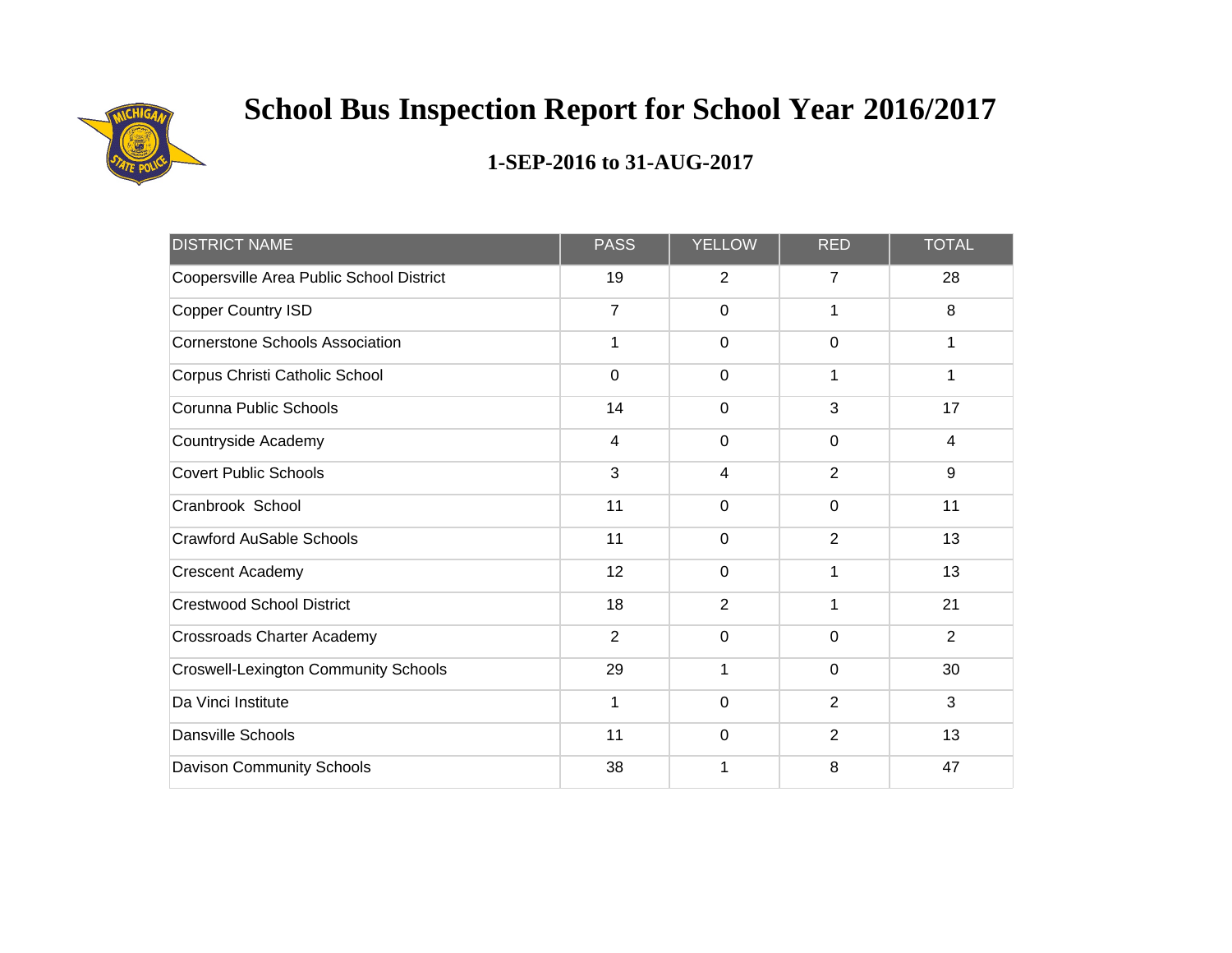

| <b>DISTRICT NAME</b>                  | <b>PASS</b>    | <b>YELLOW</b>  | <b>RED</b>     | <b>TOTAL</b>   |
|---------------------------------------|----------------|----------------|----------------|----------------|
| Dealership Inspections (New Buses)    | 1430           | 35             | 56             | 1521           |
| Dearborn City School District         | 77             | 4              | 5              | 86             |
| Dearborn Heights School District #7   | 1              | $\mathbf 0$    | $\mathbf 0$    | 1              |
| <b>Decatur Public Schools</b>         | 8              | 1              | 1              | 10             |
| Deckerville Community School District | $6\phantom{1}$ | 1              | $\overline{2}$ | $9\,$          |
| Delta-Schoolcraft ISD                 | 1              | $\overline{2}$ | $\overline{2}$ | 5              |
| Delton Kellogg Schools                | 17             | $\mathbf 0$    | 1              | 18             |
| <b>DeTour Area Schools</b>            | 6              | $\mathbf 0$    | 1              | $\overline{7}$ |
| Detroit Academy of Arts and Sciences  | $\overline{7}$ | $\overline{2}$ | 4              | 13             |
| Detroit Achievement Academy           | 3              | $\mathbf 0$    | 1              | 4              |
| <b>Detroit City School District</b>   | 244            | 34             | 70             | 348            |
| <b>Detroit Community Schools</b>      | 7              | 1              | 8              | 16             |
| Detroit Country Day School            | 16             | $\mathbf 0$    | $\mathbf 0$    | 16             |
| Detroit Cristo Rey High School        | 1              | $\mathbf 0$    | 1              | $\overline{2}$ |
| Detroit Leadership Academy            | 2              | 3              | 2              | $\overline{7}$ |
| Detroit Public Safety Academy         | 1              | 1              | $\overline{2}$ | 4              |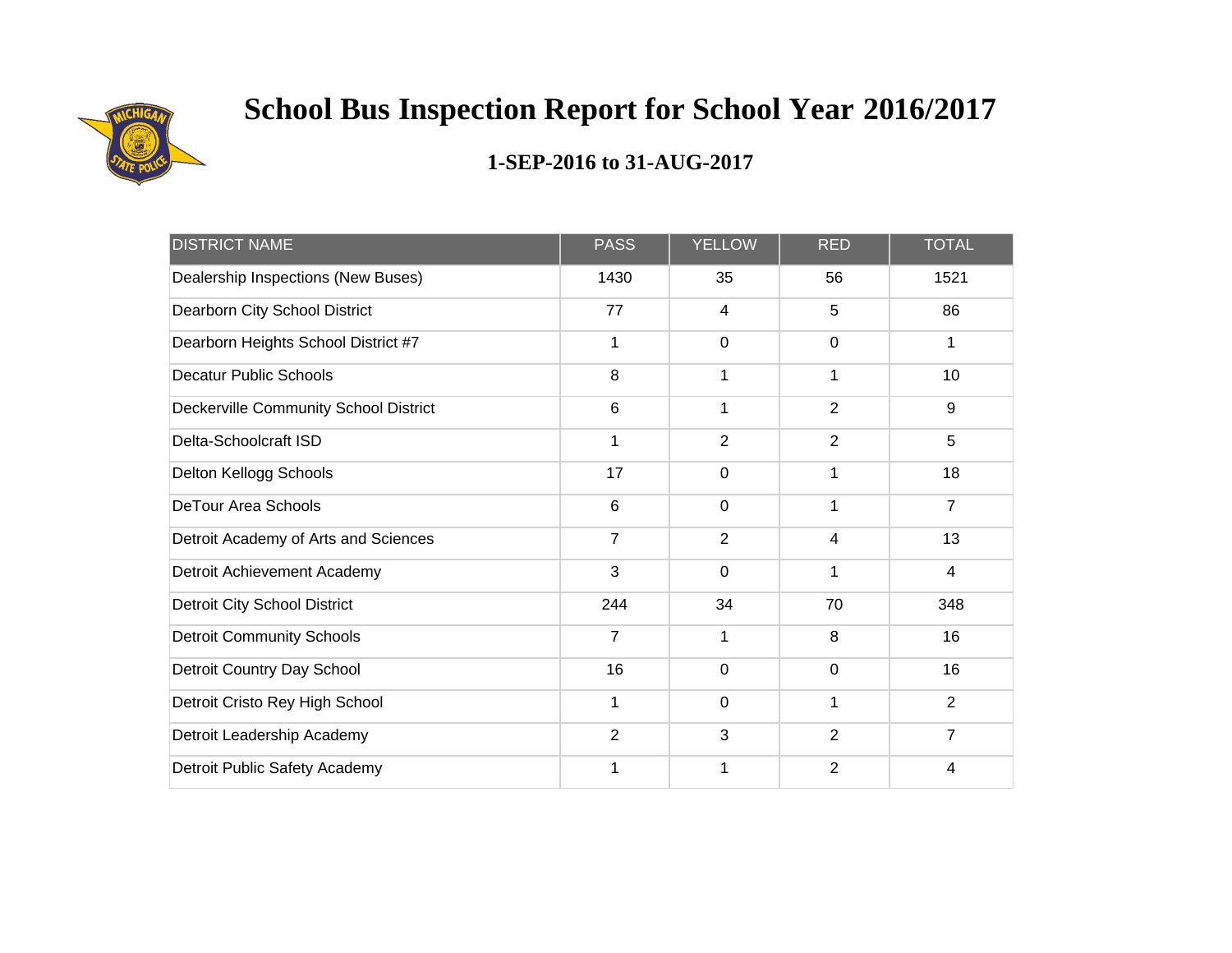

| <b>DISTRICT NAME</b>                                | <b>PASS</b>    | <b>YELLOW</b>  | <b>RED</b> | <b>TOTAL</b>     |
|-----------------------------------------------------|----------------|----------------|------------|------------------|
| Detroit Service Learning Academy                    | 2              | 0              | 0          | $\overline{2}$   |
| <b>DeWitt Public Schools</b>                        | 18             | 1              | 3          | 22               |
| <b>Dexter Community School District</b>             | 42             | 0              | 0          | 42               |
| Dickinson-Iron ISD                                  | 6              | 0              | 3          | $\boldsymbol{9}$ |
| Divine Child High School                            | 1              | 1              | 3          | 5                |
| Dollar Bay-Tamarack City Area Schools               | 1              | $\overline{0}$ | 4          | 5                |
| Dowagiac Union School District                      | 8              | 4              | 3          | 15               |
| Dr. Joseph F. Pollack Academic Center of Excellence | 0              | 1              | 3          | 4                |
| <b>Dryden Community Schools</b>                     | 1              | 0              | 4          | 5                |
| <b>Dundee Community Schools</b>                     | 10             | 6              | 5          | 21               |
| <b>Durand Area Schools</b>                          | 6              | 3              | 5          | 14               |
| Dutton Christian School KENT                        | $\overline{4}$ | $\mathbf 0$    | $\Omega$   | 4                |
| Eagles Nest Academy                                 | 0              | $\mathbf 0$    | 5          | 5                |
| East China School District                          | 28             | $\overline{2}$ | 9          | 39               |
| East Grand Rapids Public Schools                    | $\overline{2}$ | 1              | 1          | 4                |
| East Jackson Community Schools                      | 8              | 0              | $\Omega$   | 8                |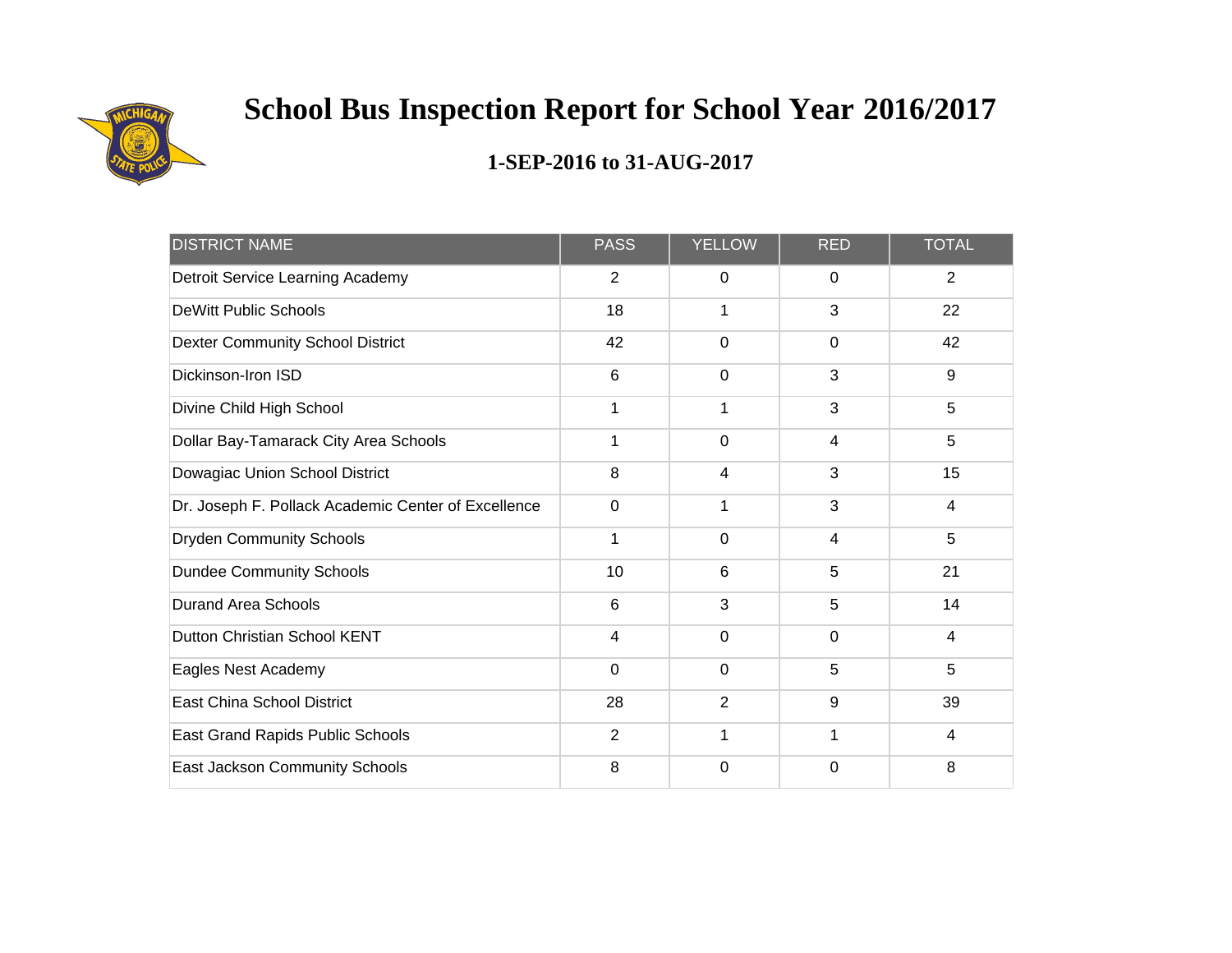

| <b>DISTRICT NAME</b>                        | <b>PASS</b>    | <b>YELLOW</b>  | <b>RED</b>     | <b>TOTAL</b>   |
|---------------------------------------------|----------------|----------------|----------------|----------------|
| East Jordan Public Schools                  | 11             | 0              | 0              | 11             |
| <b>East Lansing School District</b>         | 12             | $\mathbf 0$    | $\mathbf 0$    | 12             |
| Eastern Upper Peninsula ISD                 | 8              | $\mathbf 0$    | $\overline{2}$ | 10             |
| <b>Eastpointe Community Schools</b>         | 22             | $\mathbf 0$    | $\overline{2}$ | 24             |
| Eaton Rapids Public Schools                 | 23             | $\mathbf 0$    | $\mathbf 0$    | 23             |
| Eaton RESA                                  | 38             | $\overline{2}$ | 1              | 41             |
| Eau Claire Public Schools                   | 5              | 3              | $\overline{4}$ | 12             |
| <b>Ecorse Public Schools</b>                | 1              | $\overline{2}$ | $\mathbf 0$    | 3              |
| Education Achievement Authority of Michigan | $\overline{2}$ | $\mathbf 0$    | $\mathbf 0$    | $\overline{2}$ |
| <b>Education and Training Connection</b>    | $\mathbf 0$    | $\mathbf 0$    | 2              | $\overline{2}$ |
| Edwardsburg Public Schools                  | 28             | 1              | 1              | 30             |
| EightCAP                                    | 17             | 5              | 6              | 28             |
| El-Hajj Malik El-Shabazz Academy            | 1              | $\overline{2}$ | 5              | 8              |
| Elk Rapids Schools                          | 15             | $\overline{2}$ | $\overline{2}$ | 19             |
| Elkton-Pigeon-Bay Port Laker Schools        | 6              | 1              | 2              | 9              |
| <b>Ellsworth Community School</b>           | 4              | $\mathbf 0$    | $\mathbf 0$    | 4              |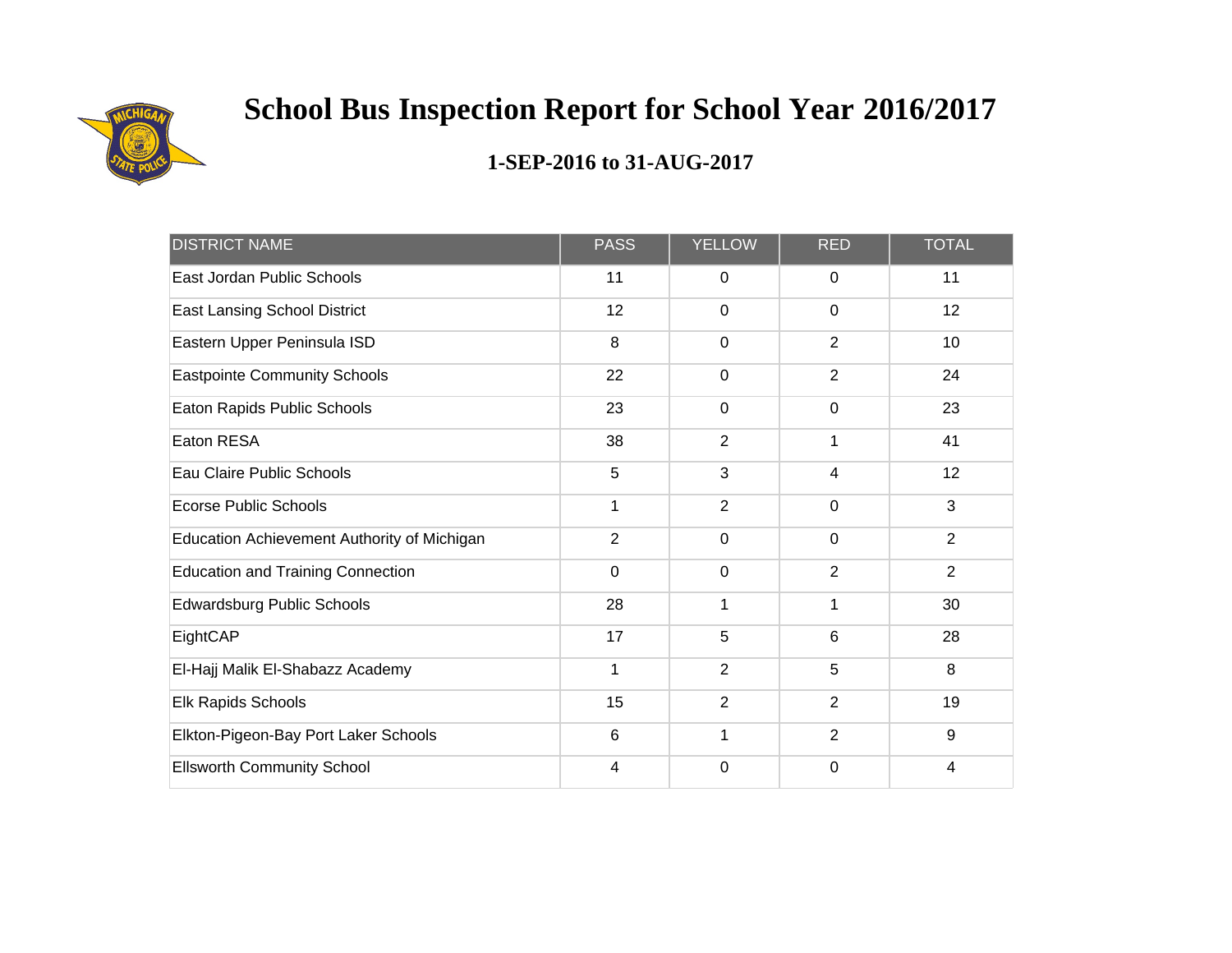

| <b>DISTRICT NAME</b>                                 | <b>PASS</b>    | <b>YELLOW</b>  | <b>RED</b>     | <b>TOTAL</b>   |
|------------------------------------------------------|----------------|----------------|----------------|----------------|
| Elm River Township School District                   | 1              | 0              | 0              | 1              |
| <b>Engadine Consolidated Schools</b>                 | 3              | 1              | 1              | 5              |
| Escanaba Area Public Schools                         | 17             | 1              | 6              | 24             |
| Escuela Avancemos                                    | 1              | 0              | 4              | 5              |
| Essexville-Hampton Public Schools                    | $\overline{7}$ | 0              | $\overline{2}$ | 9              |
| <b>Evart Public Schools</b>                          | 13             | $\overline{0}$ | $\mathbf 0$    | 13             |
| Everest Academy                                      | 1              | $\mathbf 0$    | 1              | $\overline{2}$ |
| <b>Ewen-Trout Creek Consolidated School District</b> | 6              | 0              | 0              | 6              |
| Excelsior Township S/D #1                            | 1              | $\mathbf 0$    | 1              | $\overline{2}$ |
| <b>Fairview Area School District</b>                 | 5              | $\mathbf 0$    | $\mathbf 0$    | 5              |
| Family Forum Head Start                              | 0              | $\overline{0}$ | 1              | 1              |
| Farmington Public School District                    | 86             | 1              | $\overline{2}$ | 89             |
| <b>Farwell Area Schools</b>                          | 15             | 0              | $\mathbf 0$    | 15             |
| <b>Fennville Public Schools</b>                      | 12             | $\overline{2}$ | 4              | 18             |
| Fenton Area Public Schools                           | 15             | 3              | 5              | 23             |
| <b>Ferndale Public Schools</b>                       | 12             | 0              |                | 13             |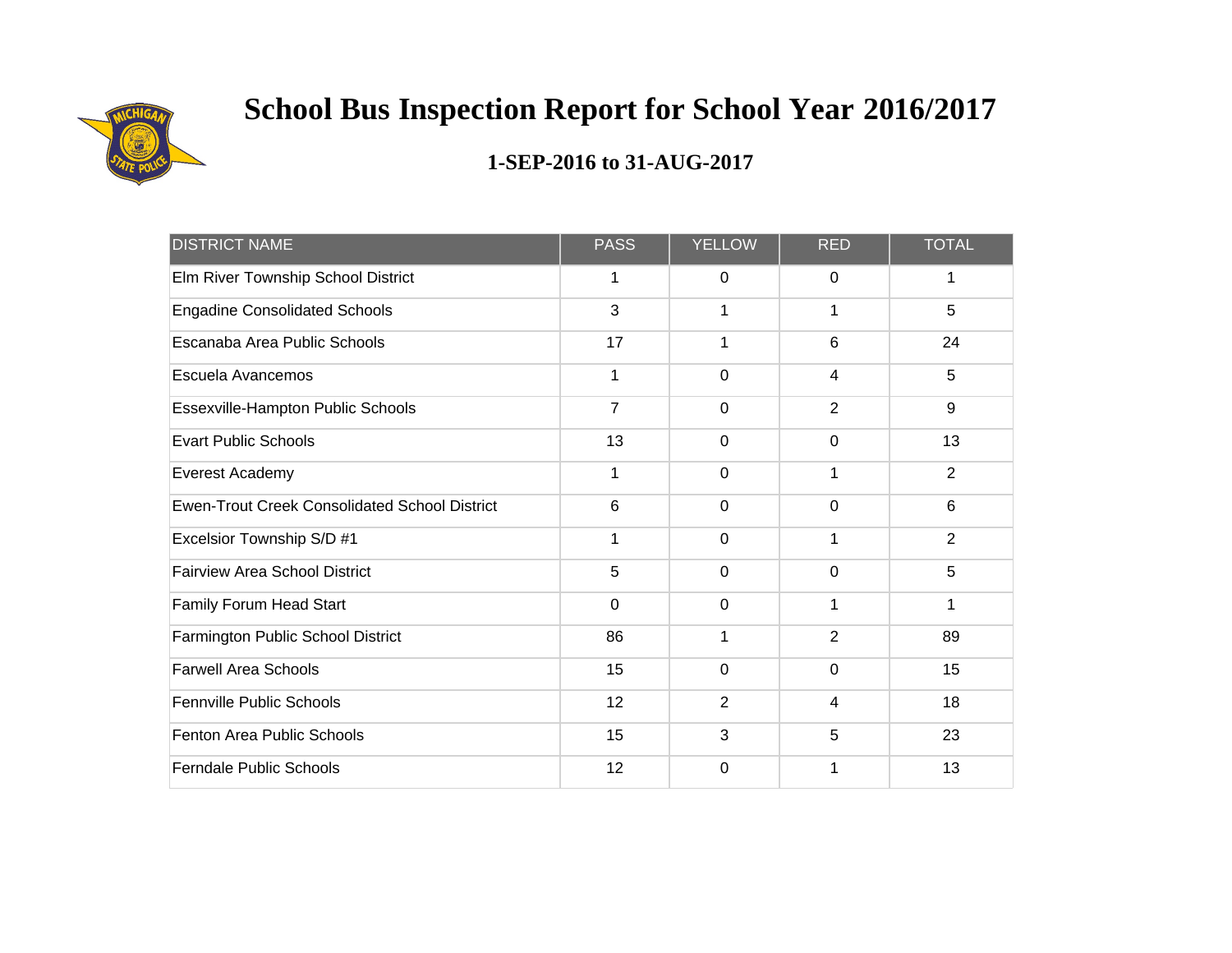

| <b>DISTRICT NAME</b>                      | <b>PASS</b>    | <b>YELLOW</b>  | <b>RED</b>     | <b>TOTAL</b>   |
|-------------------------------------------|----------------|----------------|----------------|----------------|
| <b>Fitzgerald Public Schools</b>          | 11             | $\mathbf 0$    | 4              | 15             |
| <b>FiveCAP</b>                            | $\overline{4}$ | 4              | 20             | 28             |
| <b>Flat Rock Community Schools</b>        | 14             | 1              | 1              | 16             |
| Flint, School District of the City of     | 58             | 1              |                | 60             |
| <b>Flushing Community Schools</b>         | 28             | 5              | 5              | 38             |
| <b>Forest Area Community Schools</b>      | 6              | $\mathbf 0$    | 4              | 10             |
| <b>Forest Hills Public Schools</b>        | 60             | $\overline{2}$ | 9              | 71             |
| <b>Forest Park School District</b>        | 5              | 0              | 3              | 8              |
| <b>Fowler Public Schools</b>              | $\overline{7}$ | 1              | $\mathbf 0$    | 8              |
| <b>Fowlerville Community Schools</b>      | 29             | 1              | $\overline{2}$ | 32             |
| Fr. Gabriel Richard High School           | $\overline{2}$ | $\mathbf 0$    | $\mathbf 0$    | $\overline{2}$ |
| Frankenmuth School District               | 14             | $\mathbf 0$    | 1              | 15             |
| Frankfort-Elberta Area Schools            | $\overline{2}$ | 1              | 1              | $\overline{4}$ |
| <b>Fraser Public Schools</b>              | 22             | 4              | 8              | 34             |
| Frederick Douglass International Academy  | $\overline{2}$ | $\mathbf 0$    | 1              | 3              |
| <b>Freeland Community School District</b> | 12             | $\overline{2}$ | 3              | 17             |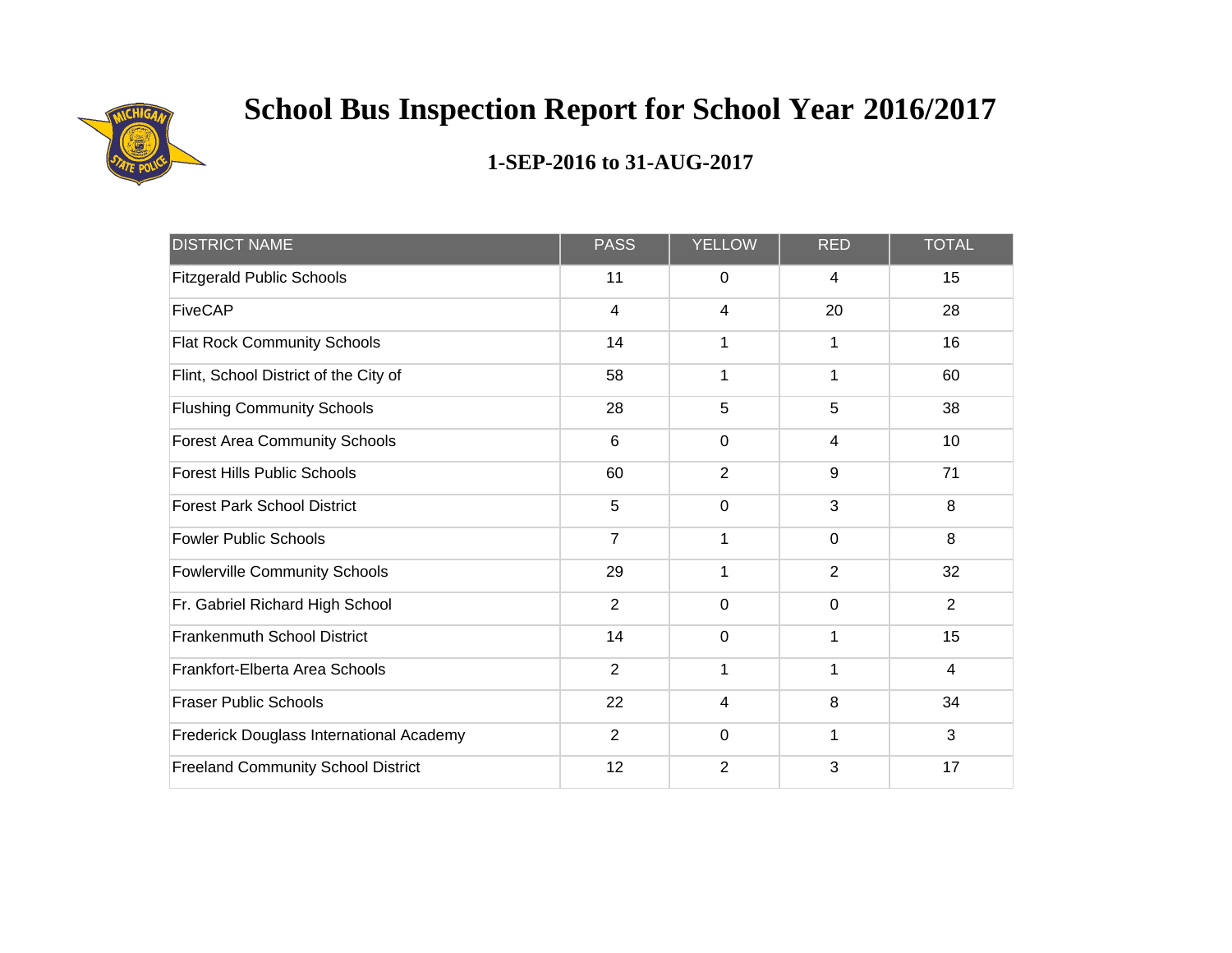

| <b>DISTRICT NAME</b>                  | <b>PASS</b> | <b>YELLOW</b>  | <b>RED</b>     | <b>TOTAL</b>   |
|---------------------------------------|-------------|----------------|----------------|----------------|
| <b>Fremont Public School District</b> | 28          | 0              | 0              | 28             |
| Frontier International Academy        | 1           | $\mathbf 0$    | $\mathbf 0$    | 1              |
| <b>Fruitport Community Schools</b>    | 16          | $\overline{2}$ | 15             | 33             |
| <b>Fulton Schools</b>                 | 6           | $\overline{2}$ | $\overline{4}$ | 12             |
| Gabriel Richard Catholic High School  | 4           | $\mathbf 0$    | $\mathbf 0$    | 4              |
| Galesburg-Augusta Community Schools   | 13          | 3              | 1              | 17             |
| <b>Garden City Public Schools</b>     | 19          | $\overline{2}$ | 2              | 23             |
| <b>Gaylord Community Schools</b>      | 29          | $\mathbf 0$    | $\mathbf 0$    | 29             |
| Gaylord Saint Mary Cathedral School   | $\mathbf 0$ | $\mathbf 0$    | 1              | 1              |
| <b>Genesee Christian School</b>       | 1           | $\mathbf 0$    | 1              | $\overline{2}$ |
| Genesee ISD                           | 122         | 6              | 24             | 152            |
| <b>Genesee School District</b>        | 3           | 1              | 2              | 6              |
| George Crockett Academy               | $\mathbf 0$ | 1              | $\mathbf 0$    | 1              |
| George Washington Carver Academy      | 1           | $\mathbf 0$    | $\mathbf 0$    | 1              |
| <b>Gibraltar School District</b>      | 24          | 1              | 1              | 26             |
| <b>Gladstone Area Schools</b>         | 11          | $\mathbf 0$    | 5              | 16             |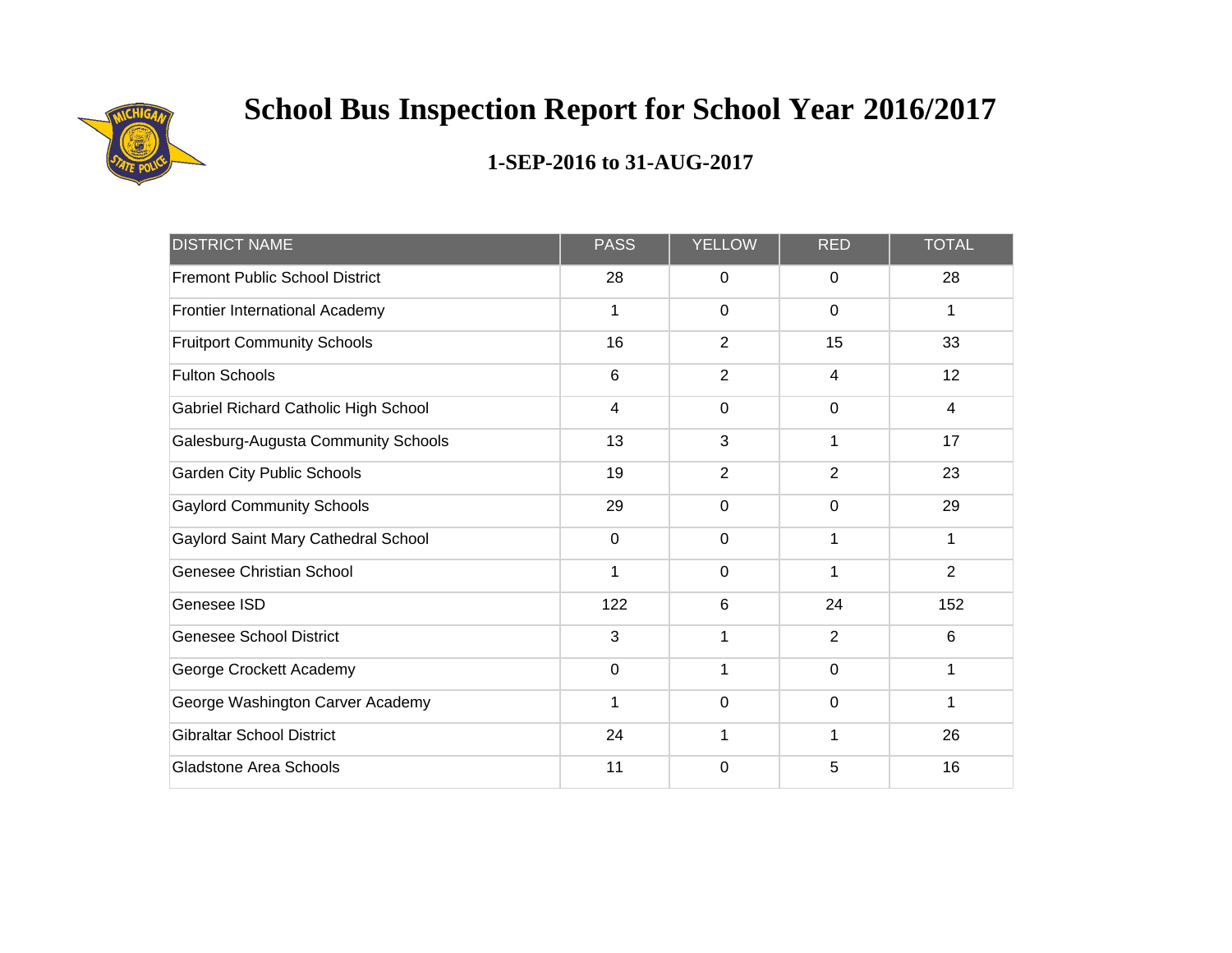

| <b>DISTRICT NAME</b>                           | <b>PASS</b>             | <b>YELLOW</b>  | <b>RED</b>     | <b>TOTAL</b>    |
|------------------------------------------------|-------------------------|----------------|----------------|-----------------|
| <b>Gladwin Community Schools</b>               | 8                       | $\mathbf 0$    | 15             | 23              |
| <b>Glen Lake Community Schools</b>             | 13                      | $\mathbf 0$    | 1              | 14              |
| Global Heights Academy                         | $\overline{2}$          | $\mathbf 0$    | $\mathbf 0$    | $\overline{2}$  |
| <b>Global Preparatory Academy</b>              | $\overline{2}$          | $\mathbf 0$    | $\overline{0}$ | $\overline{2}$  |
| Gloria's Little Angels                         | $\mathbf 0$             | $\mathbf 0$    | 1              | 1               |
| <b>Gobles Public School District</b>           | 5                       | $\overline{2}$ | 3              | 10              |
| Godfrey-Lee Public Schools                     | $\overline{\mathbf{4}}$ | $\mathbf 0$    | 1              | 5               |
| Godwin Heights Public Schools                  | 10                      | $\mathbf 0$    | $\mathbf 0$    | 10 <sup>1</sup> |
| Gogebic Community Action Agency Head Start     | 3                       | $\mathbf 0$    | $\overline{2}$ | 5               |
| Gogebic-Ontonagon ISD                          | 3                       | 1              | 0              | 4               |
| <b>Goodrich Area Schools</b>                   | 16                      | 1              | 5              | 22              |
| <b>Grand Blanc Academy</b>                     | $\overline{7}$          | $\mathbf 0$    | $\mathbf 0$    | $\overline{7}$  |
| <b>Grand Blanc Community Schools</b>           | 70                      | $\mathbf 0$    | 1              | 71              |
| <b>Grand Haven Area Public Schools</b>         | 57                      | $\mathbf 0$    | $6\phantom{1}$ | 63              |
| <b>Grand Ledge Public Schools</b>              | 33                      | 4              | 4              | 41              |
| <b>Grand Rapids Catholic Secondary Schools</b> | 9                       | 1              | 3              | 13              |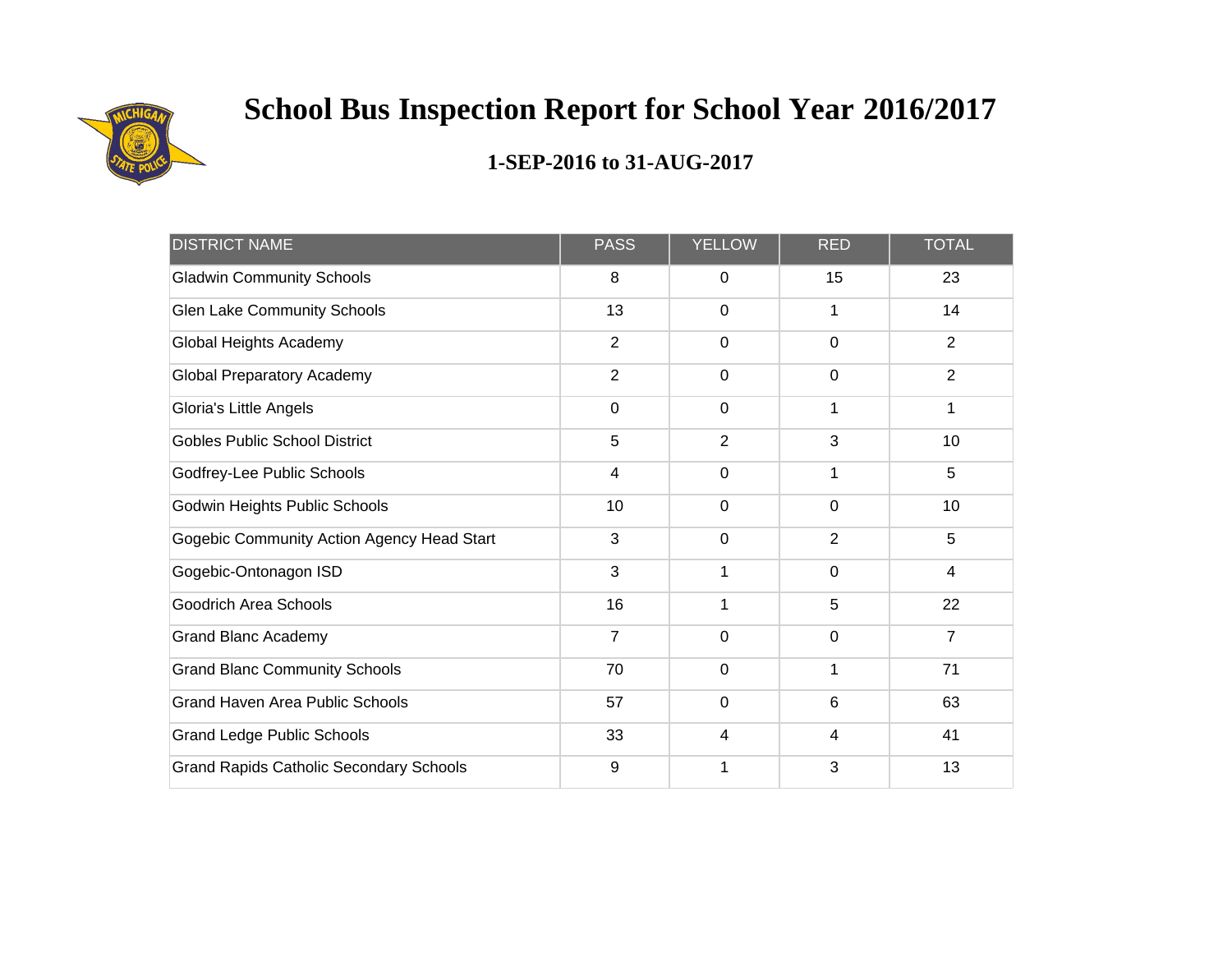

| <b>DISTRICT NAME</b>                      | <b>PASS</b>    | <b>YELLOW</b> | <b>RED</b>     | <b>TOTAL</b>   |
|-------------------------------------------|----------------|---------------|----------------|----------------|
| <b>Grand Rapids Christian High School</b> | 3              | 3             | 6              | 12             |
| <b>Grand Rapids Public Schools</b>        | 66             | 5             | $\overline{7}$ | 78             |
| <b>Grand Traverse Area Catholic</b>       | $\overline{2}$ | $\mathbf 0$   | 3              | 5              |
| <b>Grand Traverse Band Head Start</b>     | 1              | $\mathbf 0$   | $\overline{2}$ | 3              |
| <b>Grandville Public Schools</b>          | 21             | 10            | 10             | 41             |
| <b>Grant Public School District</b>       | 17             | 1             | 4              | 22             |
| Grant Township S/D #2                     | $\overline{2}$ | $\mathbf 0$   | $\mathbf 0$    | $\overline{2}$ |
| <b>Grass Lake Community Schools</b>       | 12             | $\mathbf 0$   | $\overline{2}$ | 14             |
| Gratiot-Isabella RESD                     | 33             | $\mathbf 0$   | $\mathbf 0$    | 33             |
| <b>Greenhills School</b>                  | $\overline{2}$ | $\Omega$      | 1              | 3              |
| <b>Greenville Public Schools</b>          | 18             | 1             | 10             | 29             |
| Grosse Ile Township Schools               | 14             | $\mathbf 0$   | $\Omega$       | 14             |
| Grosse Pointe Academy                     | 0              | $\mathbf 0$   |                | 1              |
| <b>Grosse Pointe Public Schools</b>       | 6              | $\mathbf 0$   |                | $\overline{7}$ |
| <b>Gull Lake Community Schools</b>        | 32             | 3             | $\mathbf 0$    | 35             |
| <b>Gwinn Area Community Schools</b>       | 14             | 4             |                | 19             |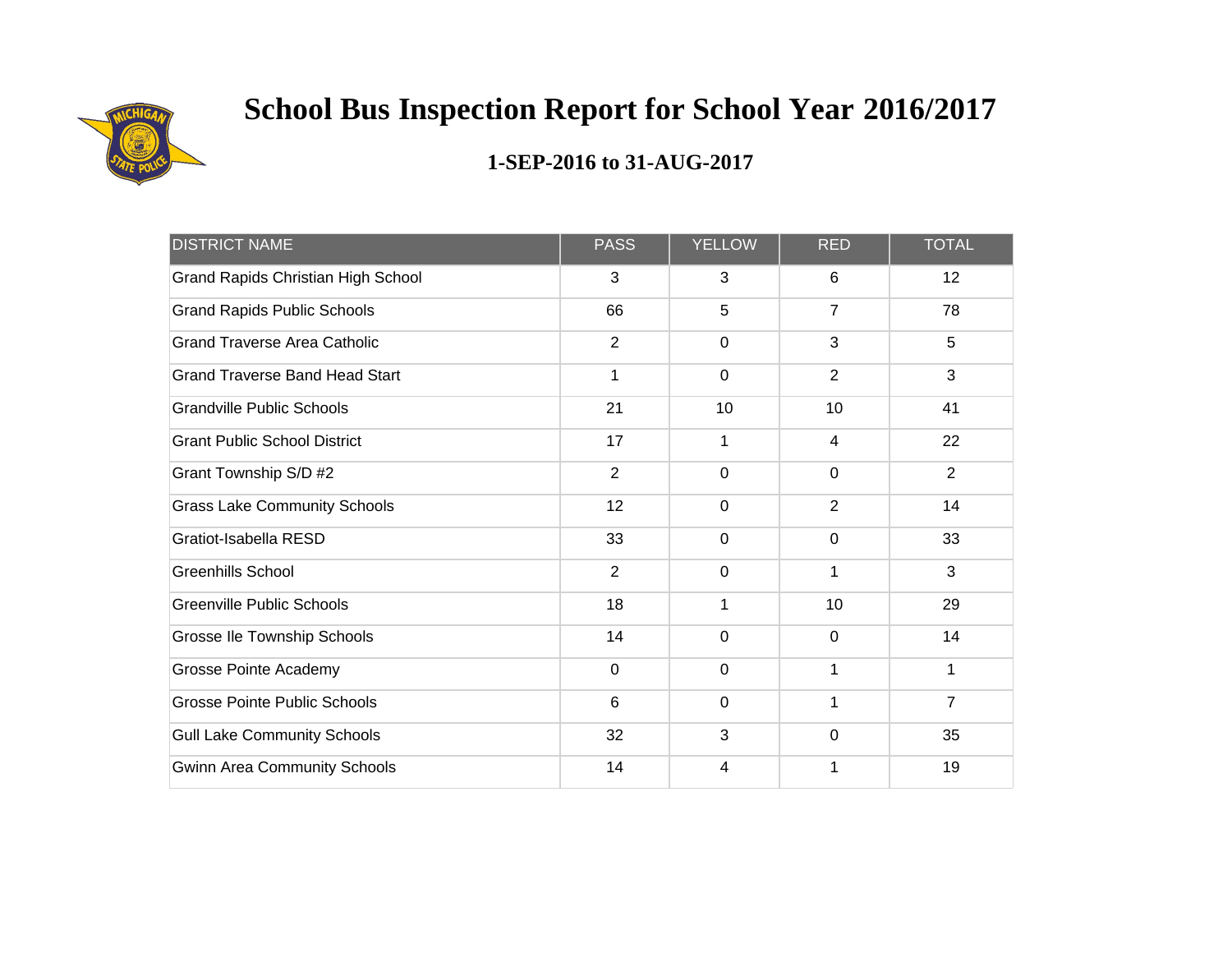

| <b>DISTRICT NAME</b>                             | <b>PASS</b>    | <b>YELLOW</b> | <b>RED</b>     | <b>TOTAL</b>   |
|--------------------------------------------------|----------------|---------------|----------------|----------------|
| Hackett Catholic Central High School             | $\overline{2}$ | $\mathbf 0$   | $\mathbf 0$    | $\overline{2}$ |
| <b>Hale Area Schools</b>                         | 8              | $\mathbf 0$   | $\mathbf 0$    | 8              |
| Hamilton Academy                                 | $\mathbf 0$    | 0             | 1              | 1              |
| <b>Hamilton Community Schools</b>                | 33             | 1             | $\overline{2}$ | 36             |
| Hamtramck, School District of the City of        | 8              | $\mathbf 0$   | 1              | 9              |
| <b>Hancock Public Schools</b>                    | 5              | 1             | $\overline{2}$ | 8              |
| Hanley International Academy                     | $\mathbf 1$    | 1             | $\overline{2}$ | $\overline{4}$ |
| Hanover-Horton School District                   | 12             | 0             | $\mathbf 0$    | 12             |
| Harbor Beach Community Schools                   | 9              | 0             | $\mathbf 0$    | $9\,$          |
| Harbor Springs School District                   | 10             | $\Omega$      | $\Omega$       | 10             |
| <b>Harper Creek Community Schools</b>            | 22             | 3             | 4              | 29             |
| Harper Woods, The School District of the City of | 3              | $\mathbf 0$   | 1              | 4              |
| <b>Harrison Community Schools</b>                | 14             | 1             | $\overline{2}$ | 17             |
| <b>Hart Public School District</b>               | 13             | 3             | 3              | 19             |
| <b>Hartford Public Schools</b>                   | 10             | $\mathbf 0$   | $\mathbf 0$    | 10             |
| <b>Hartland Consolidated Schools</b>             | 58             | 0             | $\Omega$       | 58             |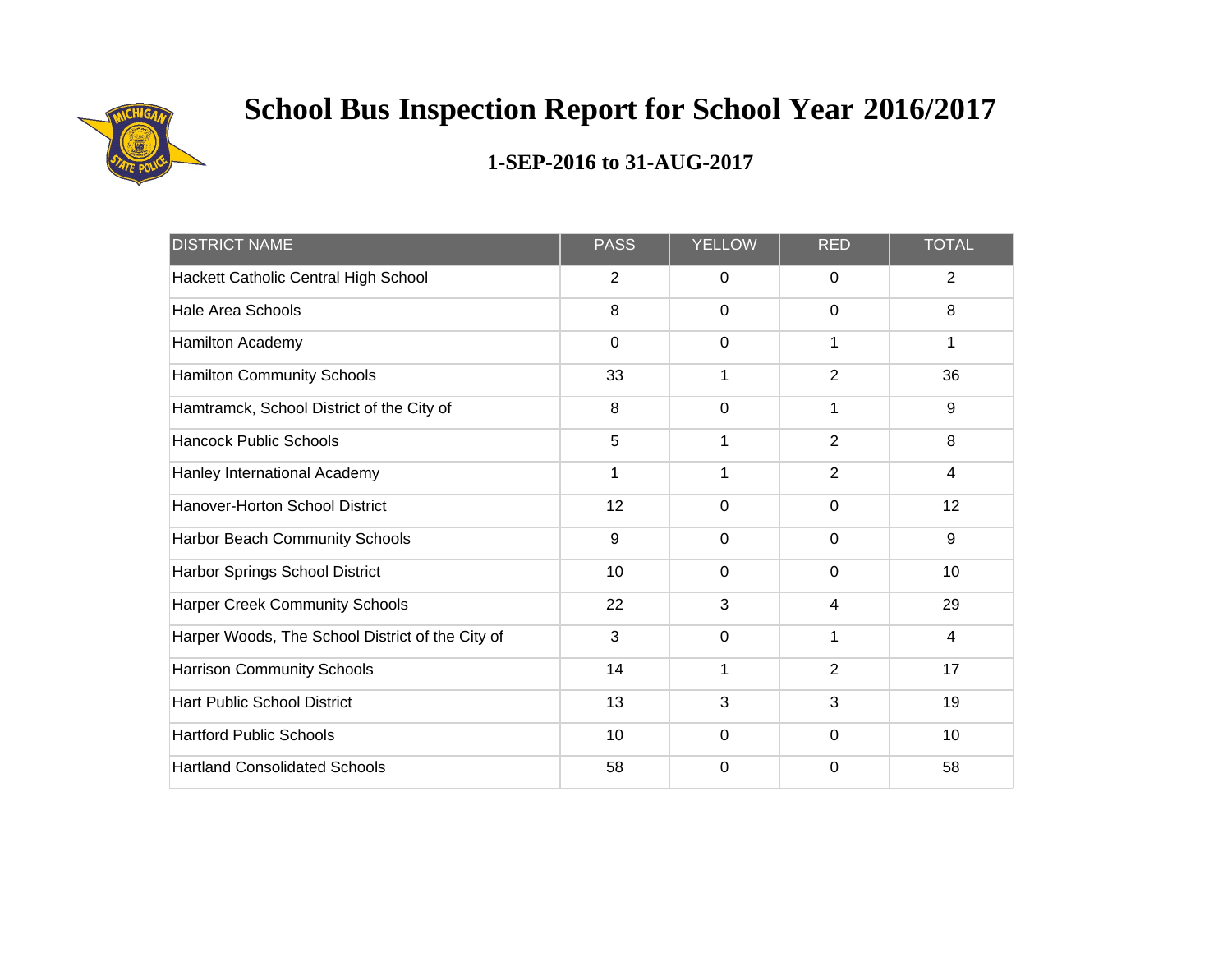

| <b>DISTRICT NAME</b>                       | <b>PASS</b> | <b>YELLOW</b>  | <b>RED</b>  | <b>TOTAL</b> |
|--------------------------------------------|-------------|----------------|-------------|--------------|
| <b>Haslett Public Schools</b>              | 16          | 1              | 1           | 18           |
| Hastings Area School District              | 13          | $\overline{2}$ | 5           | 20           |
| Hazel Park, School District of the City of | 8           | $\mathbf 0$    | 0           | 8            |
| <b>Head Start for Kent County</b>          | 15          | 6              | 5           | 26           |
| <b>Hemlock Public School District</b>      | 9           | 4              | 5           | 18           |
| Henry Ford Academy                         | 1           | $\mathbf 0$    | $\mathbf 0$ | 1            |
| Heritage Christian Academy-Kalamazoo       | $\mathbf 0$ | $\mathbf 0$    |             | 1            |
| Heritage Christian School - Ottawa County  | 4           | $\mathbf 0$    | $\mathbf 0$ | 4            |
| <b>Hesperia Community Schools</b>          | 3           | 1              | 14          | 18           |
| <b>Highland Park City Schools</b>          | $\mathbf 0$ | $\overline{2}$ | 3           | 5            |
| <b>Highland Park Public School Academy</b> | 1           | $\mathbf 0$    | $\mathbf 0$ | 1            |
| <b>Hillman Community Schools</b>           | 9           | $\mathbf 0$    | 1           | 10           |
| Hillsdale Academy                          | 1           | $\mathbf 0$    | $\mathbf 0$ | 1            |
| <b>Hillsdale Community Schools</b>         | 14          | 1              |             | 16           |
| Hillsdale ISD                              | 8           | 1              | 2           | 11           |
| Holland Christian High School              | 7           | 0              | 6           | 13           |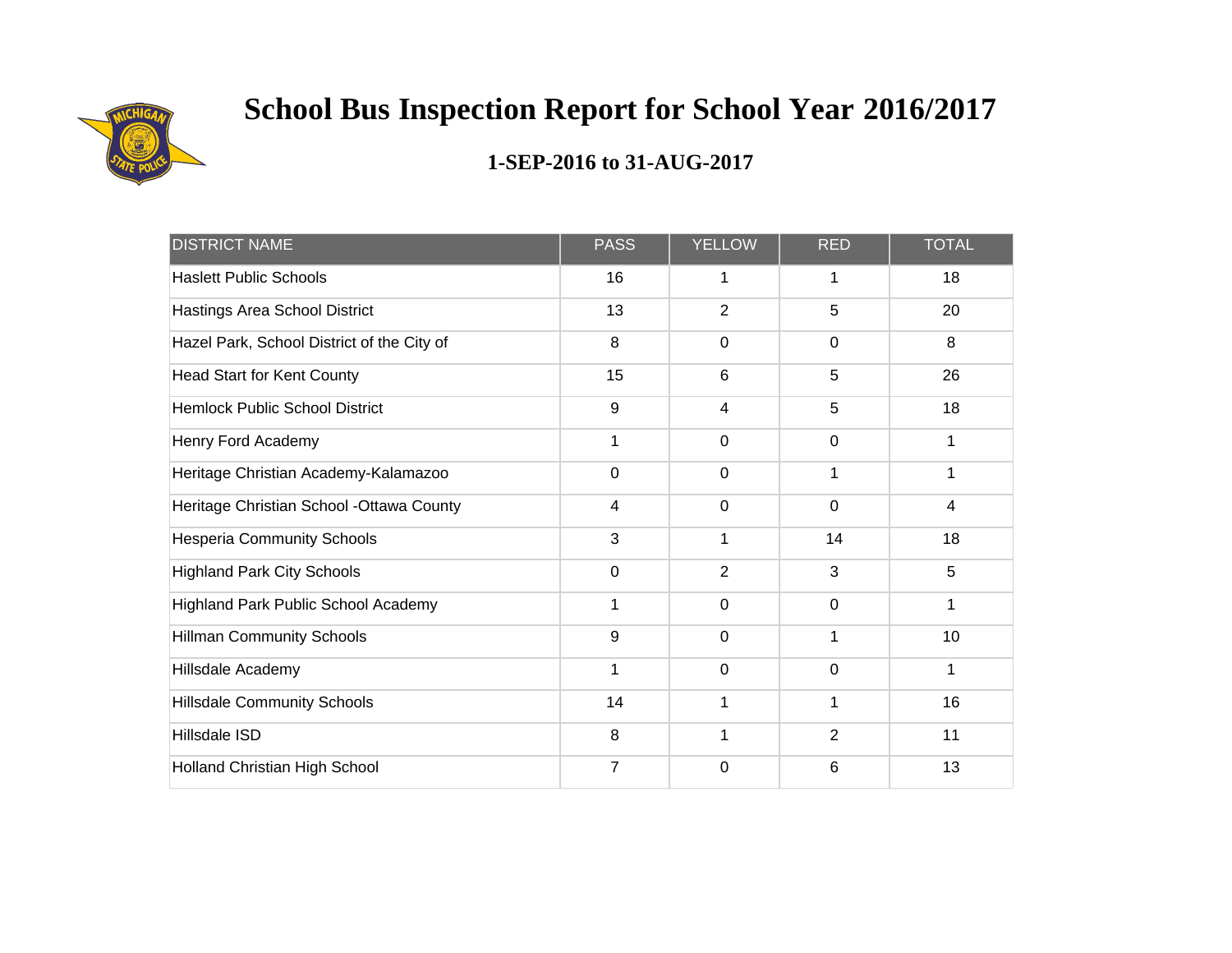

| <b>DISTRICT NAME</b>                      | <b>PASS</b> | <b>YELLOW</b>  | <b>RED</b>  | <b>TOTAL</b>   |
|-------------------------------------------|-------------|----------------|-------------|----------------|
| <b>Holland City School District</b>       | 24          | 1              | 3           | 28             |
| Holly Area School District                | 28          | 1              | $\mathbf 0$ | 29             |
| <b>Holt Lutheran Schools</b>              | 1           | 0              | 0           | 1              |
| <b>Holt Public Schools</b>                | 24          | 0              | 4           | 28             |
| <b>Holton Public Schools</b>              | 6           | 4              | 4           | 14             |
| Holy Redeemer High School                 | 1           | $\overline{0}$ | $\mathbf 0$ | 1              |
| Homer Community School District           | 10          | 1              | 1           | 12             |
| Hope Protestant Reformed Christian School | 1           | 1              | $\mathbf 0$ | $\overline{2}$ |
| <b>Hopkins Public Schools</b>             | 16          | 0              | 4           | 20             |
| Houghton Lake Community Schools           | 20          | 0              | 1           | 21             |
| Houghton-Portage Township School District | 10          | 1              | 3           | 14             |
| <b>Howell Public Schools</b>              | 56          | $\mathbf 0$    | $\Omega$    | 56             |
| <b>Hudson Area Schools</b>                | 14          | 1              | $\mathbf 0$ | 15             |
| Hudsonville Public School District        | 74          | 0              | 4           | 78             |
| Huron ISD                                 | 1           | $\mathbf 0$    | $\mathbf 0$ | 1              |
| Huron Pottawatomie Tribal Head Start      | $\mathbf 0$ | 0              |             | 1              |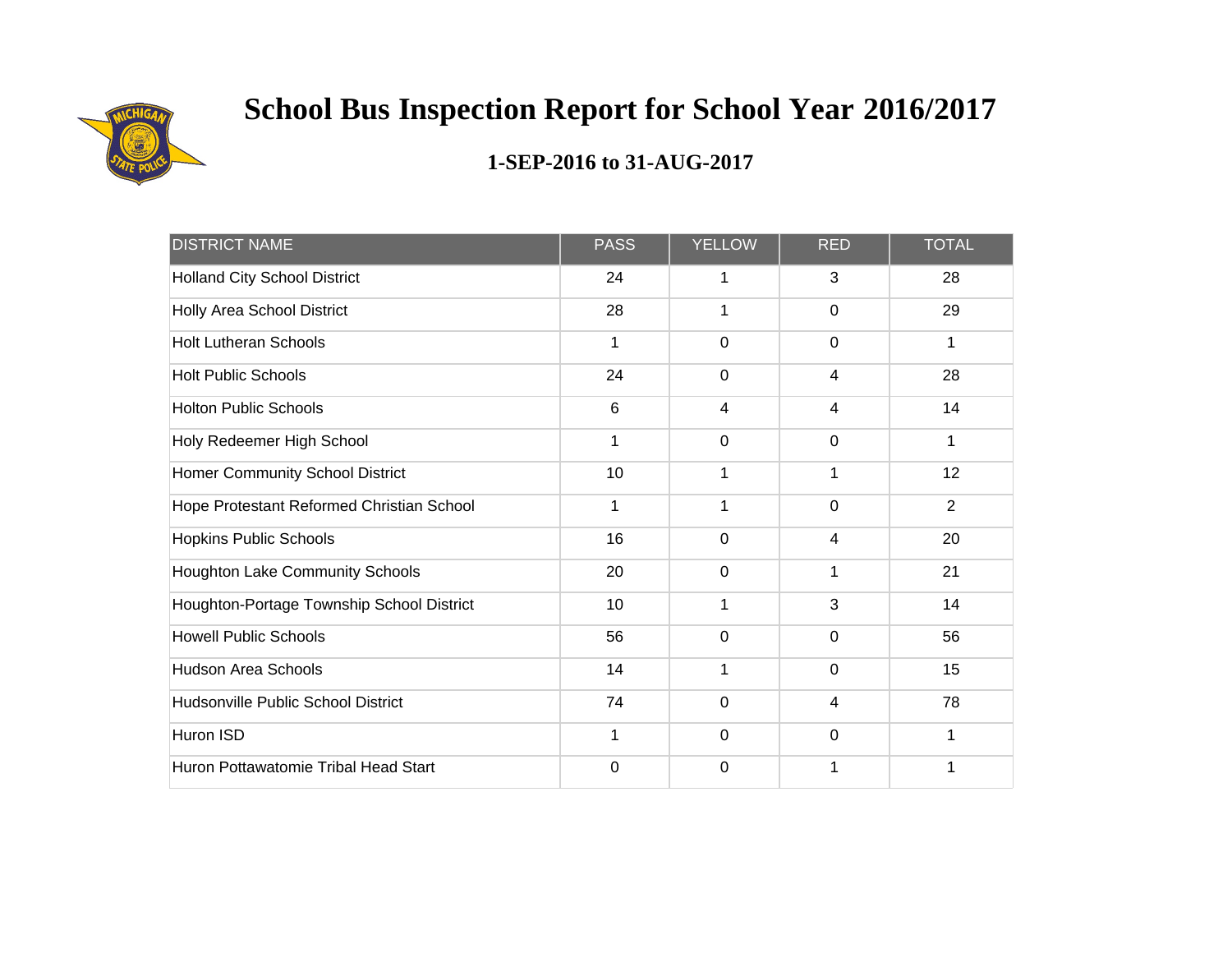

| <b>DISTRICT NAME</b>                | <b>PASS</b>             | <b>YELLOW</b>  | <b>RED</b>     | <b>TOTAL</b>   |
|-------------------------------------|-------------------------|----------------|----------------|----------------|
| <b>Huron School District</b>        | 26                      | 3              | 1              | 30             |
| Huron Valley Lutheran High School   | 1                       | $\mathbf 0$    | $\mathbf 0$    | 1              |
| Huron Valley Schools                | 41                      | 10             | 36             | 87             |
| Ida Public School District          | 24                      | 3              | $\mathbf 0$    | 27             |
| Imlay City Community Schools        | 15                      | 3              | $\overline{7}$ | 25             |
| Immaculate Conception Ukranian H.S. | $\mathbf 0$             | 1              | $\mathbf 0$    | $\mathbf{1}$   |
| Ingham ISD                          | 117                     | 1              | 4              | 122            |
| <b>Inkster Preparatory Academy</b>  | $\overline{2}$          | $\mathbf 0$    | $\overline{2}$ | $\overline{4}$ |
| <b>Inland Lakes Schools</b>         | 10                      | 1              | $\mathbf 0$    | 11             |
| Innocademy                          | 1                       | $\mathbf 0$    | 0              | 1              |
| Inter City Baptist School           | 3                       | $\mathbf 0$    | $\mathbf 0$    | 3              |
| Interlochen Arts Academy            | 6                       | $\mathbf 0$    | $\mathbf 0$    | $6\phantom{1}$ |
| International Academy of Saginaw    | 1                       | $\mathbf 0$    | 1              | $\overline{2}$ |
| Invest/Roosevelt High School        | $\overline{\mathbf{4}}$ | $\mathbf 0$    | $\mathbf 0$    | $\overline{4}$ |
| Ionia Public Schools                | 22                      | $6\phantom{1}$ | 11             | 39             |
| losco RESA                          | 9                       | $\overline{2}$ |                | 12             |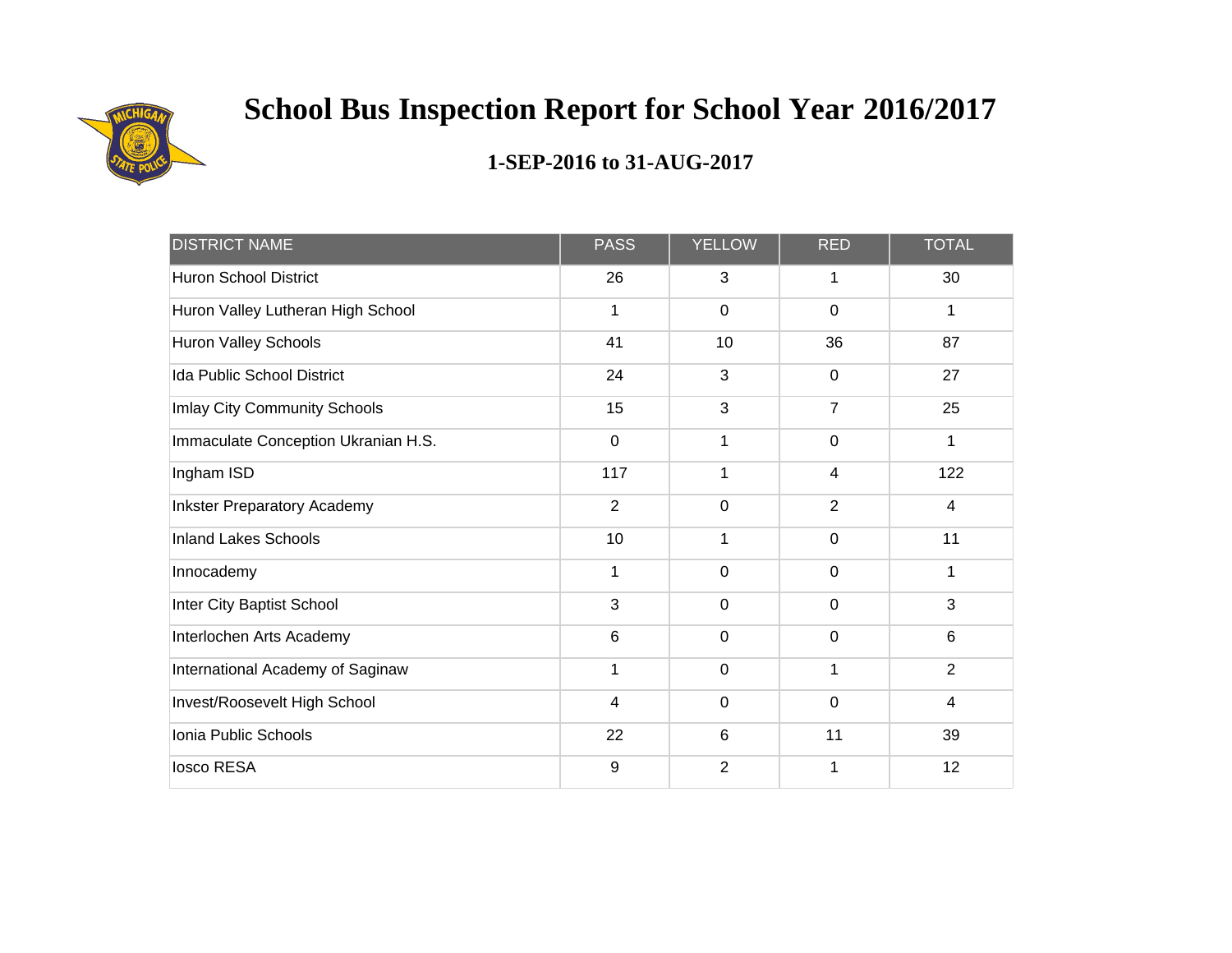

| <b>DISTRICT NAME</b>                          | <b>PASS</b>    | <b>YELLOW</b>  | <b>RED</b>     | <b>TOTAL</b> |
|-----------------------------------------------|----------------|----------------|----------------|--------------|
| Iron Mountain Public Schools                  | 3              | 0              | $\mathbf{0}$   | 3            |
| Ironwood Area Schools of Gogebic County       | 5              | $\overline{2}$ | 3              | 10           |
| Ishpeming Public School District No. 1        | 8              | $\mathbf 0$    | $\Omega$       | 8            |
| Ithaca Public Schools                         | 14             | $\overline{2}$ | 1              | 17           |
| <b>Jackson Christian School</b>               | 3              | $\mathbf 0$    | $\mathbf 0$    | 3            |
| Jackson ISD                                   | 38             | $\overline{2}$ | 3              | 43           |
| <b>Jackson Public Schools</b>                 | 47             | $\overline{2}$ | 12             | 61           |
| Jefferson International Academy               | $\mathbf 0$    | $\mathbf 0$    | 1              | 1            |
| Jefferson Schools (Monroe)                    | 20             | $\mathbf 0$    | $\mathbf 0$    | 20           |
| Jenison Christian School                      | 3              | $\Omega$       | 1              | 4            |
| Jenison Public Schools                        | 24             | $\overline{2}$ | 10             | 36           |
| Johannesburg-Lewiston Area Schools            | 10             | 1              | 2              | 13           |
| Joseph K. Lumsden Bahweting Anishnabe Academy | 5              | $\mathbf 0$    | 3              | 8            |
| Joy Preparatory Academy                       | $\overline{2}$ | $\mathbf 0$    | $\overline{2}$ | 4            |
| Kalamazoo Christian School                    | 4              | 1              | 1              | 6            |
| Kalamazoo Public Schools                      | 121            | 1              | 0              | 122          |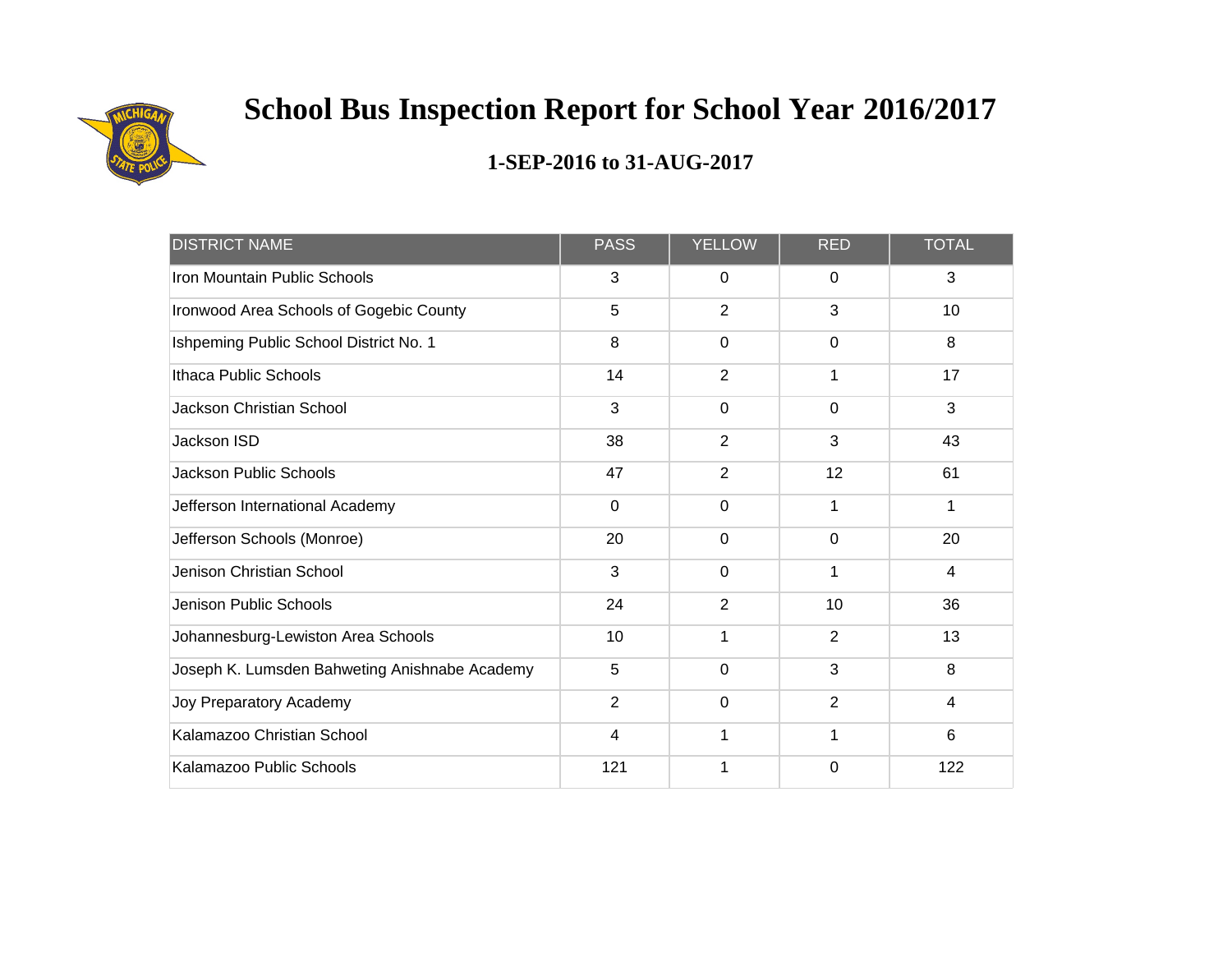

| <b>DISTRICT NAME</b>                     | <b>PASS</b>    | <b>YELLOW</b>  | <b>RED</b>     | <b>TOTAL</b>   |
|------------------------------------------|----------------|----------------|----------------|----------------|
| Kalamazoo RESA                           | 13             | 1              | 3              | 17             |
| Kaleva Norman Dickson School District    | 10             | $\mathbf 0$    | 1              | 11             |
| Kalkaska Public Schools                  | 6              | 1              | 1              | 8              |
| Kearsley Community School District       | 26             | $\overline{2}$ | 4              | 32             |
| Kelloggsville Public Schools             | 9              | 1              | 4              | 14             |
| Kenowa Hills Public Schools              | 26             | 1              | $\overline{7}$ | 34             |
| Kent City Community Schools              | 18             | $\mathbf 0$    | $\mathbf 0$    | 18             |
| Kent ISD                                 | 63             | 9              | 25             | 97             |
| <b>Kentwood Public Schools</b>           | 31             | 4              | 9              | 44             |
| Keweenaw Bay Indian Community Head Start | 1              | 1              | $\Omega$       | 2              |
| Keys Academies                           | 3              | $\mathbf 0$    | 1              | $\overline{4}$ |
| Kingsbury Country Day School             | $\overline{2}$ | $\mathbf 0$    | 1              | 3              |
| Kingsley Area Schools                    | 17             | 0              |                | 18             |
| Kingston Community School District       | $\overline{7}$ | 1              | 4              | 12             |
| L'Anse Area Schools                      | 5              | $\mathbf 0$    | 4              | 9              |
| L'Anse Creuse Public Schools             | 85             | 1              | 7              | 93             |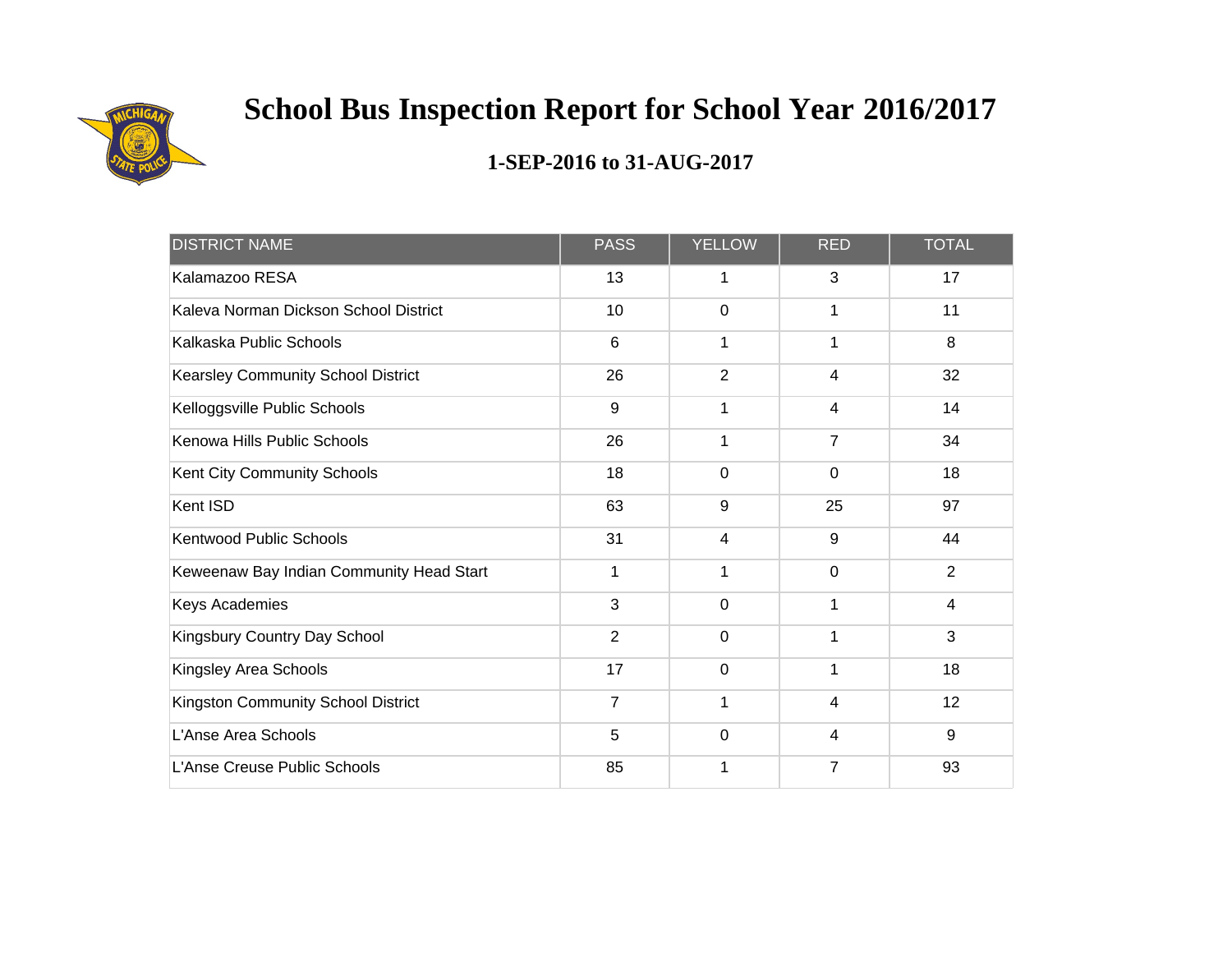

| <b>DISTRICT NAME</b>                  | <b>PASS</b>    | <b>YELLOW</b>  | <b>RED</b>     | <b>TOTAL</b>   |
|---------------------------------------|----------------|----------------|----------------|----------------|
| Lac Vieux Desert Head Start           | 1              | 0              | 1              | $\overline{2}$ |
| Laingsburg Community Schools          | 13             | $\mathbf 0$    | 3              | 16             |
| Lake City Area School District        | 14             | $\mathbf 0$    | 1              | 15             |
| Lake Fenton Community Schools         | 12             | 1              | $\mathbf 0$    | 13             |
| Lake Linden-Hubbell School District   | $\overline{7}$ | 1              | $\overline{2}$ | 10             |
| Lake Michigan Catholic Schools        | $\mathbf 0$    | 1              | 1              | $\overline{2}$ |
| Lake Orion Baptist School             | $\mathbf 0$    | $\mathbf 0$    | 1              | 1              |
| Lake Orion Community Schools          | 56             | $\overline{2}$ | 8              | 66             |
| Lake Shore Public Schools (Macomb)    | 7              | $\mathbf 0$    | $\overline{2}$ | $9\,$          |
| Lakeshore School District (Berrien)   | 6              | 4              | 3              | 13             |
| Lakeview Community Schools (Montcalm) | 18             | 1              | $\overline{2}$ | 21             |
| Lakeview Public Schools (Macomb)      | 5              | $\mathbf 0$    | $\overline{2}$ | $\overline{7}$ |
| Lakeview School District (Calhoun)    | 21             | $\mathbf 0$    | $\mathbf 0$    | 21             |
| LakeVille Community School District   | 11             | $\pmb{0}$      | 5              | 16             |
| Lakewood Public Schools               | 6              | 4              | 13             | 23             |
| <b>Lamont Christian School</b>        | 0              | 0              | 3              | 3              |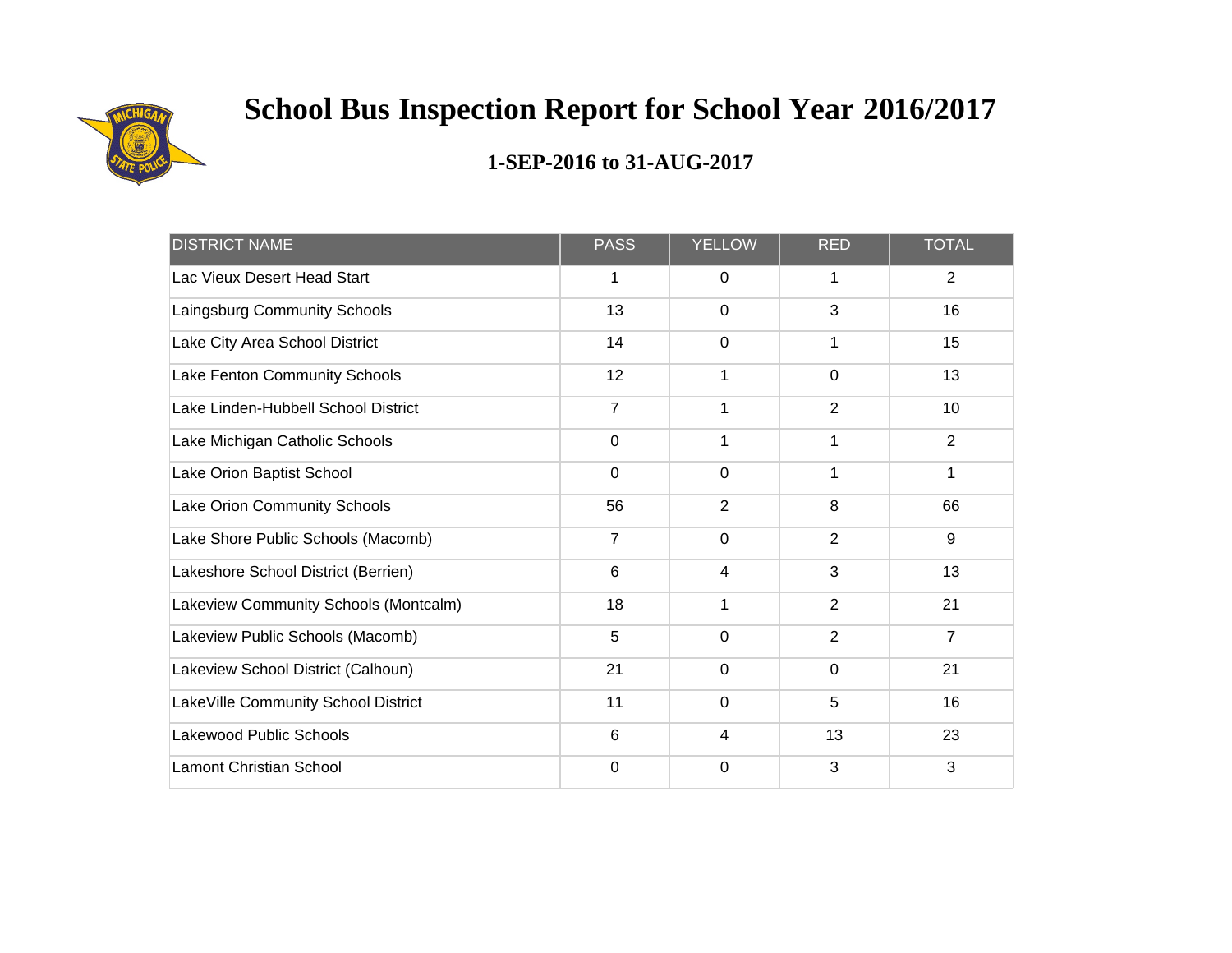

| <b>DISTRICT NAME</b>             | <b>PASS</b>    | YELLOW         | <b>RED</b>     | <b>TOTAL</b>    |
|----------------------------------|----------------|----------------|----------------|-----------------|
| Lamphere Public Schools          | 13             | 1              | 0              | 14              |
| Landmark Academy                 | 5              | 1              | 1              | $\overline{7}$  |
| Lansing Christian School         | $\overline{2}$ | $\mathbf 0$    | $\mathbf 0$    | $\overline{2}$  |
| Lansing Public School District   | 88             | $\mathbf 0$    |                | 89              |
| <b>Lapeer Community Schools</b>  | 63             | $\mathbf 0$    | 6              | 69              |
| Lapeer ISD                       | 1              | $\mathbf 0$    | $\mathbf 0$    | 1               |
| Lawrence Public Schools          | $\overline{4}$ | 3              | 1              | 8               |
| Lawton Community School District | 4              | $6\phantom{1}$ | 3              | 13              |
| Legacy Christian School          | 3              | $\pmb{0}$      | $\overline{2}$ | 5               |
| Leland Public School District    | 9              | $\mathbf 0$    | $\mathbf 0$    | 9               |
| Lenawee Christian School         | 3              | $\mathbf 0$    | 1              | $\overline{4}$  |
| Lenawee ISD                      | 22             | $\mathbf 0$    | $\mathbf 0$    | 22              |
| Les Cheneaux Community Schools   | 3              | 1              | $\mathbf 0$    | $\overline{4}$  |
| Leslie Public Schools            | 17             | $\mathbf 0$    | $\mathbf 0$    | 17              |
| Lewis Cass ISD                   | 3              | $\overline{2}$ | 1              | $6\phantom{1}6$ |
| <b>Life Learning Community</b>   | $\mathbf 0$    | $\mathbf 0$    |                | 1               |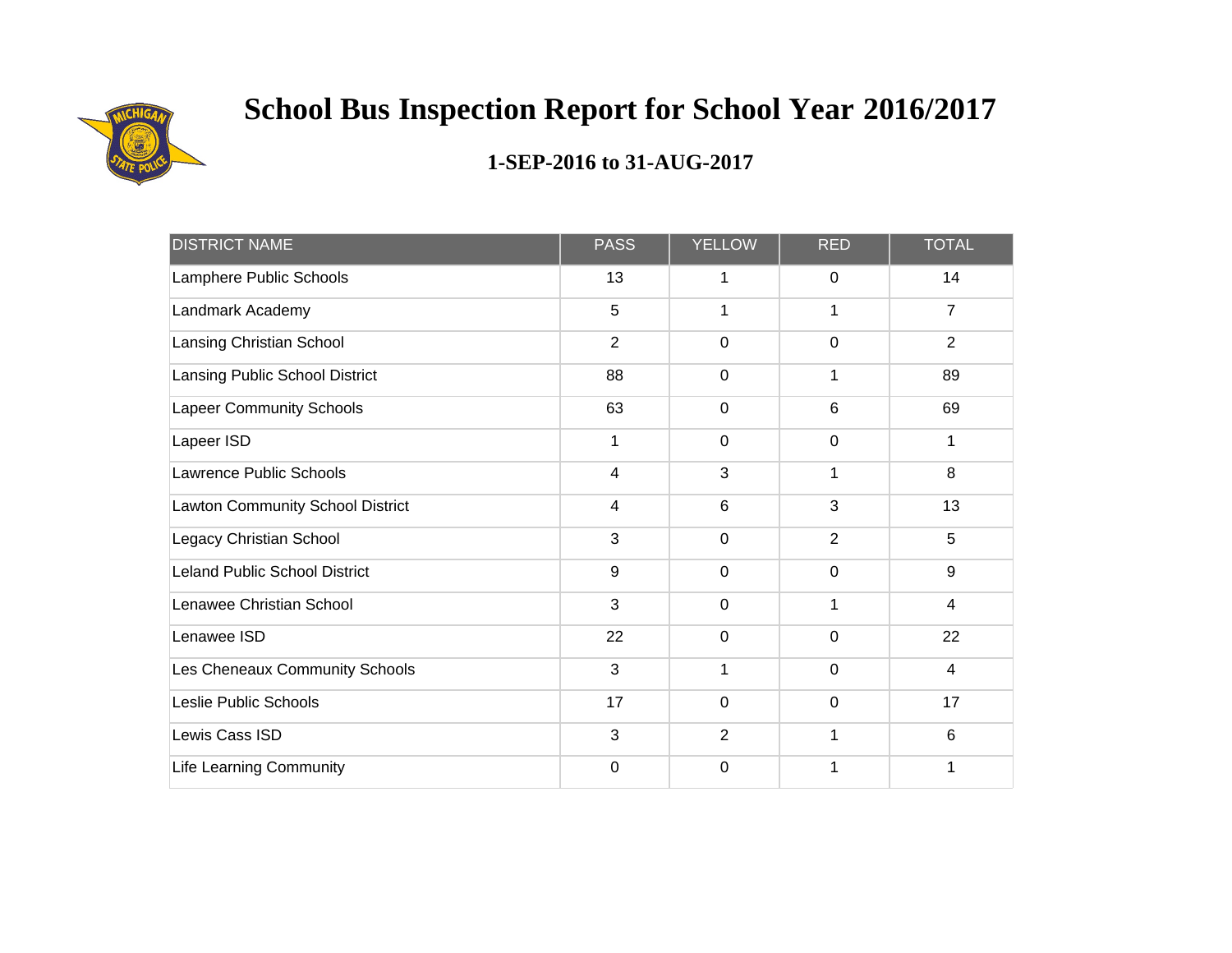

| <b>DISTRICT NAME</b>                         | <b>PASS</b>    | <b>YELLOW</b>  | <b>RED</b>     | <b>TOTAL</b>   |
|----------------------------------------------|----------------|----------------|----------------|----------------|
| <b>Lincoln Consolidated School District</b>  | 44             | 2              | $\Omega$       | 46             |
| Lincoln Park, School District of the City of | $\overline{4}$ | $\overline{0}$ | 1              | 5              |
| <b>Linden Community Schools</b>              | 26             | $\overline{2}$ | 1              | 29             |
| <b>Litchfield Community Schools</b>          | 3              | 0              | $\overline{2}$ | 5              |
| Little Traverse Bay Band Head Start          | 0              | $\mathbf 0$    | 1              | 1              |
| Livingston ESA                               | 58             | 1              | $\mathbf 0$    | 59             |
| Livonia Public Schools School District       | 83             | 3              | 2              | 88             |
| <b>Lowell Area Schools</b>                   | 30             | 3              | $6\phantom{1}$ | 39             |
| Ludington Area School District               | 10             | 1              | 10             | 21             |
| Lumen Christi High School                    | 3              | 1              | 3              | $\overline{7}$ |
| Lutheran H.S. Association                    | 0              | $\mathbf 0$    | 10             | 10             |
| Mackinaw City Public Schools                 | $\overline{2}$ | $\mathbf 0$    | 1              | 3              |
| Macomb County Community Services Agency      | 12             | 0              | $\mathbf 0$    | 12             |
| Macomb ISD                                   | 141            | 1              | 5              | 147            |
| <b>Madison District Public Schools</b>       | $\overline{7}$ | $\mathbf 0$    | $\mathbf 0$    | $\overline{7}$ |
| Madison School District (Lenawee)            | 9              | 1              | $\Omega$       | 10             |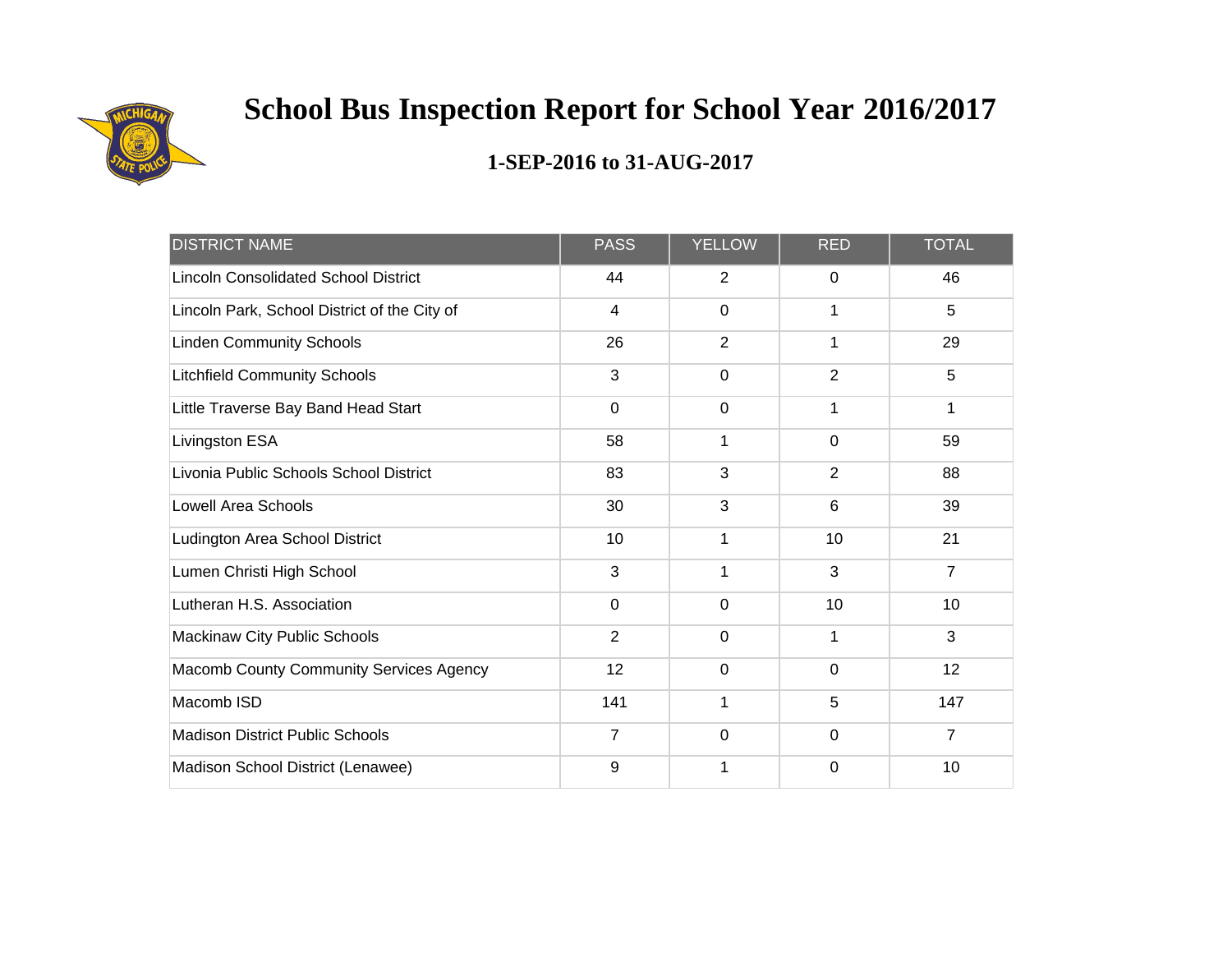

| <b>DISTRICT NAME</b>                             | <b>PASS</b>    | <b>YELLOW</b>  | <b>RED</b>     | <b>TOTAL</b> |
|--------------------------------------------------|----------------|----------------|----------------|--------------|
| Mancelona Public Schools                         | 12             | 0              | 0              | 12           |
| <b>Manchester Community Schools</b>              | 17             | $\mathbf 0$    | 0              | 17           |
| Manistee Area Public Schools                     | 14             | 1              | 5              | 20           |
| Manistee Catholic Central Schools                | 1              | $\mathbf 0$    | 0              | 1            |
| Manistique Area Schools                          | $\overline{7}$ | $\mathbf 0$    | 6              | 13           |
| <b>Manton Consolidated Schools</b>               | 11             | $\mathbf{1}$   | $\mathbf 0$    | 12           |
| Maple Valley Schools                             | 8              | $\overline{2}$ | 5              | 15           |
| Mar Lee School District                          | $\overline{4}$ | $\mathbf 0$    | 1              | 5            |
| <b>Marcellus Community Schools</b>               | 8              | 1              | $\overline{2}$ | 11           |
| Marian High School                               | 1              | $\mathbf 0$    | 0              | 1            |
| <b>Marion Public Schools</b>                     | 10             | $\mathbf 0$    | $\mathbf 0$    | 10           |
| <b>Marlette Community Schools</b>                | 10             | $\mathbf{1}$   | 3              | 14           |
| Marquette Area Public Schools                    | 18             | 3              | 4              | 25           |
| Marshall Academy                                 | $\overline{2}$ | $\mathbf 0$    | 1              | 3            |
| <b>Marshall Public Schools</b>                   | 17             | 1              | 6              | 24           |
| Martin Luther King, Jr. Education Center Academy | $\Omega$       | 1              | 0              | 1            |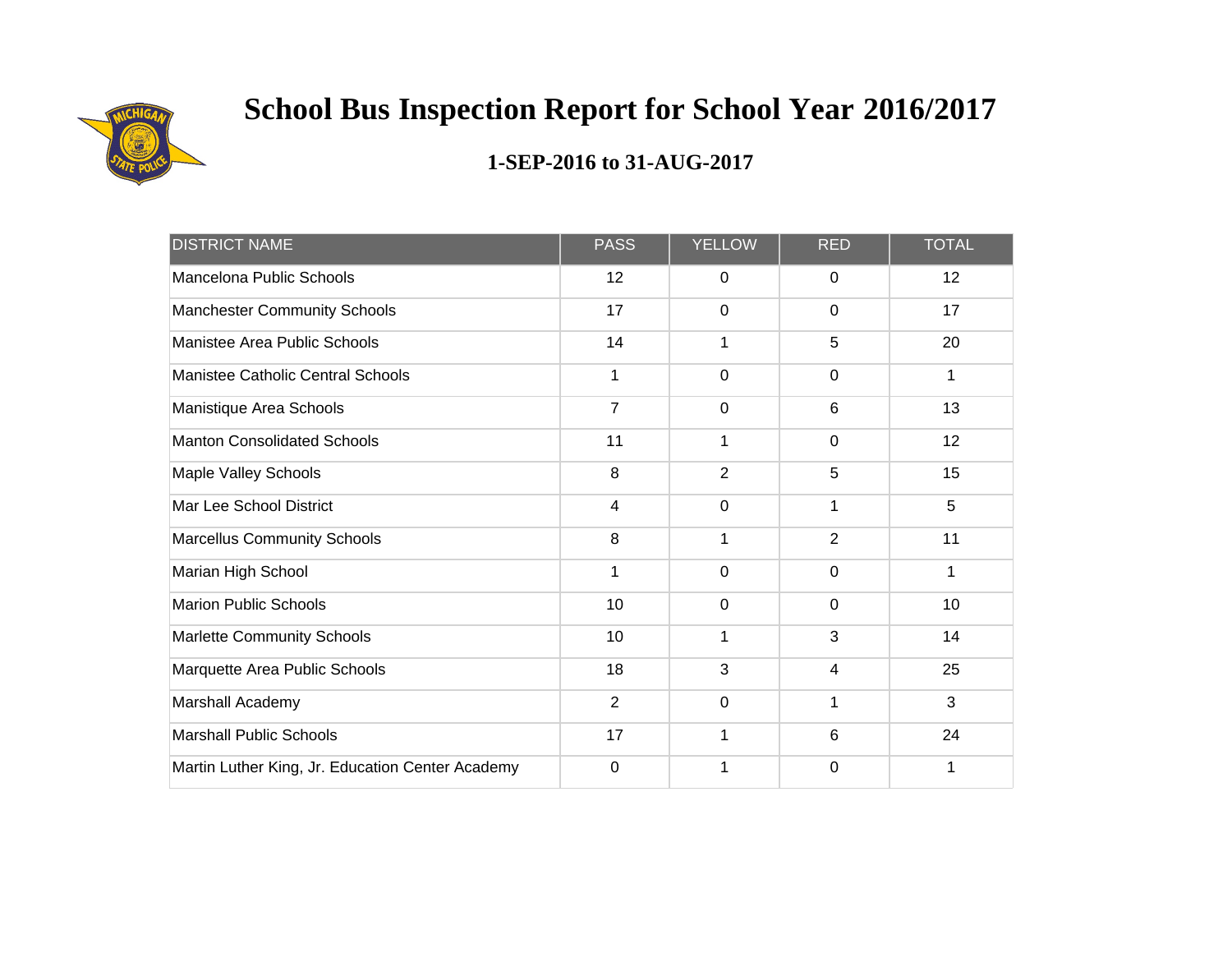

| <b>DISTRICT NAME</b>                                   | <b>PASS</b>             | <b>YELLOW</b>  | <b>RED</b>     | <b>TOTAL</b>   |
|--------------------------------------------------------|-------------------------|----------------|----------------|----------------|
| <b>Martin Public Schools</b>                           | 5                       | 0              | $\overline{2}$ | $\overline{7}$ |
| Marysville Public Schools                              | 14                      | $\overline{0}$ | 4              | 18             |
| Mason Consolidated Schools (Monroe)                    | 12                      | $\mathbf 0$    | 1              | 13             |
| <b>Mason County Central Schools</b>                    | 15                      | $\mathbf 0$    | $\overline{2}$ | 17             |
| Mason County Eastern Schools                           | $\overline{\mathbf{4}}$ | 0              | $6\phantom{1}$ | 10             |
| Mason Public Schools (Ingham)                          | 14                      | 0              | $\overline{2}$ | 16             |
| Mattawan Consolidated School                           | 35                      | 1              | $\mathbf 0$    | 36             |
| Mayville Community School District                     | 11                      | $\mathbf 0$    | $\mathbf 0$    | 11             |
| McBain Rural Agricultural Schools                      | 18                      | 1              | $\mathbf 0$    | 19             |
| Meadowbank School                                      | 1                       | 0              | $\mathbf 0$    | 1              |
| Mecosta-Osceola ISD                                    | 6                       | 1              | 3              | 10             |
| Melvindale-North Allen Park Schools                    | 14                      | $\overline{2}$ | 5              | 21             |
| <b>Memphis Community Schools</b>                       | 11                      | 0              | $\mathbf 0$    | 11             |
| Mendon Community School District                       | 8                       | 1              | $\mathbf 0$    | 9              |
| Menominee Area Public Schools                          | 8                       | 1              | 3              | 12             |
| Menominee Delta Schoolcraft Community Action<br>Agency | 8                       | 1              | $\overline{2}$ | 11             |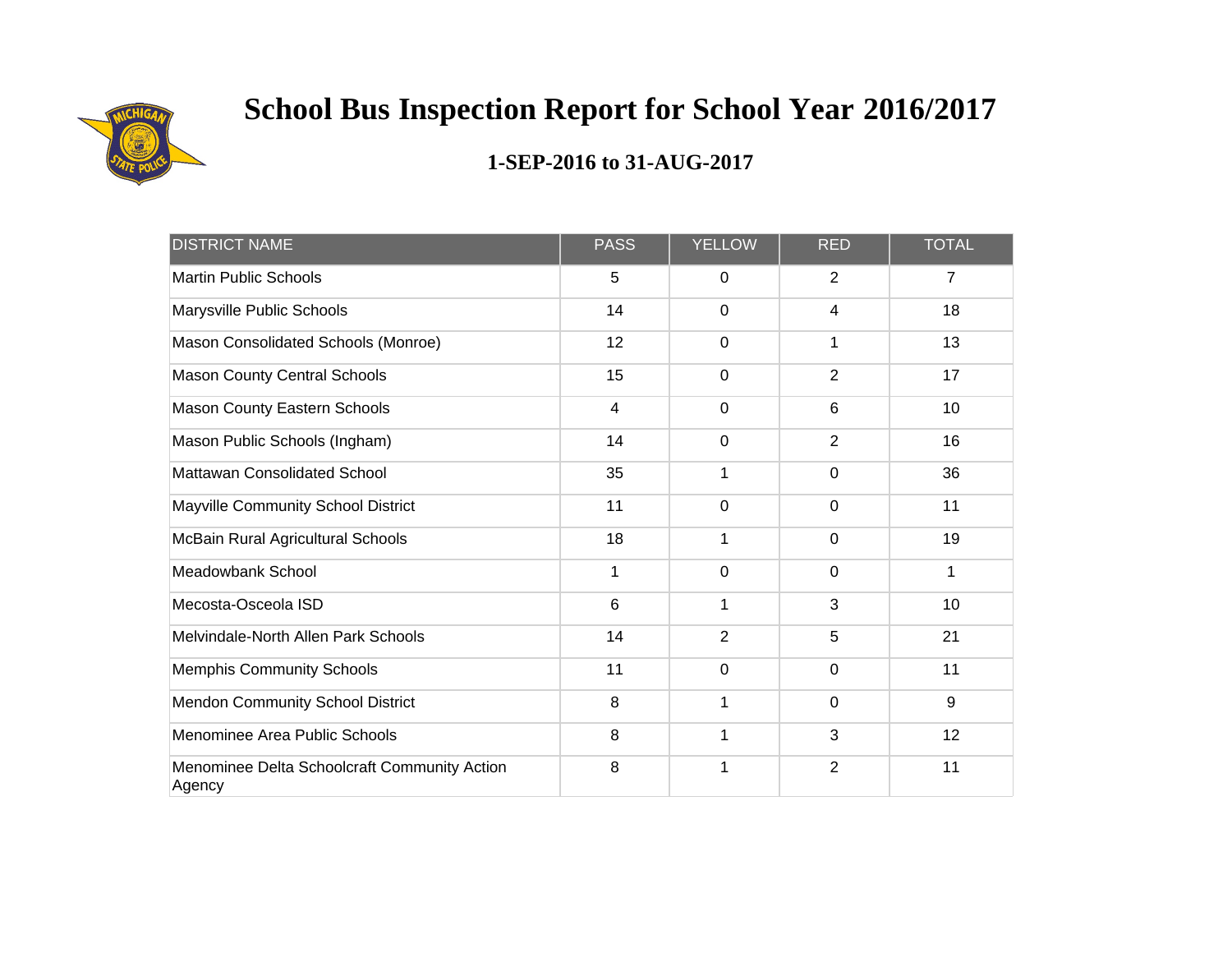

| <b>DISTRICT NAME</b>                      | <b>PASS</b>    | <b>YELLOW</b>  | <b>RED</b>     | <b>TOTAL</b>   |
|-------------------------------------------|----------------|----------------|----------------|----------------|
| Menominee ISD                             | 5              | 0              | 1              | 6              |
| <b>Mercy Education Project</b>            | 1              | $\mathbf 0$    | $\mathbf 0$    | 1              |
| Mercy High School                         | $\overline{2}$ | $\mathbf 0$    | 5              | 7              |
| <b>Meridian Public Schools</b>            | 14             | 1              | 11             | 26             |
| <b>Merrill Community Schools</b>          | 8              | 1              | 1              | 10             |
| Merritt Academy                           | $\mathbf 0$    | $\mathbf 0$    | $\overline{2}$ | $\overline{2}$ |
| <b>Mesick Consolidated Schools</b>        | 9              | $\overline{2}$ | 1              | 12             |
| Michigan Center School District           | 6              | 1              | $\overline{2}$ | 9              |
| Michigan Islamic Academy                  | $\mathbf 0$    | 1              | $\mathbf 0$    | 1              |
| Michigan Lutheran High School             | 0              | 0              | $\overline{2}$ | 2              |
| Michigan Lutheran Seminary                | $\mathbf 0$    | 1              | $\overline{2}$ | 3              |
| Michigan Migrant Headstart - Telamon Corp | 42             | $\overline{7}$ | 12             | 61             |
| Michigan School for the Arts              | $\mathbf 0$    | $\mathbf 0$    | $\overline{2}$ | $\overline{2}$ |
| Mid Peninsula School District             | 4              | $\mathbf 0$    | $\overline{2}$ | 6              |
| <b>Midland Public Schools</b>             | 48             | $\mathbf 0$    | 1              | 49             |
| <b>Milan Area Schools</b>                 | 20             | $\mathbf 0$    | $\Omega$       | 20             |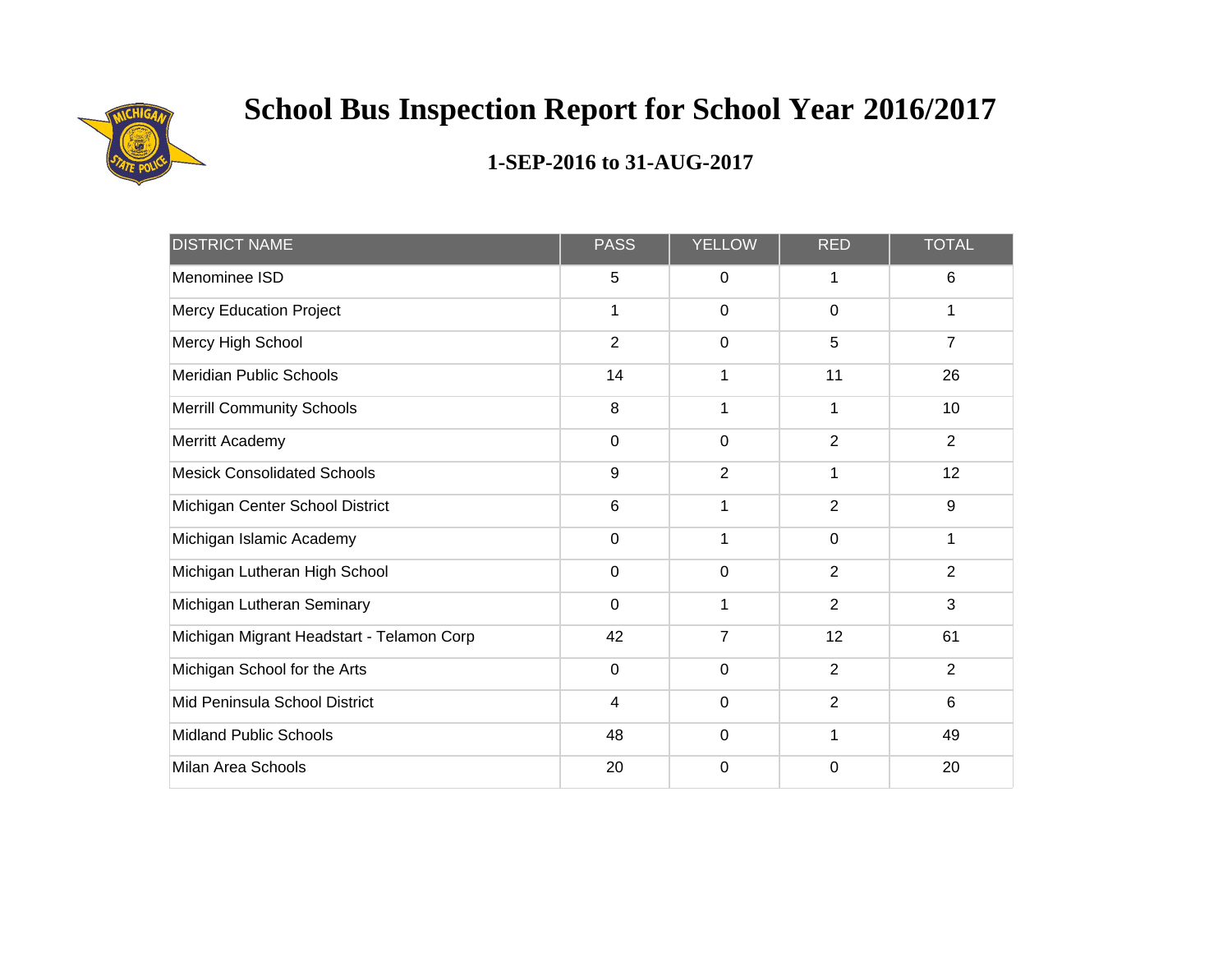

| <b>DISTRICT NAME</b>                    | <b>PASS</b>    | <b>YELLOW</b> | <b>RED</b>     | <b>TOTAL</b>   |
|-----------------------------------------|----------------|---------------|----------------|----------------|
| Mildred C. Wells Preparatory Academy    | 0              | 0             | 3              | 3              |
| <b>Millington Community Schools</b>     | 11             | 1             | $\Omega$       | 12             |
| Mio-AuSable Schools                     | 8              | 0             | 1              | $9\,$          |
| <b>Moline Christian School</b>          | 1              | 1             | 3              | 5              |
| Mona Shores Public School District      | 19             | 1             | 4              | 24             |
| Monroe ISD                              | 27             | 1             | $\mathbf 0$    | 28             |
| <b>Monroe Public Schools</b>            | 55             | 1             | $\mathbf 0$    | 56             |
| Montabella Community Schools            | 14             | 0             | $\mathbf 0$    | 14             |
| Montague Area Public Schools            | 12             | 1             | 3              | 16             |
| Montcalm Area ISD                       | 22             | 0             | 5              | 27             |
| <b>Montrose Community Schools</b>       | 14             | 0             | $\mathbf 0$    | 14             |
| Morenci Area Schools                    | 8              | 0             | $\mathbf 0$    | 8              |
| Morley Stanwood Community Schools       | $\overline{2}$ | 0             | $\mathbf 0$    | $\overline{2}$ |
| <b>Morrice Area Schools</b>             | $\overline{4}$ | $\mathbf 0$   | 3              | $\overline{7}$ |
| Mount Clemens Community School District | 5              | 0             | $\overline{2}$ | $\overline{7}$ |
| Mt. Morris Consolidated Schools         | 9              | 1             | 3              | 13             |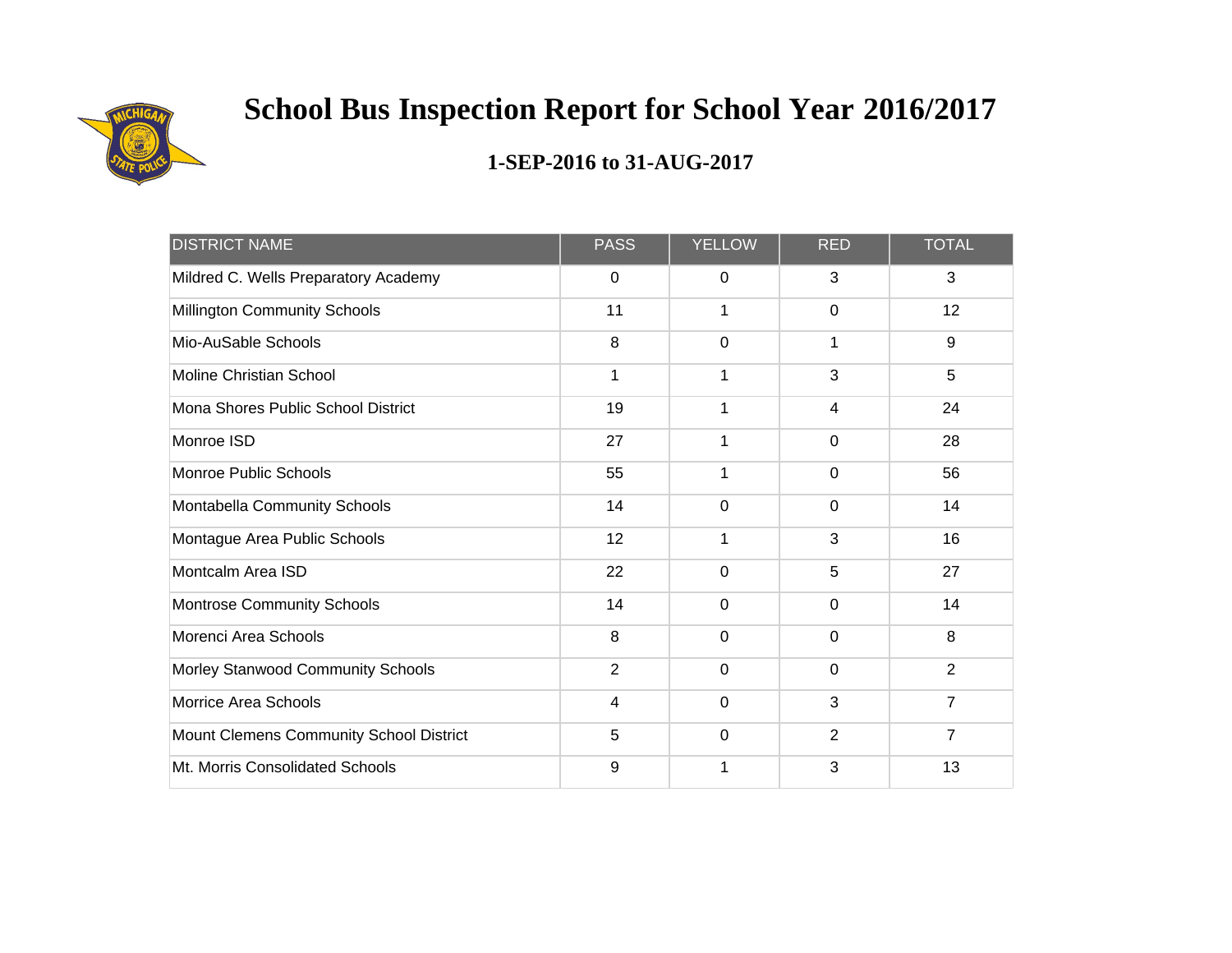

| <b>DISTRICT NAME</b>                    | <b>PASS</b>             | <b>YELLOW</b>  | <b>RED</b>     | <b>TOTAL</b>   |
|-----------------------------------------|-------------------------|----------------|----------------|----------------|
| Mt. Pleasant City School District       | 19                      | 0              | 1              | 20             |
| <b>Munising Public Schools</b>          | $\overline{\mathbf{4}}$ | 1              | 4              | $9\,$          |
| Muskegon - Oceana Head Start            | 16                      | 3              | $\Omega$       | 19             |
| Muskegon Catholic Central High School   | $\mathbf 0$             | 1              | $\mathbf 0$    | 1              |
| Muskegon Heights School District        | $\overline{\mathbf{4}}$ | $\mathbf 0$    | $\overline{2}$ | $6\phantom{1}$ |
| Muskegon, Public Schools of the City of | 24                      | 1              | $\overline{2}$ | 27             |
| Nah Tah Wahsh Public School Academy     | 6                       | 1              | 1              | 8              |
| <b>Napoleon Community Schools</b>       | $\overline{2}$          | $\mathbf 0$    | $\overline{2}$ | 4              |
| Negaunee Public Schools                 | 15                      | $\mathbf 0$    |                | 16             |
| <b>NEMCSA</b>                           | 19                      | $\overline{2}$ | 2              | 23             |
| New Bedford Academy                     | $\mathbf{1}$            | $\mathbf 0$    | $\mathbf 0$    | 1              |
| New Buffalo Area Schools                | 5                       | 1              | 3              | $9\,$          |
| New Era Christian School                | 1                       | $\mathbf 0$    | $\mathbf 0$    | 1              |
| New Haven Community Schools             | 15                      | $\mathbf 0$    | 4              | 19             |
| New Lothrop Area Public Schools         | 9                       | $\mathbf 0$    | 3              | 12             |
| Newaygo Child Development Center        | 0                       | 0              | 3              | 3              |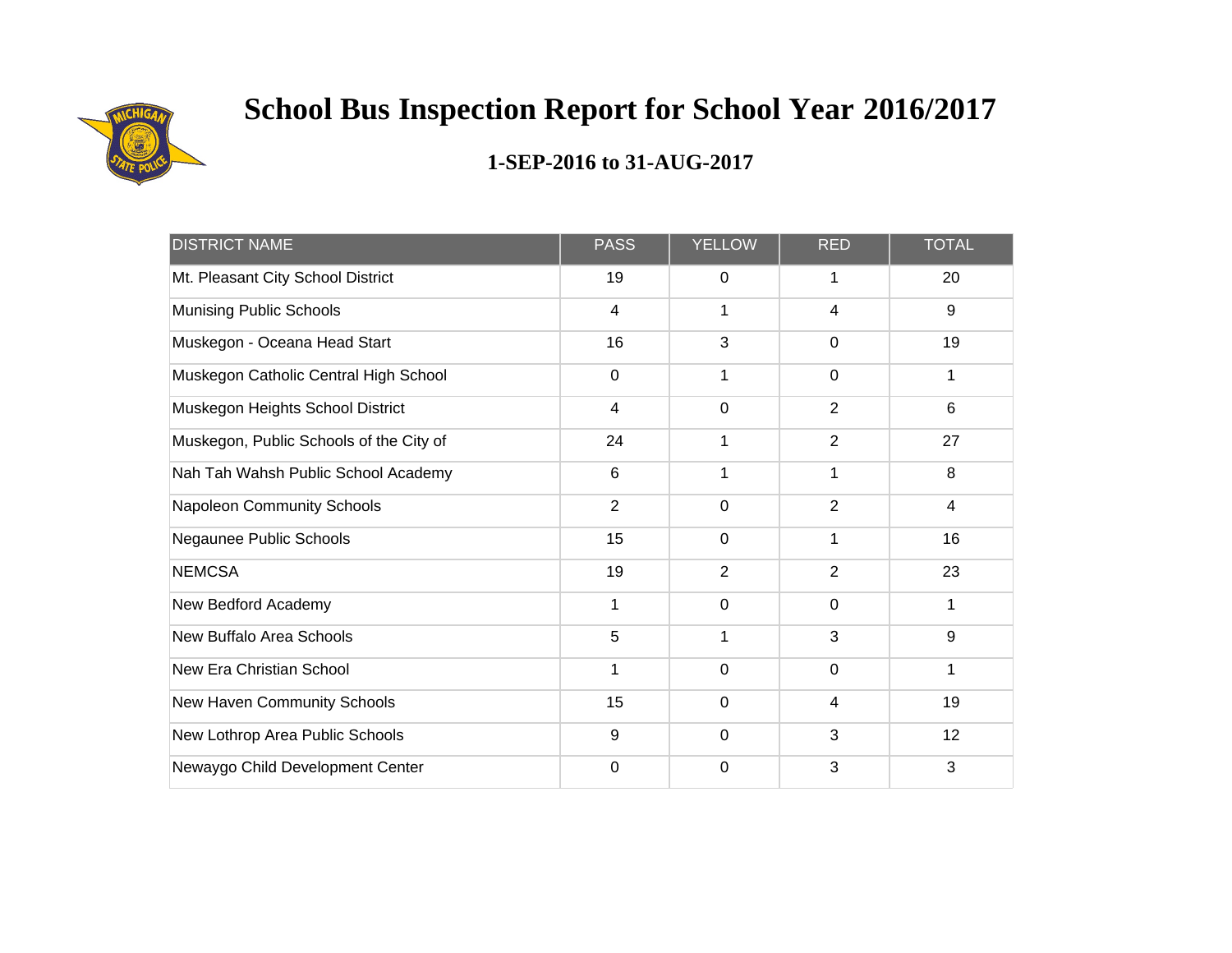

| <b>DISTRICT NAME</b>                       | <b>PASS</b>             | <b>YELLOW</b>  | <b>RED</b>     | <b>TOTAL</b>            |
|--------------------------------------------|-------------------------|----------------|----------------|-------------------------|
| Newaygo Public School District             | 16                      | 2              | 6              | 24                      |
| <b>NICE Community School District</b>      | 22                      | $\overline{2}$ | $\Omega$       | 24                      |
| <b>Niles Community Schools</b>             | 25                      | $\overline{7}$ | 10             | 42                      |
| North Adams-Jerome Public Schools          | $\overline{\mathbf{4}}$ | 0              |                | 5                       |
| North Branch Area Schools                  | 34                      | 0              | 0              | 34                      |
| North Central Academy                      | $\overline{2}$          | $\mathbf 0$    | 1              | 3                       |
| North Central Area Schools                 | 5                       | 1              | $\overline{2}$ | 8                       |
| North Dickinson County Schools             | 3                       | 1              | $\mathbf{1}$   | 5                       |
| North Huron School District                | $\overline{2}$          | 0              | 3              | 5                       |
| North Muskegon Public Schools              | 5                       | $\Omega$       | 1              | 6                       |
| North Saginaw Charter Academy              | 3                       | $\mathbf 0$    | $\mathbf 0$    | 3                       |
| North Star Academy                         | $\Omega$                | $\overline{2}$ | 2              | $\overline{4}$          |
| Northern Michigan Christian School         | 3                       | 1              | $\mathbf 0$    | $\overline{\mathbf{4}}$ |
| NorthPointe Christian School- GRAND RAPIDS | $\overline{2}$          | $\mathbf 0$    | $\overline{2}$ | 4                       |
| Northport Public School District           | 6                       | $\mathbf 0$    | $\mathbf 0$    | $6\phantom{1}$          |
| <b>Northview Public Schools</b>            | 11                      | 3              | 6              | 20                      |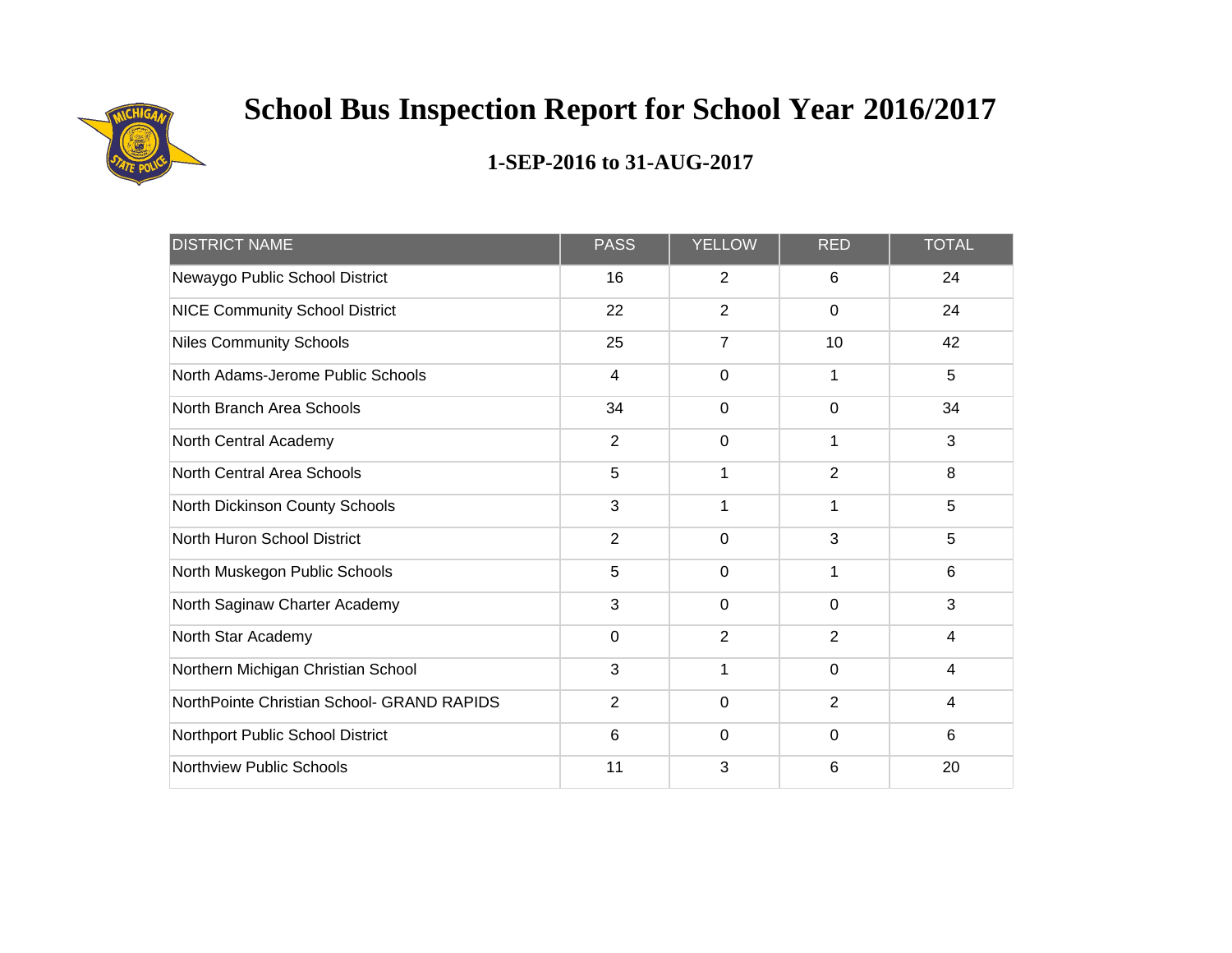

| <b>DISTRICT NAME</b>                       | <b>PASS</b>    | <b>YELLOW</b>  | <b>RED</b>     | <b>TOTAL</b>   |
|--------------------------------------------|----------------|----------------|----------------|----------------|
| Northville Public Schools                  | 29             | 8              | 4              | 41             |
| <b>Northwest Community Schools</b>         | 36             | 5              | 10             | 51             |
| Northwest Michigan Community Action Agency | 5              | 0              | 5              | 10             |
| Norway-Vulcan Area Schools                 | 6              | 1              | 4              | 11             |
| Notre Dame Preparatory School              | 4              | 1              | $\overline{2}$ | $\overline{7}$ |
| Nottawa Community School                   | $\mathbf 0$    | 1              | 3              | 4              |
| Nouvel Catholic Central High School        | $\overline{2}$ | $\overline{0}$ | 1              | 3              |
| Novi Community School District             | 37             | 0              | $\mathbf 0$    | 37             |
| Oak Park, School District of the City of   | 36             | $\overline{2}$ | 4              | 42             |
| Oakland Christian School                   | 3              | 0              | 0              | 3              |
| Oakland International Academy              | $\overline{2}$ | $\mathbf 0$    | 1              | 3              |
| Oakridge Public Schools                    | 13             | 1              | 5              | 19             |
| Ojibwe Charter School                      | $\overline{2}$ | 0              | 1              | 3              |
| <b>Okemos Public Schools</b>               | 17             | 1              | $\mathbf 0$    | 18             |
| Old Redford Academy                        | 1              | 1              | $\overline{2}$ | 4              |
| <b>Olivet Community Schools</b>            | $\overline{7}$ | 5              | 4              | 16             |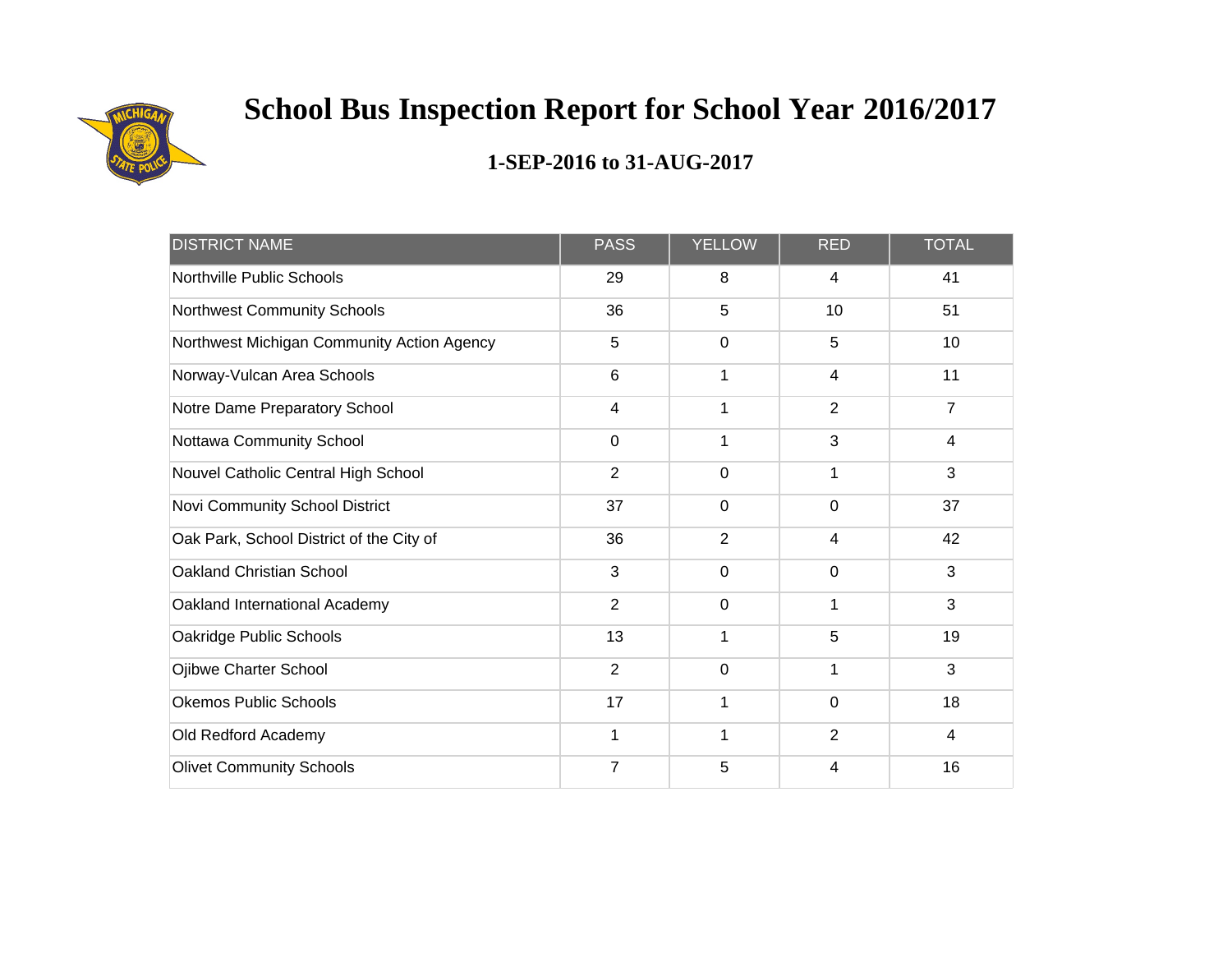

| <b>DISTRICT NAME</b>                   | <b>PASS</b>    | <b>YELLOW</b>  | <b>RED</b>     | <b>TOTAL</b>   |
|----------------------------------------|----------------|----------------|----------------|----------------|
| Onaway Area Community School District  | 9              | 0              | $\mathbf 0$    | 9              |
| <b>Onekama Consolidated Schools</b>    | $\overline{4}$ | $\mathbf 0$    |                | 5              |
| <b>Onsted Community Schools</b>        | 15             | 3              | $\overline{2}$ | 20             |
| Ontonagon Area School District         | 5              | 1              |                | $\overline{7}$ |
| <b>Orchard View Schools</b>            | 11             | 1              | 5              | 17             |
| Oscoda Area Schools                    | 22             | $\mathbf 0$    | $\mathbf 0$    | 22             |
| Otsego Public Schools                  | 16             | $\mathbf 0$    | 1              | 17             |
| Ottawa Area ISD                        | 31             | 1              | $\overline{2}$ | 34             |
| Our Lady of the Lake School            | 1              | $\mathbf 0$    | $\mathbf 0$    | 1              |
| Ovid-Elsie Area Schools                | 23             | 3              | $\overline{2}$ | 28             |
| Owendale-Gagetown Area School District | 3              | $\mathbf 0$    | $\mathbf 0$    | 3              |
| <b>Owosso Public Schools</b>           | 19             | 1              | 1              | 21             |
| <b>Oxford Community Schools</b>        | 51             | $\overline{2}$ | 1              | 54             |
| Pansophia Academy                      | $\overline{2}$ | $\mathbf 0$    |                | 3              |
| Paramount Charter Academy              | 2              | $\mathbf 0$    | 1              | 3              |
| <b>Parchment School District</b>       | 11             | 1              | $\overline{2}$ | 14             |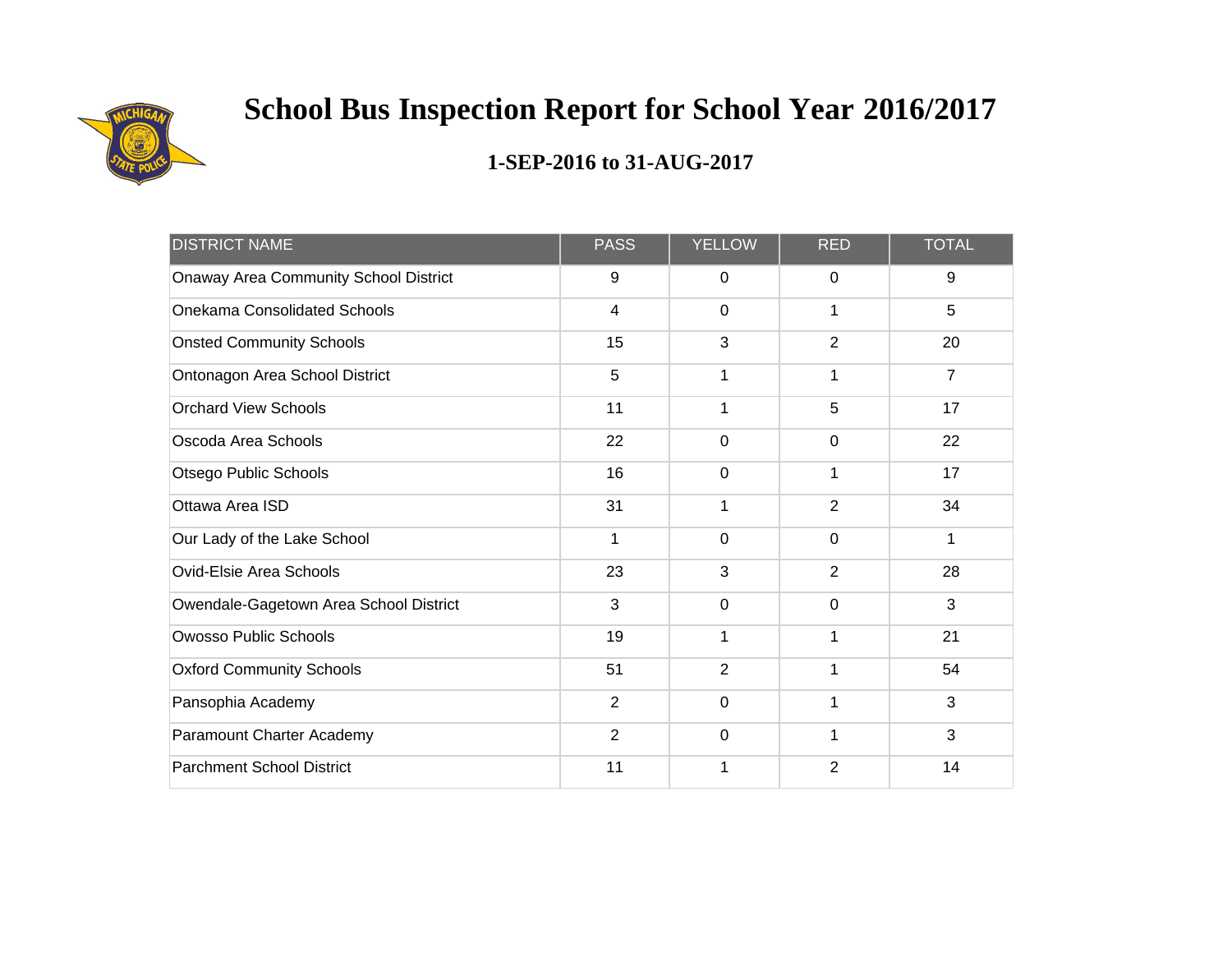

| <b>DISTRICT NAME</b>                     | <b>PASS</b>    | <b>YELLOW</b>  | <b>RED</b>     | <b>TOTAL</b> |
|------------------------------------------|----------------|----------------|----------------|--------------|
| Paw Paw Public School District           | 18             | 0              | 3              | 21           |
| <b>Peck Community School District</b>    | $\overline{4}$ | 1              | $\mathbf 0$    | 5            |
| <b>Pellston Public Schools</b>           | 8              | 0              | 1              | $9\,$        |
| <b>Pennfield Schools</b>                 | 14             | $\overline{2}$ |                | 17           |
| Pentwater Public School District         | $\mathbf 0$    | $\overline{2}$ | 3              | 5            |
| Perry Public Schools                     | 12             | 3              | $\overline{2}$ | 17           |
| Petoskey Public Schools                  | 22             | 1              | 1              | 24           |
| Pewamo-Westphalia Community Schools      | $\overline{7}$ | $\overline{2}$ | $\overline{2}$ | 11           |
| <b>Pickford Public Schools</b>           | 4              | 0              | 4              | 8            |
| <b>Pinckney Community Schools</b>        | 28             | 0              | 1              | 29           |
| Pinconning Area Schools                  | 17             | 3              | 10             | 30           |
| <b>Pine Creek Reservation Head Start</b> | $\Omega$       | $\mathbf 0$    | 1              | 1            |
| <b>Pine River Area Schools</b>           | 11             | 1              | 1              | 13           |
| Pioneer Resources - Muskegon             | 1              | $\mathbf 0$    | $\mathbf 0$    | 1            |
| <b>Pittsford Area Schools</b>            | 0              | $\mathbf 0$    | 9              | 9            |
| <b>Plainwell Community Schools</b>       | 15             | 1              |                | 17           |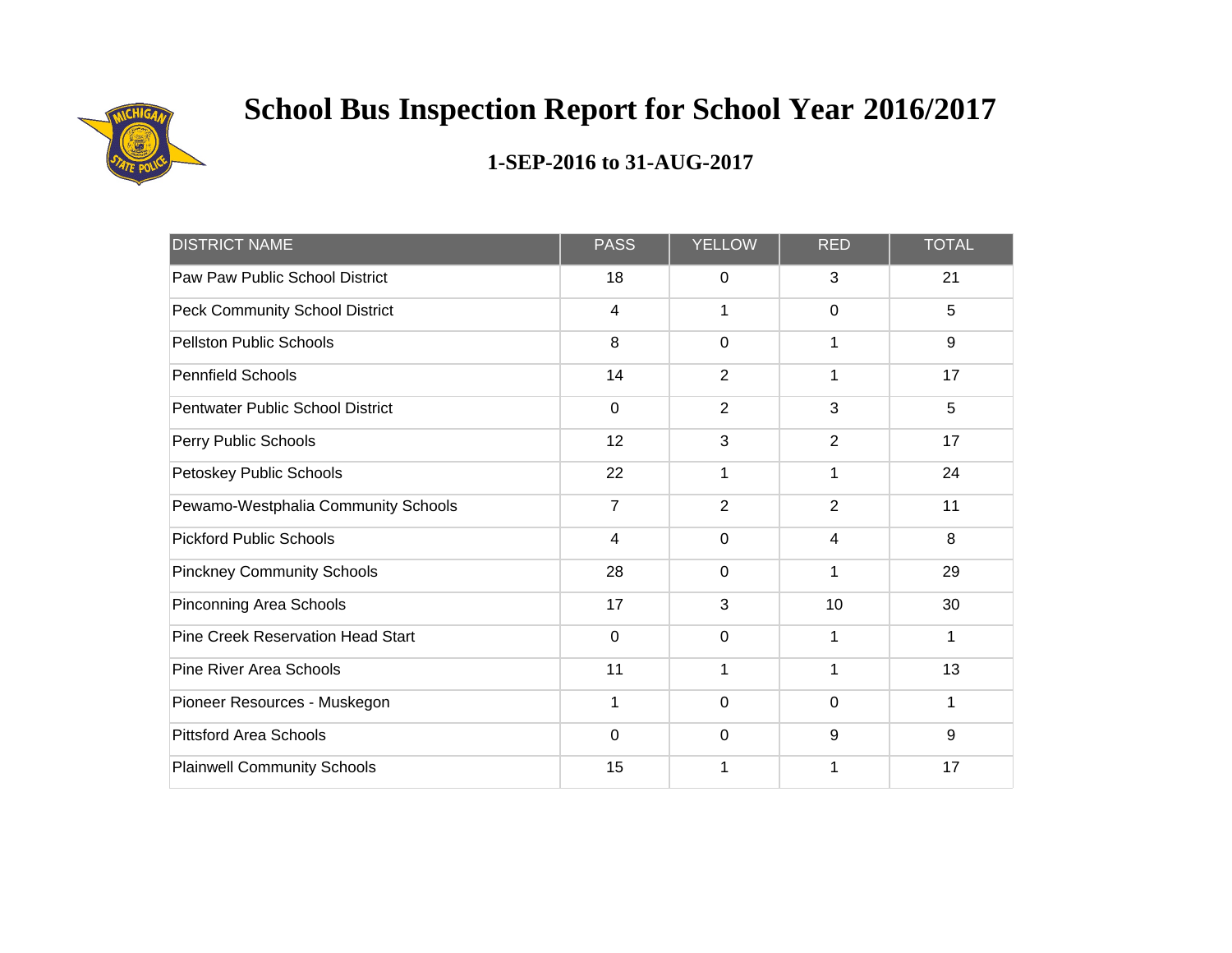

| <b>DISTRICT NAME</b>                          | <b>PASS</b>    | <b>YELLOW</b>  | <b>RED</b>     | <b>TOTAL</b>            |
|-----------------------------------------------|----------------|----------------|----------------|-------------------------|
| Plymouth Christian Academy                    | 3              | 0              | $\Omega$       | 3                       |
| Plymouth Christian- GRAND RAPIDS              | $\overline{2}$ | 3              | 5              | 10                      |
| Plymouth Educational Center Charter School    | 1              | 0              | 1              | $\overline{2}$          |
| <b>Plymouth-Canton Community Schools</b>      | 134            | 1              | $\overline{0}$ | 135                     |
| Pontiac Academy for Excellence                | $\mathbf 0$    | $\overline{2}$ | $\mathbf 0$    | $\overline{2}$          |
| Pontiac City School District                  | 41             | 10             | 14             | 65                      |
| Port Huron Area School District               | 58             | 1              | 11             | 70                      |
| Portage Public Schools                        | 61             | $\overline{2}$ | 1              | 64                      |
| <b>Portland Public Schools</b>                | 26             | $\Omega$       | $\overline{2}$ | 28                      |
| Posen Consolidated School District No. 9      | $\overline{4}$ | 1              | 1              | 6                       |
| Potters House School KENT                     | 1              | $\mathbf 0$    | $\overline{2}$ | 3                       |
| <b>Potterville Public Schools</b>             | 8              | $\mathbf 0$    | $\mathbf 0$    | 8                       |
| Powell Township Schools                       | 3              | 1              | $\overline{0}$ | $\overline{\mathbf{4}}$ |
| Powers Catholic High School                   | $\overline{4}$ | $\mathbf 0$    | $\mathbf 0$    | 4                       |
| <b>Providence Christian School</b>            | 0              | $\mathbf 0$    | 1              | 1                       |
| Public Schools of Calumet, Laurium & Keweenaw | 9              | $\overline{2}$ | 5              | 16                      |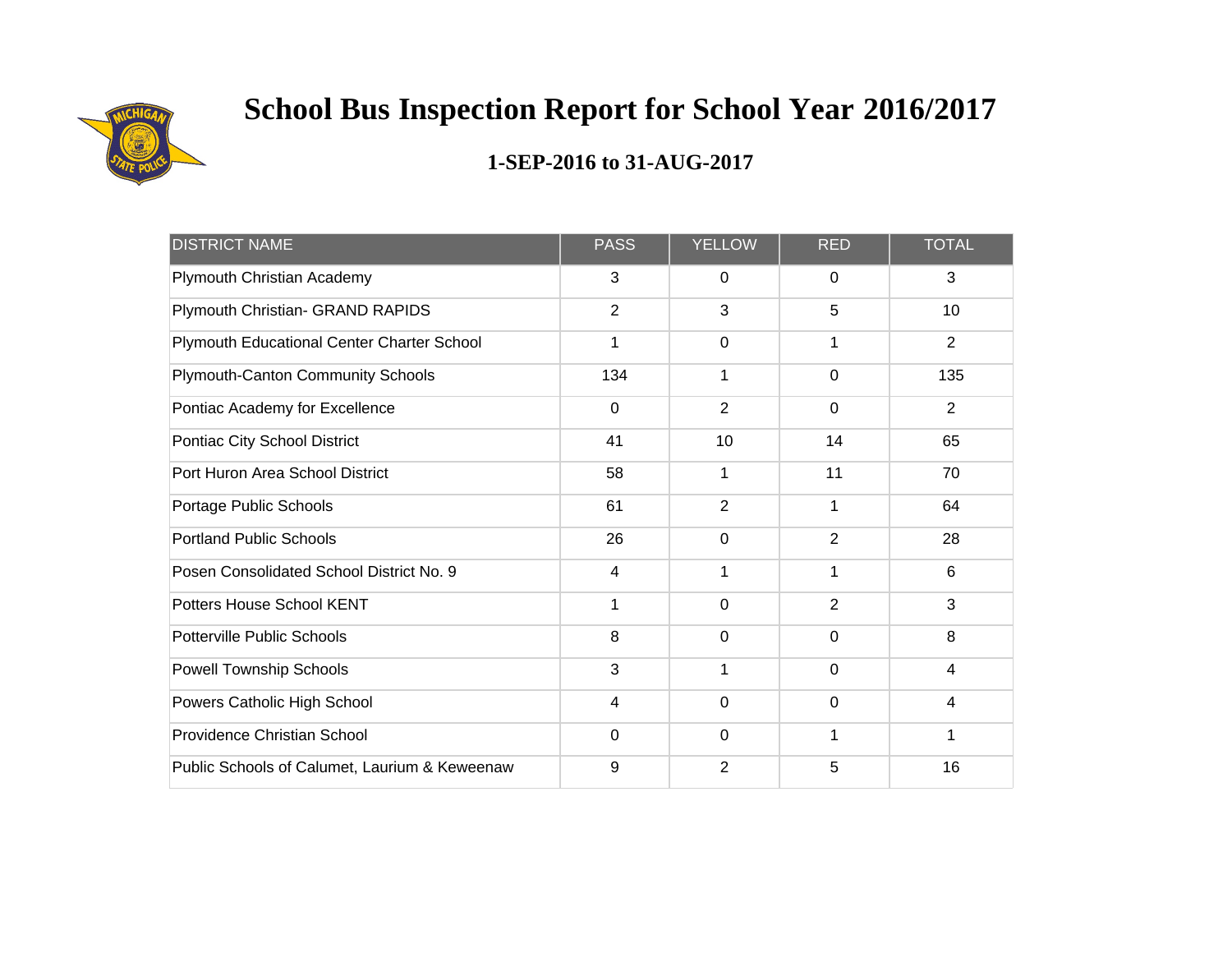

| <b>DISTRICT NAME</b>                        | <b>PASS</b>    | <b>YELLOW</b>  | <b>RED</b>     | <b>TOTAL</b>   |
|---------------------------------------------|----------------|----------------|----------------|----------------|
| <b>Quincy Community Schools</b>             | 13             | 1              | 0              | 14             |
| Rapid River Public Schools                  | 5              | 1              | $\overline{2}$ | 8              |
| Ravenna Public Schools                      | 13             | $\overline{2}$ | 2              | 17             |
| Redford Service Learning Academy            | $\overline{2}$ | $\mathbf 0$    | $\mathbf 0$    | $\overline{2}$ |
| Redford Union Schools, District No. 1       | 14             | $6\phantom{1}$ | 5              | 25             |
| Reed City Area Public Schools               | 21             | $\mathbf 0$    | 1              | 22             |
| <b>Reese Public Schools</b>                 | 8              | $\mathbf 0$    | $6\phantom{1}$ | 14             |
| <b>Reeths-Puffer Schools</b>                | 27             | 5              | 4              | 36             |
| Republic-Michigamme Schools                 | $\overline{4}$ | 1              | $\mathbf 0$    | 5              |
| <b>Richmond Community Schools</b>           | 9              | $\overline{2}$ | 2              | 13             |
| River Rouge, School District of the City of | 10             | 1              | 3              | 14             |
| <b>River Valley School District</b>         | 8              | $\mathbf 0$    | $\mathbf 0$    | 8              |
| Riverside Academy                           | $\overline{2}$ | $\mathbf 0$    | $\mathbf{0}$   | $\overline{2}$ |
| <b>Riverview Community School District</b>  | 13             | $\mathbf 0$    | $\mathbf 0$    | 13             |
| Rochester Community School District         | 109            | $\overline{7}$ | 1              | 117            |
| <b>Rockford Public Schools</b>              | 50             | 10             | 20             | 80             |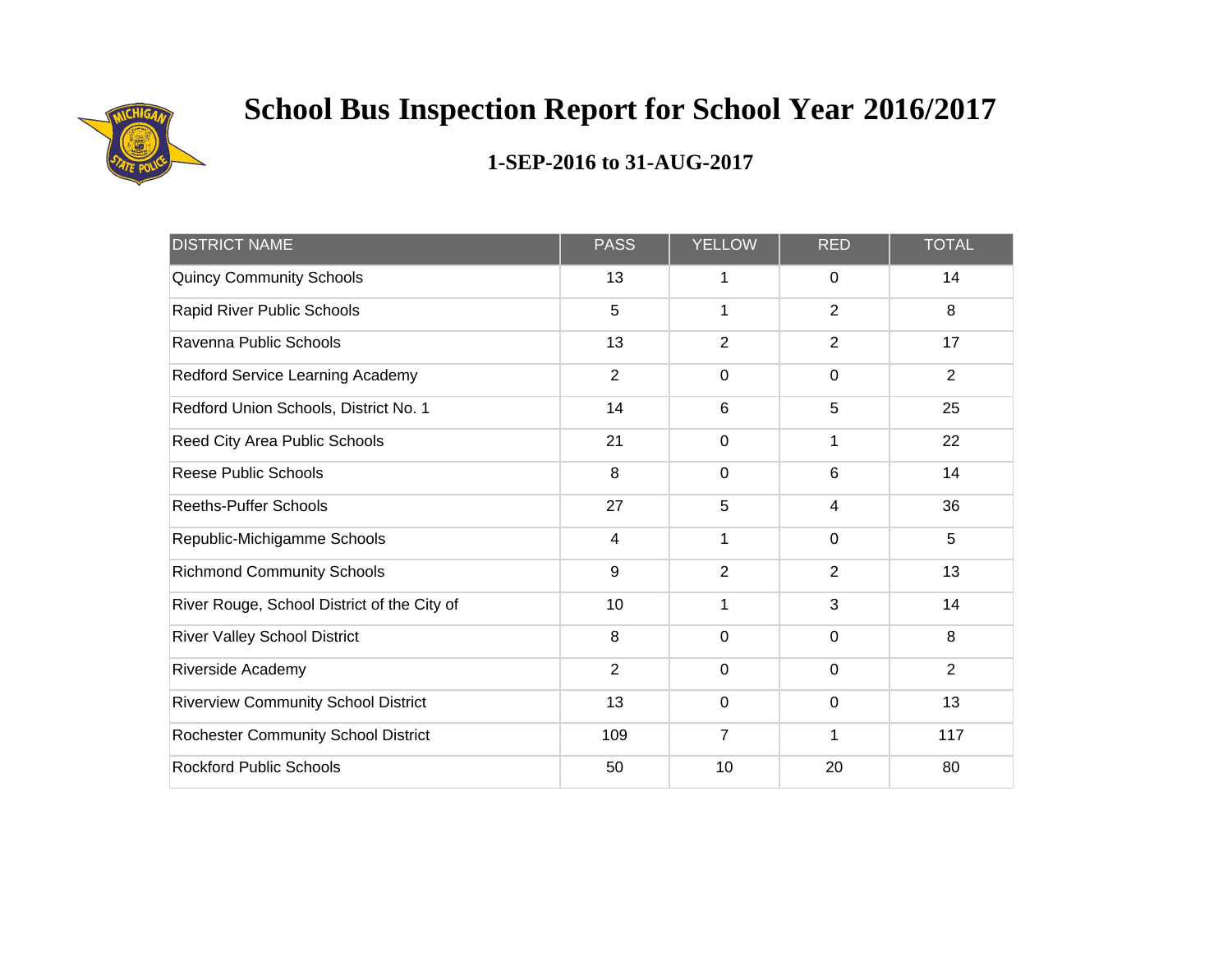

| <b>DISTRICT NAME</b>                      | <b>PASS</b>    | <b>YELLOW</b>  | <b>RED</b>     | <b>TOTAL</b>   |
|-------------------------------------------|----------------|----------------|----------------|----------------|
| Roeper City and Country School            | $\overline{2}$ | $\mathbf 0$    | $\mathbf 0$    | $\overline{2}$ |
| Rogers City Area Schools                  | $\overline{7}$ | $\mathbf 0$    | 1              | 8              |
| <b>Romeo Community Schools</b>            | 39             | 3              | 5              | 47             |
| <b>Romulus Community Schools</b>          | 32             | 5              | 9              | 46             |
| Roscommon Area Public Schools             | 13             | $\Omega$       | 1              | 14             |
| <b>Roseville Community Schools</b>        | 15             | $\overline{0}$ | $\overline{7}$ | 22             |
| Rudyard Area Schools                      | 9              | $\mathbf 0$    | 4              | 13             |
| Sacred Heart Academy - Mount Pleasant     | 1              | $\overline{0}$ | $\overline{2}$ | 3              |
| Sacred Heart School - L'Anse              | $\mathbf 0$    | 1              | $\mathbf 0$    | 1              |
| Saginaw Chippewa Indian Tribe of Michigan | 5              | $\mathbf 0$    | 1              | 6              |
| Saginaw ISD                               | 53             | $\mathbf 0$    | 5              | 58             |
| Saginaw Preparatory Academy               | 3              | 3              | 3              | 9              |
| Saginaw Township Community Schools        | 19             | $\mathbf 0$    | 3              | 22             |
| Saginaw, School District of the City of   | 35             | 4              | 11             | 50             |
| Saline Area Schools                       | 45             | 1              | 1              | 47             |
| <b>Sand Creek Community Schools</b>       | 17             | 0              | $\mathbf 0$    | 17             |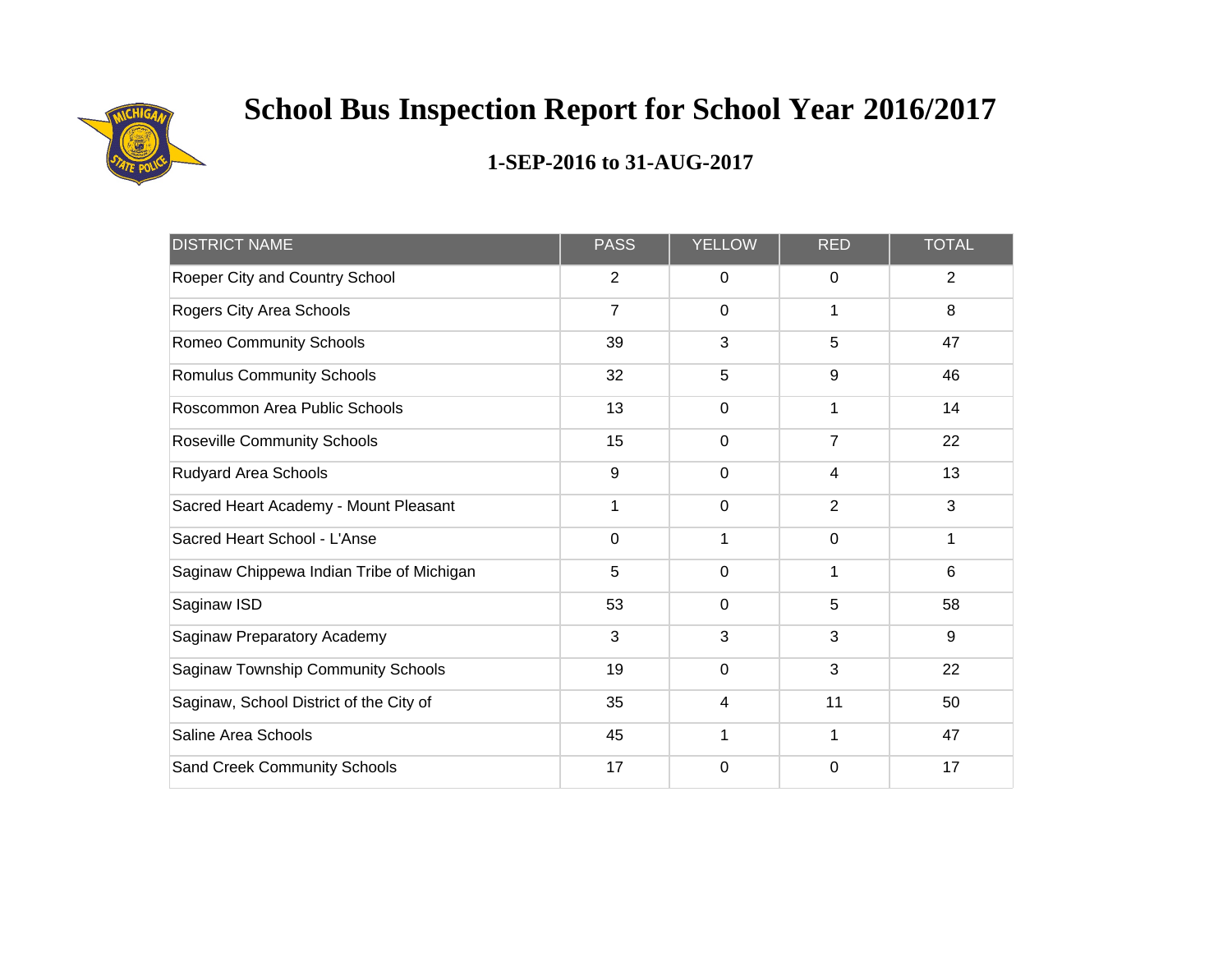

| <b>DISTRICT NAME</b>                     | <b>PASS</b>             | <b>YELLOW</b>  | <b>RED</b>     | <b>TOTAL</b>    |
|------------------------------------------|-------------------------|----------------|----------------|-----------------|
| Sandusky Community School District       | 5                       | $\mathbf 0$    | 5              | 10 <sup>1</sup> |
| Sanilac ISD                              | $\overline{\mathbf{4}}$ | $\mathbf 0$    | 1              | 5               |
| Sarah J. Webber Media Arts Academy       | $\mathbf 0$             | $\mathbf 0$    | $\overline{2}$ | $\overline{2}$  |
| <b>Saranac Community Schools</b>         | 13                      | 1              | 3              | 17              |
| Saugatuck Public Schools                 | 5                       | 1              | 1              | $\overline{7}$  |
| Sault Ste. Marie Area Schools            | 8                       | 1              | $6\phantom{1}$ | 15              |
| <b>Sault Tribe Head Start</b>            | $\overline{2}$          | $\mathbf 0$    | 1              | $\mathfrak{S}$  |
| School District of the City of Royal Oak | 25                      | $\overline{0}$ | 1              | 26              |
| <b>Schoolcraft Community Schools</b>     | 12                      | 1              | $\mathbf 0$    | 13              |
| <b>Shelby Public Schools</b>             | 5                       | $\mathbf 0$    | 10             | 15              |
| <b>Shepherd Public Schools</b>           | 18                      | 3              | 4              | 25              |
| Shiawassee Regional ESD                  | 23                      | 3              | 1              | 27              |
| South Christian High School              | 1                       | $\mathbf 0$    | 3              | $\overline{4}$  |
| South Haven Public Schools               | 18                      | $\mathbf 0$    | 0              | 18              |
| South Lake Schools                       | 10                      | 1              | $\mathbf 0$    | 11              |
| South Lyon Community Schools             | 60                      | $\mathbf 0$    | $\mathbf 0$    | 60              |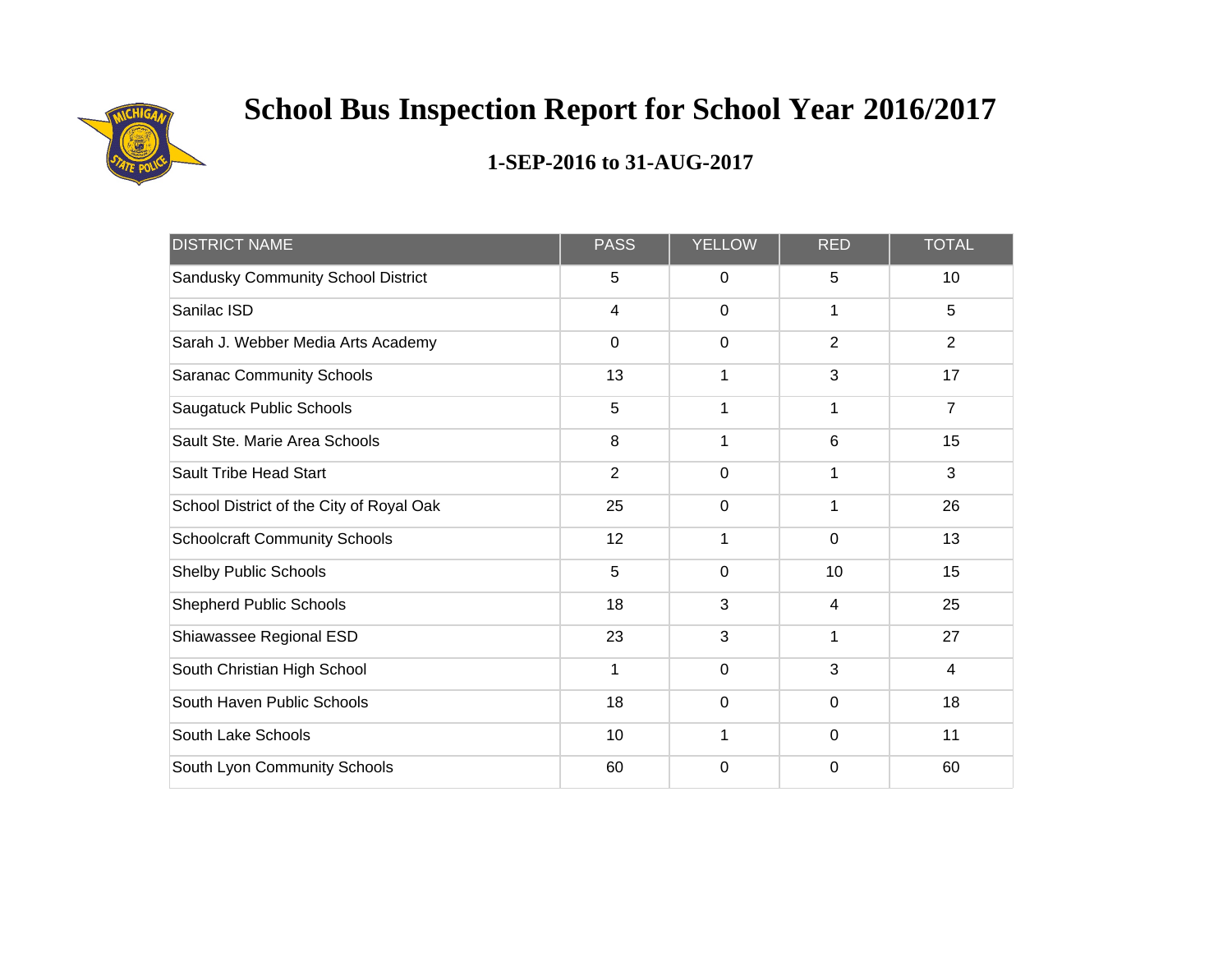

| <b>DISTRICT NAME</b>                | <b>PASS</b>    | <b>YELLOW</b>  | <b>RED</b>     | <b>TOTAL</b>   |
|-------------------------------------|----------------|----------------|----------------|----------------|
| South Redford School District       | 15             | 4              | 2              | 21             |
| Southfield Christian School         | 3              | $\mathbf 0$    | $\overline{2}$ | 5              |
| Southfield Public School District   | 121            | 6              | 27             | 154            |
| Southgate Community School District | 10             | $\mathbf 0$    |                | 11             |
| Sparta Area Schools                 | 21             | 3              | $\overline{2}$ | 26             |
| Spring Lake Public Schools          | 20             | $\overline{2}$ | $\overline{2}$ | 24             |
| Spring Vale Academy                 | $\mathbf 0$    | $\overline{2}$ | $\mathbf 0$    | $\overline{2}$ |
| Springfield Christian Academy       | 1              | $\mathbf 0$    | $\mathbf 0$    | 1              |
| <b>Springport Public Schools</b>    | 16             | $\mathbf 0$    |                | 17             |
| St. Basil School                    | 1              | $\mathbf 0$    | 0              | 1              |
| St. Catherine of Siena Academy      | 1              | $\mathbf 0$    | $\mathbf 0$    | 1              |
| St. Charles Community Schools       | $\overline{7}$ | 3              | 1              | 11             |
| St. Charles School                  | 1              | $\mathbf 0$    | $\mathbf 0$    | 1              |
| St. Clair County RESA               | 51             | $\overline{2}$ | 11             | 64             |
| St. Edward on the Lake School       | 1              | $\mathbf 0$    | 0              | 1              |
| St. Frances Cabrini School          | 0              | 0              | 5              | 5              |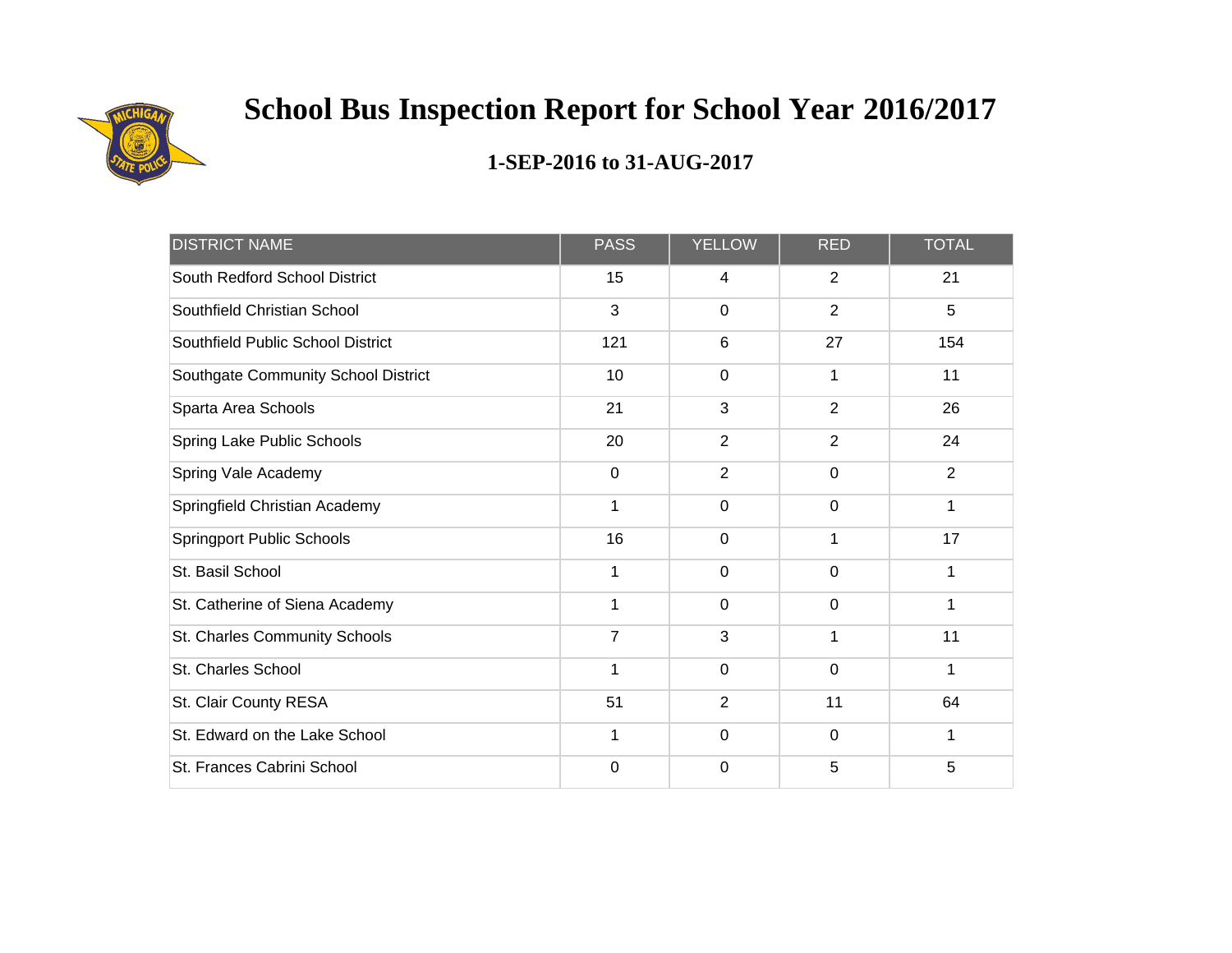

| <b>DISTRICT NAME</b>                     | <b>PASS</b>    | <b>YELLOW</b>  | <b>RED</b>  | <b>TOTAL</b>    |
|------------------------------------------|----------------|----------------|-------------|-----------------|
| St. Francis Xavier School                | 1              | $\mathbf 0$    | 1           | $\overline{2}$  |
| St. Ignace Area Schools                  | 1              | $\mathbf 0$    | 5           | $6\phantom{1}6$ |
| St. Johns Public Schools                 | 26             | $\mathbf 0$    | 1           | 27              |
| St. Joseph Catholic School (Erie)        | $\mathbf 0$    | $\mathbf 0$    |             | 1               |
| St. Joseph County ISD                    | 5              | $\overline{2}$ | 6           | 13              |
| St. Joseph Public Schools                | 5              | 5              | 5           | 15              |
| St. Joseph School - Trenton              | 1              | $\mathbf 0$    | $\mathsf 0$ | 1               |
| St. Lorenz Lutheran School               | $\overline{2}$ | $\mathbf 0$    | 0           | $\overline{2}$  |
| <b>St. Louis Public Schools</b>          | 9              | $\mathbf 0$    | 3           | 12              |
| St. Margaret School                      | $\mathbf 0$    | $\mathbf 0$    | 1           | 1               |
| St. Mary Assumption School               | 1              | $\mathbf 0$    | $\mathbf 0$ | 1               |
| St. Mary Catholic Central(Monroe)        | $\overline{2}$ | $\mathbf 0$    | 1           | $\mathfrak{S}$  |
| St. Mary Catholic School - Ottawa County | 1              | $\mathbf 0$    | 1           | $\overline{2}$  |
| St. Mary School - Lake Leelanau          | 1              | $\mathbf 0$    |             | $\overline{2}$  |
| St. Mary's Preparatory School            | $\mathbf 0$    | $\mathbf 0$    | 3           | 3               |
| St. Mary's Visitation School             | 1              | 0              | 0           | 1               |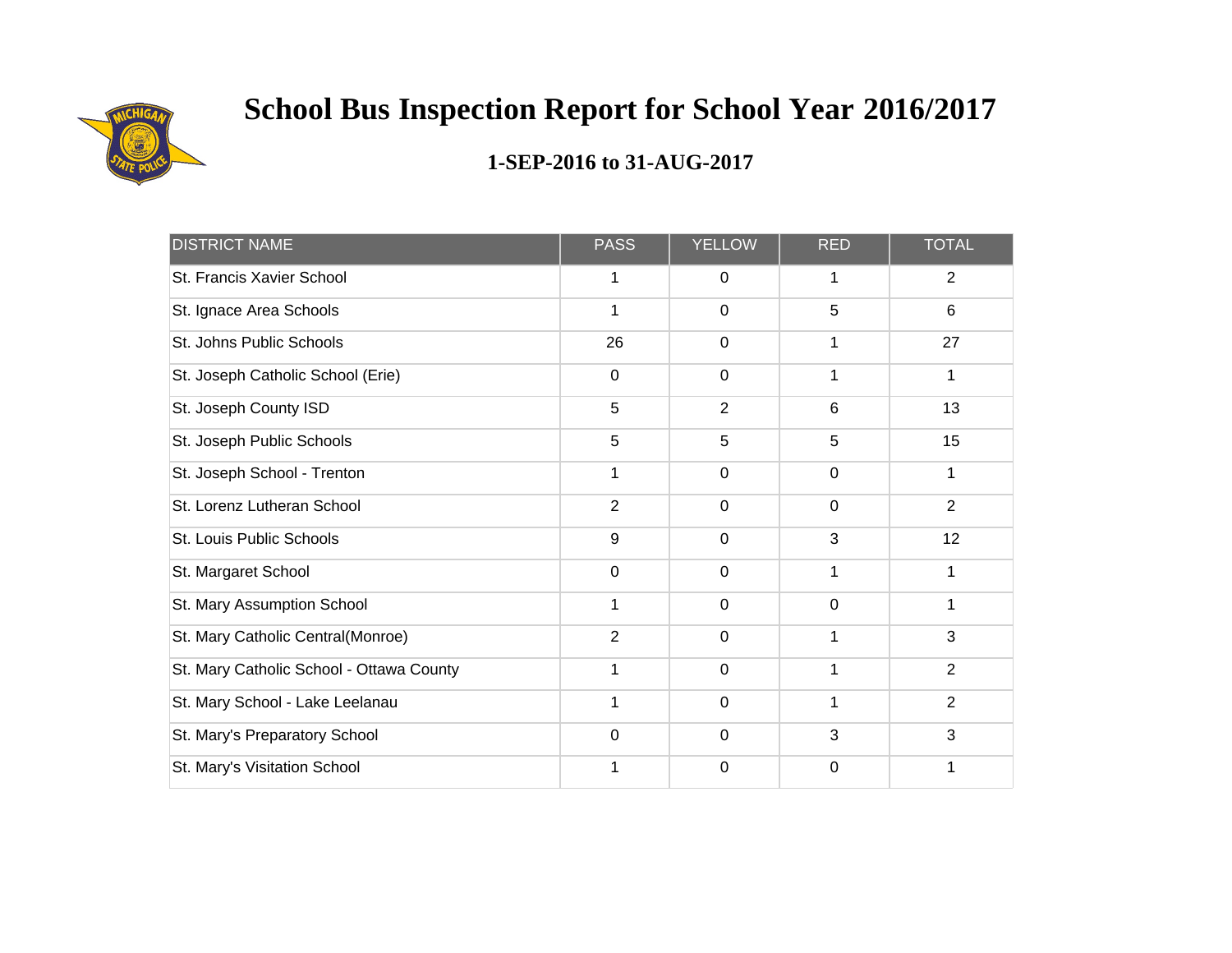

| <b>DISTRICT NAME</b>                       | <b>PASS</b>             | <b>YELLOW</b> | <b>RED</b>     | <b>TOTAL</b>   |
|--------------------------------------------|-------------------------|---------------|----------------|----------------|
| St. Michael Lutheran School                | 1                       | 0             | 0              | 1              |
| St. Monica School                          | $\mathbf 0$             | $\mathbf 0$   | 1              | 1              |
| St. Patrick's School                       | $\mathbf 0$             | $\mathbf 0$   | 1              | 1              |
| St. Pius Catholic School(Southgate)        | $\overline{2}$          | 0             | $\mathbf 0$    | $\overline{2}$ |
| St. Pius X School - Kent County            | $\mathbf 0$             | $\mathbf 0$   | 1              | 1              |
| <b>Standish-Sterling Community Schools</b> | 22                      | $\mathbf 0$   | 1              | 23             |
| <b>Stanton Township Public Schools</b>     | $\overline{2}$          | $\mathbf 0$   | $\overline{2}$ | $\overline{4}$ |
| Star International Academy                 | 4                       | 0             | 0              | 4              |
| <b>Starr Detroit Academy</b>               | $\overline{\mathbf{4}}$ | 1             | $\mathbf 0$    | 5              |
| State Line Christian School                | $\overline{4}$          | 1             | 2              | $\overline{7}$ |
| Stephenson Area Public Schools             | 6                       | 3             | $\overline{2}$ | 11             |
| <b>Stockbridge Community Schools</b>       | 9                       | 4             | $\overline{2}$ | 15             |
| <b>Sturgis Public Schools</b>              | 15                      | 3             | 4              | 22             |
| <b>Summerfield Schools</b>                 | 6                       | 6             | $\mathbf 0$    | 12             |
| Summers-Knoll School                       | $\overline{2}$          | 1             | $\mathbf 0$    | 3              |
| Summit Academy North                       | 13                      | 0             | 0              | 13             |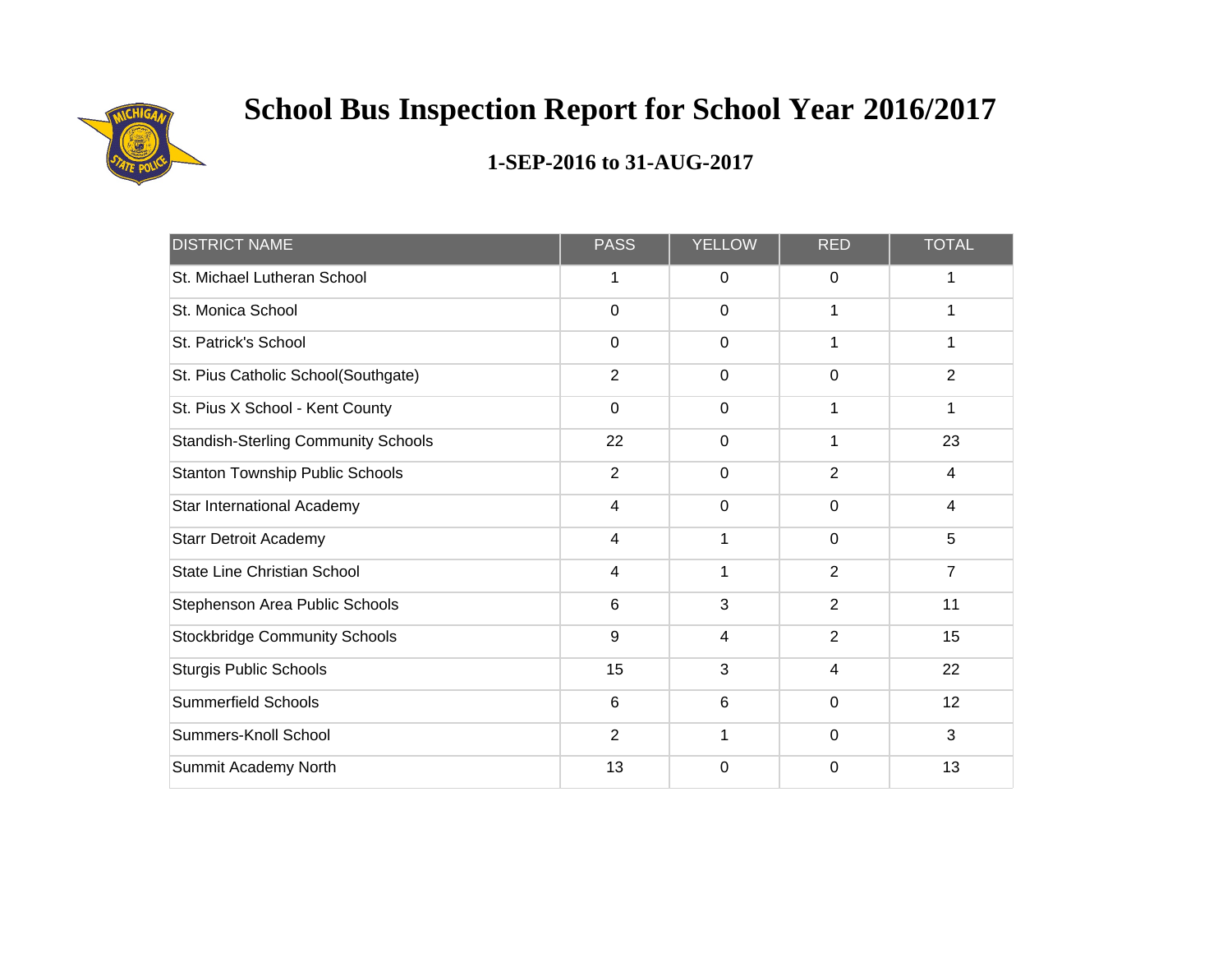

| <b>DISTRICT NAME</b>                    | <b>PASS</b>    | <b>YELLOW</b> | <b>RED</b>     | <b>TOTAL</b> |
|-----------------------------------------|----------------|---------------|----------------|--------------|
| <b>Superior Central School District</b> | $\overline{7}$ | $\mathbf 0$   | 1              | 8            |
| Suttons Bay Public Schools              | 9              | $\mathbf 0$   | $\mathbf 0$    | $9\,$        |
| Swan Valley School District             | 14             | 0             | $\overline{2}$ | 16           |
| <b>Swartz Creek Community Schools</b>   | 28             | $\mathbf 0$   |                | 29           |
| Tahquamenon Area Schools                | 8              | 1             |                | 10           |
| <b>Tawas Area Schools</b>               | 12             | $\mathbf 0$   | $6\phantom{1}$ | 18           |
| <b>Taylor International Academy</b>     | $\mathbf{1}$   | $\mathbf 0$   | $\mathbf 0$    | 1            |
| <b>Taylor School District</b>           | 46             | 9             | 3              | 58           |
| <b>Tecumseh Public Schools</b>          | 25             | $\mathbf 0$   | $\mathbf 0$    | 25           |
| <b>Tekonsha Community Schools</b>       | 3              | $\mathbf 0$   | $\overline{2}$ | 5            |
| The Dearborn Academy                    | $\overline{2}$ | $\mathbf 0$   | 1              | 3            |
| The New Standard Academy                | 5              | 1             | $\overline{2}$ | 8            |
| The Pathfinder School, Inc.             | 1              | 0             | $\mathbf 0$    | 1            |
| Thornapple Kellogg School District      | 28             | 1             | $\overline{2}$ | 31           |
| Three Lakes Academy                     | $\overline{2}$ | 0             | 1              | 3            |
| Three Oaks Public School Academy        | 6              | 0             | $\Omega$       | 6            |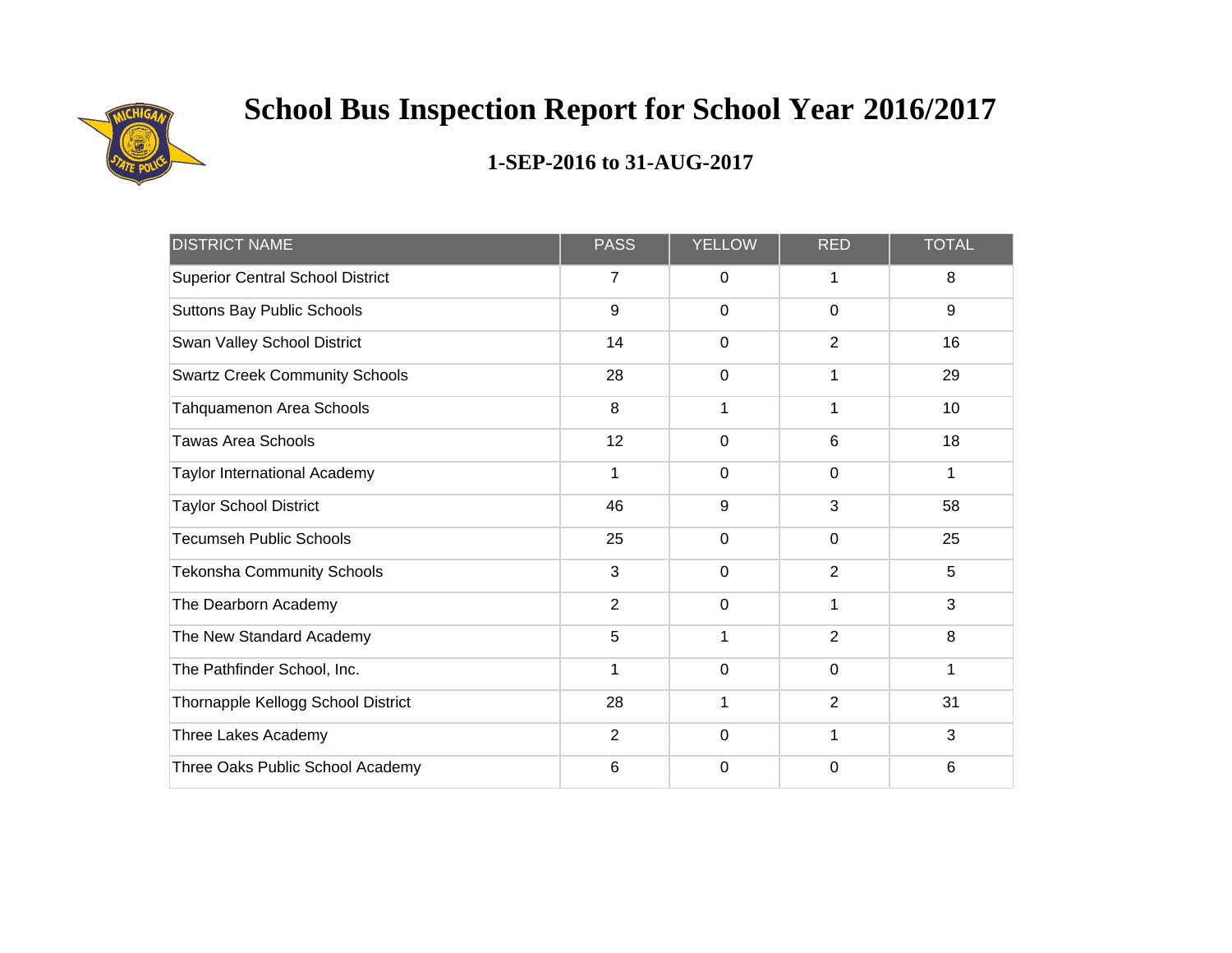

| <b>DISTRICT NAME</b>                       | <b>PASS</b>     | <b>YELLOW</b>  | <b>RED</b>     | <b>TOTAL</b>   |
|--------------------------------------------|-----------------|----------------|----------------|----------------|
| <b>Three Rivers Community Schools</b>      | 23              | 1              | $\overline{2}$ | 26             |
| <b>Timberland Academy</b>                  | $6\phantom{1}6$ | $\mathbf 0$    |                | $\overline{7}$ |
| Timbuktu Academy of Science and Technology | $\mathbf 0$     | $\mathbf 0$    | 1              | 1              |
| <b>Tipton Academy</b>                      | 1               | $\mathbf 0$    | $\overline{0}$ | 1              |
| Traverse Bay Area ISD                      | 28              | 1              | $\overline{7}$ | 36             |
| <b>Traverse City Area Public Schools</b>   | 97              | 1              | $\mathbf 0$    | 98             |
| <b>Traverse City Christian School</b>      | $\mathbf 0$     | $\mathbf 0$    | 1              | 1              |
| <b>Trenton Public Schools</b>              | 16              | $\mathbf 0$    | $\mathbf 0$    | 16             |
| Tri County Area Schools                    | 22              | $\mathbf 0$    | 5              | 27             |
| <b>Tri County Head Start</b>               | 13              | 1              | 3              | 17             |
| Tri-Unity Christian Association- KENT      | $\mathbf{1}$    | 1              | $\mathbf 0$    | $\overline{2}$ |
| Trinity Lutheran School - Bay County       | $\mathbf 0$     | $\mathbf 0$    | 1              | 1              |
| Trinity Lutheran School - Ottawa County    | 1               | $\mathbf 0$    | $\overline{0}$ | 1              |
| <b>Troy School District</b>                | 67              | $\overline{2}$ |                | 70             |
| <b>Tuscola ISD</b>                         | 14              | $\mathbf 0$    | 1              | 15             |
| <b>Ubly Community Schools</b>              | 9               | 0              |                | 10             |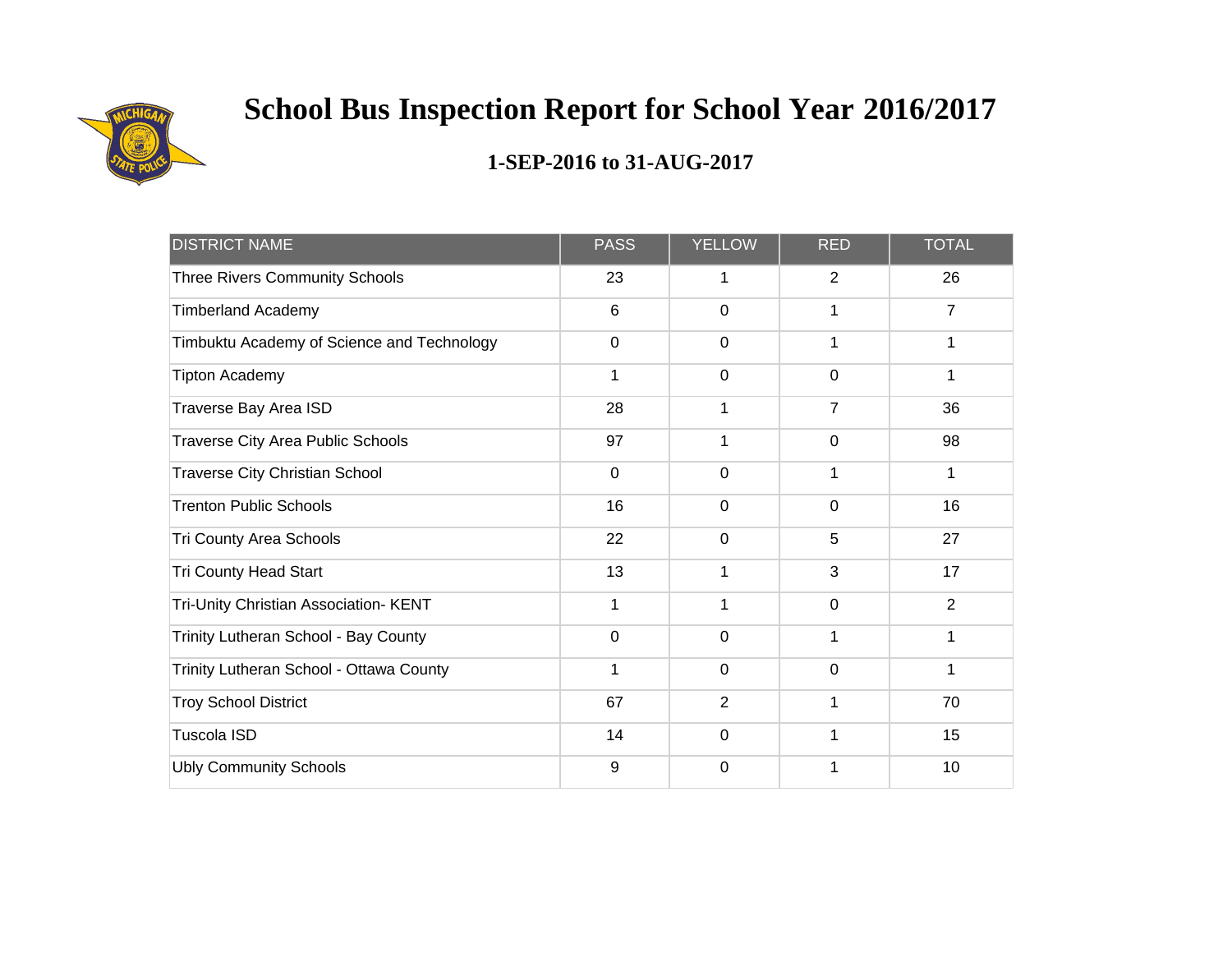

| <b>DISTRICT NAME</b>                | <b>PASS</b>    | <b>YELLOW</b>  | <b>RED</b>     | <b>TOTAL</b>     |
|-------------------------------------|----------------|----------------|----------------|------------------|
| <b>Union City Community Schools</b> | 10             | 1              | 5              | 16               |
| Unionville-Sebewaing Area S.D.      | 9              | $\mathbf 0$    | 1              | 10               |
| Unity Christian High School         | 9              | 3              | $\overline{2}$ | 14               |
| Universal Academy                   | $\mathbf{1}$   | $\mathbf 0$    | $\mathbf 0$    | 1                |
| Universal Learning Academy          | 1              | $\mathbf 0$    | $\mathbf 0$    | 1                |
| University of Detroit Jesuit        | 3              | 1              | $\overline{2}$ | $6\phantom{1}$   |
| University-Liggett School           | 5              | $\mathbf 0$    | $\overline{2}$ | $\overline{7}$   |
| <b>Utica Community Schools</b>      | 216            | 1              | 9              | 226              |
| Valley Lutheran High School         | 1              | 1              |                | 3                |
| Van Buren ISD                       | 32             | 1              | 1              | 34               |
| Van Buren Public Schools            | 45             | 8              | 5              | 58               |
| Van Dyke Public Schools             | 17             | $\mathbf 0$    | $\overline{2}$ | 19               |
| Vanderbilt Area Schools             | $\overline{2}$ | $\mathbf 0$    | $\mathbf 0$    | $\overline{2}$   |
| Vandercook Lake Public Schools      | 6              | $\pmb{0}$      | 3              | $\boldsymbol{9}$ |
| <b>Vassar Public Schools</b>        | 14             | $\mathbf 0$    | 1              | 15               |
| <b>Vestaburg Community Schools</b>  | 5              | $\overline{2}$ | $\overline{2}$ | $\boldsymbol{9}$ |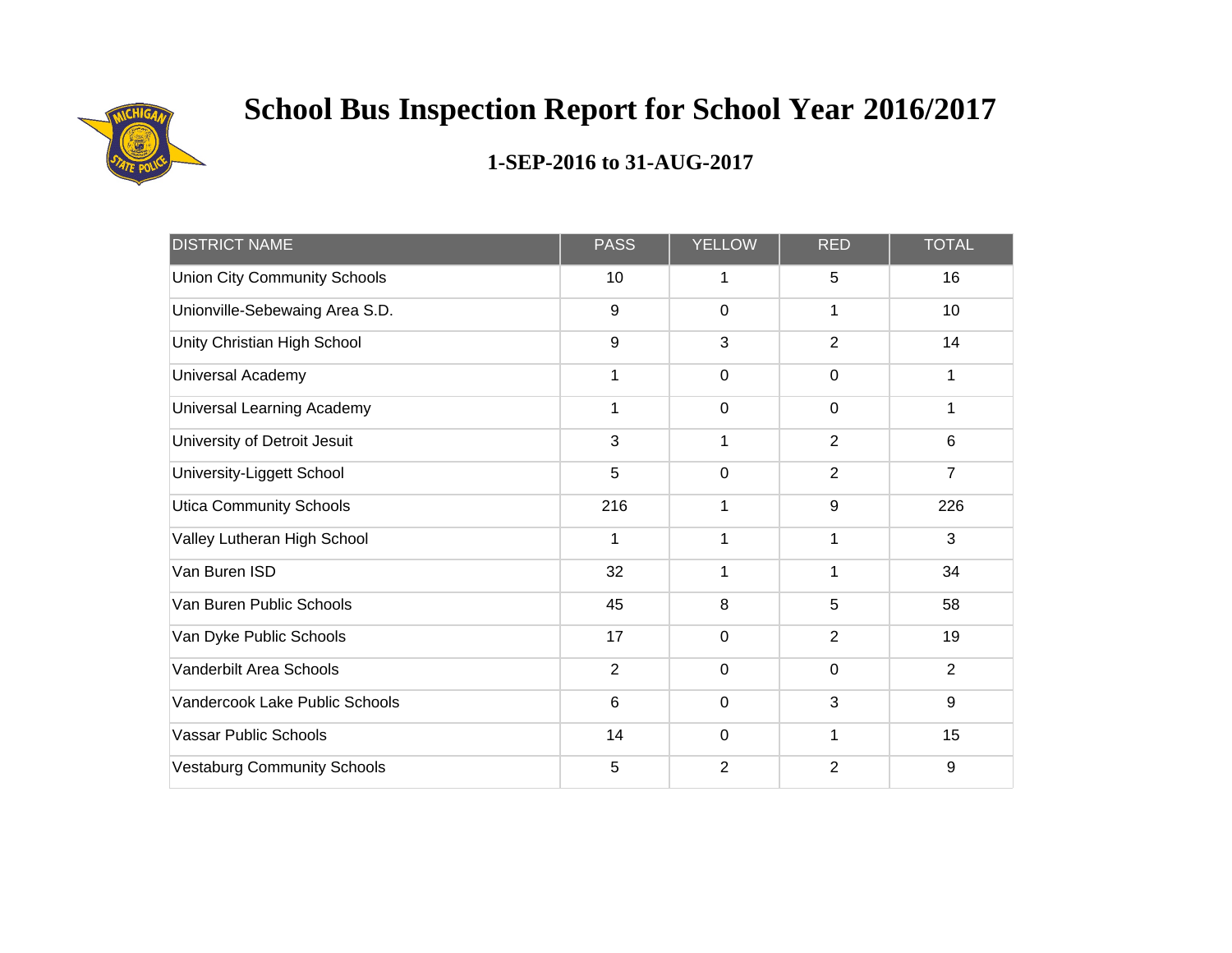

| <b>DISTRICT NAME</b>                     | <b>PASS</b>    | <b>YELLOW</b>  | <b>RED</b>     | <b>TOTAL</b>   |
|------------------------------------------|----------------|----------------|----------------|----------------|
| <b>Vicksburg Community Schools</b>       | 30             | 1              | 0              | 31             |
| Voyageur Academy                         | $\mathbf{3}$   | $\overline{2}$ | $\mathbf 0$    | 5              |
| Wakefield-Marenisco School District      | $\overline{2}$ | $\mathbf 0$    | 5              | $\overline{7}$ |
| <b>Waldron Area Schools</b>              | 5              | 0              |                | $6\phantom{1}$ |
| <b>Walkerville Public Schools</b>        | $\overline{4}$ | 1              | $\overline{2}$ | $\overline{7}$ |
| <b>Walled Lake Consolidated Schools</b>  | 104            | $\overline{2}$ |                | 107            |
| <b>Warren Consolidated Schools</b>       | 73             | $\overline{2}$ | 8              | 83             |
| Warren Woods Public Schools              | 14             | $\mathbf 0$    | 4              | 18             |
| <b>Waterford School District</b>         | 46             | $\mathbf 0$    | 6              | 52             |
| Watersmeet Township School District      | 3              | 1              | 0              | 4              |
| <b>Watervliet School District</b>        | $\overline{7}$ | $\overline{2}$ | $\overline{0}$ | $9\,$          |
| <b>Waverly Community Schools</b>         | 22             | $\mathbf{1}$   | $\mathbf 0$    | 23             |
| <b>Wayland Union Schools</b>             | 23             | 1              | 1              | 25             |
| Wayne-Westland Community School District | 68             | 12             | $\overline{2}$ | 82             |
| <b>Webberville Community Schools</b>     | 5              | $\mathbf 0$    | 0              | 5              |
| Wells Township School District           | 1              | 0              | 0              | 1              |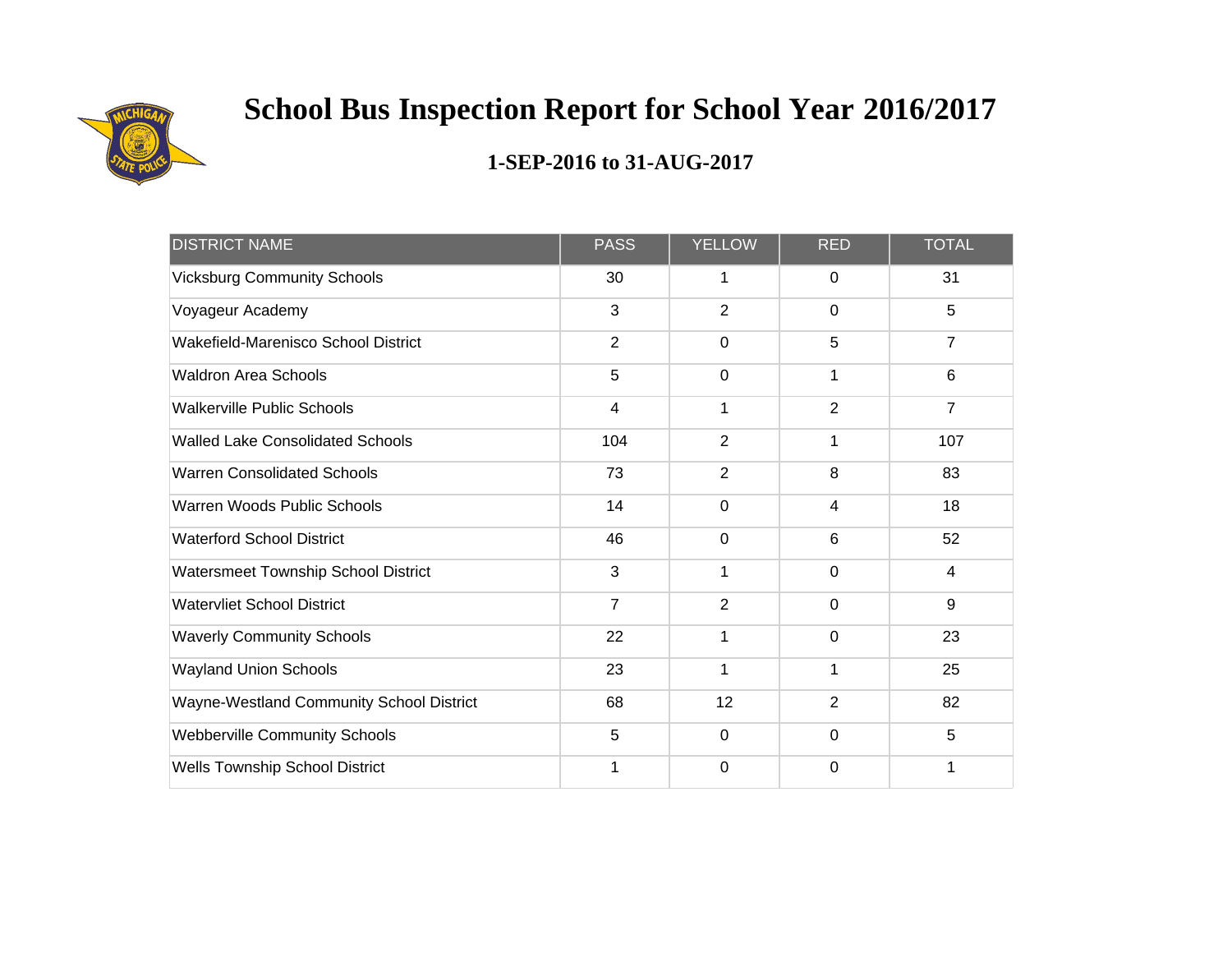

| <b>DISTRICT NAME</b>                      | <b>PASS</b>     | <b>YELLOW</b>  | <b>RED</b>     | <b>TOTAL</b> |
|-------------------------------------------|-----------------|----------------|----------------|--------------|
| West Bloomfield School District           | 51              | 1              | 1              | 53           |
| West Branch-Rose City Area Schools        | 30              | $\mathbf 0$    | 3              | 33           |
| West Iron County Public Schools           | 14              | $\mathbf 0$    | $\Omega$       | 14           |
| West MI Academy of Arts and Academics     | 1               | 0              | $\mathbf 0$    | 1            |
| West MI Academy of Environmental Science  | $\mathbf 0$     | $\mathbf 0$    |                | 1            |
| West Ottawa Public School District        | 46              | 1              | 1              | 48           |
| West Shore Educational Service District   | 11              | $\overline{2}$ | $\overline{2}$ | 15           |
| West Side Christian School                | 1               | 3              | 4              | 8            |
| West Village Academy                      | $\overline{4}$  | $\mathbf 0$    | $\overline{2}$ | 6            |
| <b>Western School District</b>            | 24              | 1              | 3              | 28           |
| <b>Westwood Community School District</b> | $6\phantom{1}6$ | 1              | 16             | 23           |
| Westwood Heights Schools                  | 3               | 1              | $\mathbf 0$    | 4            |
| Wexford-Missaukee ISD                     | 9               | $\overline{0}$ | 1              | 10           |
| <b>White Cloud Public Schools</b>         | 15              | $\overline{2}$ | 3              | 20           |
| White Lake Area Community Education       | 2               | $\mathbf 0$    | 1              | 3            |
| White Pigeon Community Schools            | 6               | $\overline{2}$ | 4              | 12           |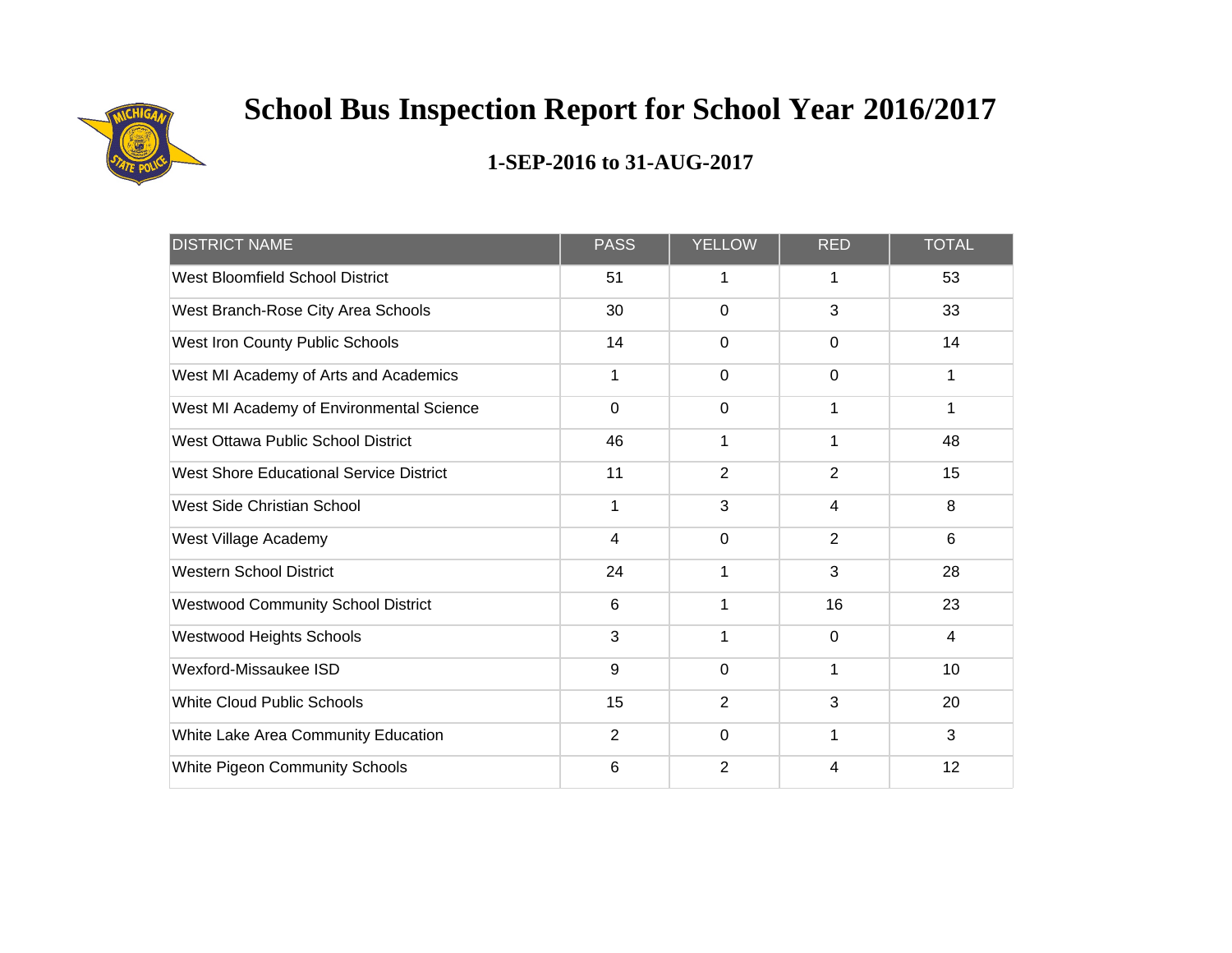

| <b>DISTRICT NAME</b>                                                            | <b>PASS</b>     | <b>YELLOW</b>  | <b>RED</b>     | <b>TOTAL</b>   |
|---------------------------------------------------------------------------------|-----------------|----------------|----------------|----------------|
| Whitefish Township Schools                                                      | 2               | 0              | 1              | 3              |
| Whiteford Agricultural School District of the Counties of<br>Lenawee and Monroe | $6\phantom{1}6$ | 1              | $\overline{2}$ | 9              |
| <b>Whitehall District Schools</b>                                               | 14              | $\mathbf 0$    | $\overline{7}$ | 21             |
| Whitmore Lake Public School District                                            | 14              | $\mathbf 0$    | $\mathbf 0$    | 14             |
| <b>Whittemore-Prescott Area Schools</b>                                         | 11              | $\mathbf 0$    | $\overline{2}$ | 13             |
| William C. Abney Academy                                                        | $\overline{7}$  | $\mathbf 0$    | 1              | 8              |
| <b>Williamston Community Schools</b>                                            | 12              | $\overline{2}$ | 3              | 17             |
| <b>Wolverine Community School District</b>                                      | 3               | $\mathbf 0$    |                | $\overline{4}$ |
| Woodhaven-Brownstown School District                                            | 37              | $\overline{2}$ | 0              | 39             |
| Woodward Academy                                                                | $\overline{2}$  | 1              | $\mathbf 0$    | 3              |
| Wyandotte, School District of the City of                                       | 3               | $\mathbf{1}$   | 1              | 5              |
| <b>Wyoming Public Schools</b>                                                   | 25              | 1              | $\mathbf 0$    | 26             |
| <b>Yale Public Schools</b>                                                      | 12              | 1              | 6              | 19             |
| YMCA of Greater Grand Rapids                                                    | $\overline{2}$  | $\mathbf 0$    | 1              | 3              |
| <b>Ypsilanti Community Schools</b>                                              | 41              | 5              | 3              | 49             |
| <b>Zeeland Public Schools</b>                                                   | 49              | 1              | 2              | 52             |